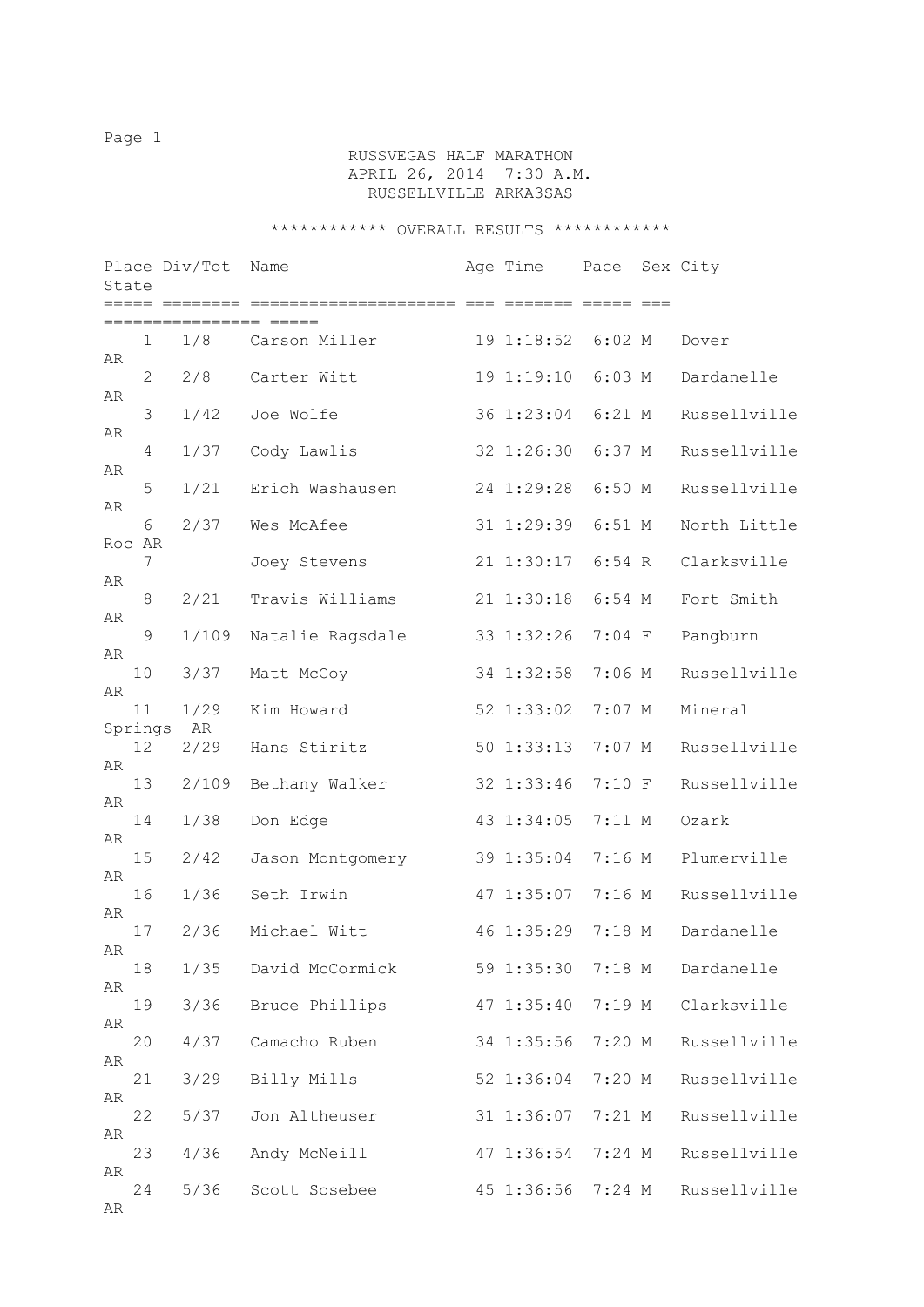| AR | 25           | 1/25  | Zachary Wesley   | 29 1:37:18        | $7:26$ M | Pottsville     |
|----|--------------|-------|------------------|-------------------|----------|----------------|
|    | 26           | 2/38  | Rodney Paine     | 43 1:38:04        | 7:30 M   | Little Rock    |
| AR | 27           | 1/19  | Bret Gordon      | 19 1:38:09        | 7:30 F   | Magazine       |
| AR | 28           | 6/37  | Bryon Murders    | 30 1:38:27        | 7:31 M   | Russellville   |
| AR | 29           | 1/67  | Laura Treat      | 29 1:38:50        | 7:33 F   | Pottsville     |
| AR | 30           | 2/67  | Malorie Berry    | 27 1:38:54        | 7:33 F   | Russellville   |
| AR | 31           | 3/38  | Owen Kelly       | 44 1:39:21        | 7:36 M   | Russellville   |
| AR | 32           | 3/42  | David Langford   | 36 1:39:55        | 7:38 M   | Charleston     |
| AR | 33           | 2/25  | Caleb Ault       | 27 1:39:55        | 7:38 M   | North Little   |
|    | Roc AR<br>34 | 4/29  | John Morgan      | 52 1:40:26        | 7:40 M   | Russellville   |
| AR | 35           | 4/38  | Timothy Via      | 42 1:40:47        | 7:42 M   | Dardanelle     |
| AR | 36           | 1/104 | Tiffany Winborn  | 40 1:41:34        | $7:46$ F | Fort Smith     |
| AR | 37           | 5/38  | Jacob Wells      | 44 1:41:55        | $7:47$ M | Little Rock    |
| AR | 38           |       | Kallesta Roberts | 31 1:42:02        | 7:48 R   | Vilonia        |
| AR | 39           | 3/67  | Jessica Cummings | 26 1:42:10        | $7:48$ F | Fort Smith     |
| AR |              |       |                  |                   |          |                |
| AR | 40           | 3/25  | Brandon Smith    | 25 1:42:28        | $7:50$ M | Little Rock    |
| AR | 41           | 2/35  | Earl Rutter      | 59 1:42:34        | 7:50 M   | Siloam Springs |
| AR | 42           | 7/37  | Brandon Smith    | 31 1:42:55        | $7:52$ M | Russellville   |
| AR | 43           | 3/8   | Samuel Pegg      | 16 1:43:05        | $7:53$ M | Russellville   |
| AR | 44           | 1/105 | Kristi Babb      | 36 1:43:05 7:53 F |          | Russellville   |
| AR | 45           | 6/38  | James Ryken      | 41 1:43:17        | $7:53$ M | Conway         |
| ΟK | 46           | 7/38  | Keeth Rowland    | 42 1:43:27        | $7:54$ M | Muskogee       |
| AR | 47           | 6/36  | Chris Merritt    | 46 1:43:31        | 7:55M    | Dardanelle     |
|    | 48           | 4/25  | Jordan Steinhaus | 27 1:43:32        | 7:55M    | Hot Springs    |
| AR | 49           | 4/42  | David Gaston     | 38 1:43:52        | 7:56 M   | Russellville   |
| AR | 50           | 7/36  | Greg Johnson     | 49 1:44:02        | $7:57$ M | Bentonville    |
| AR |              |       |                  |                   |          |                |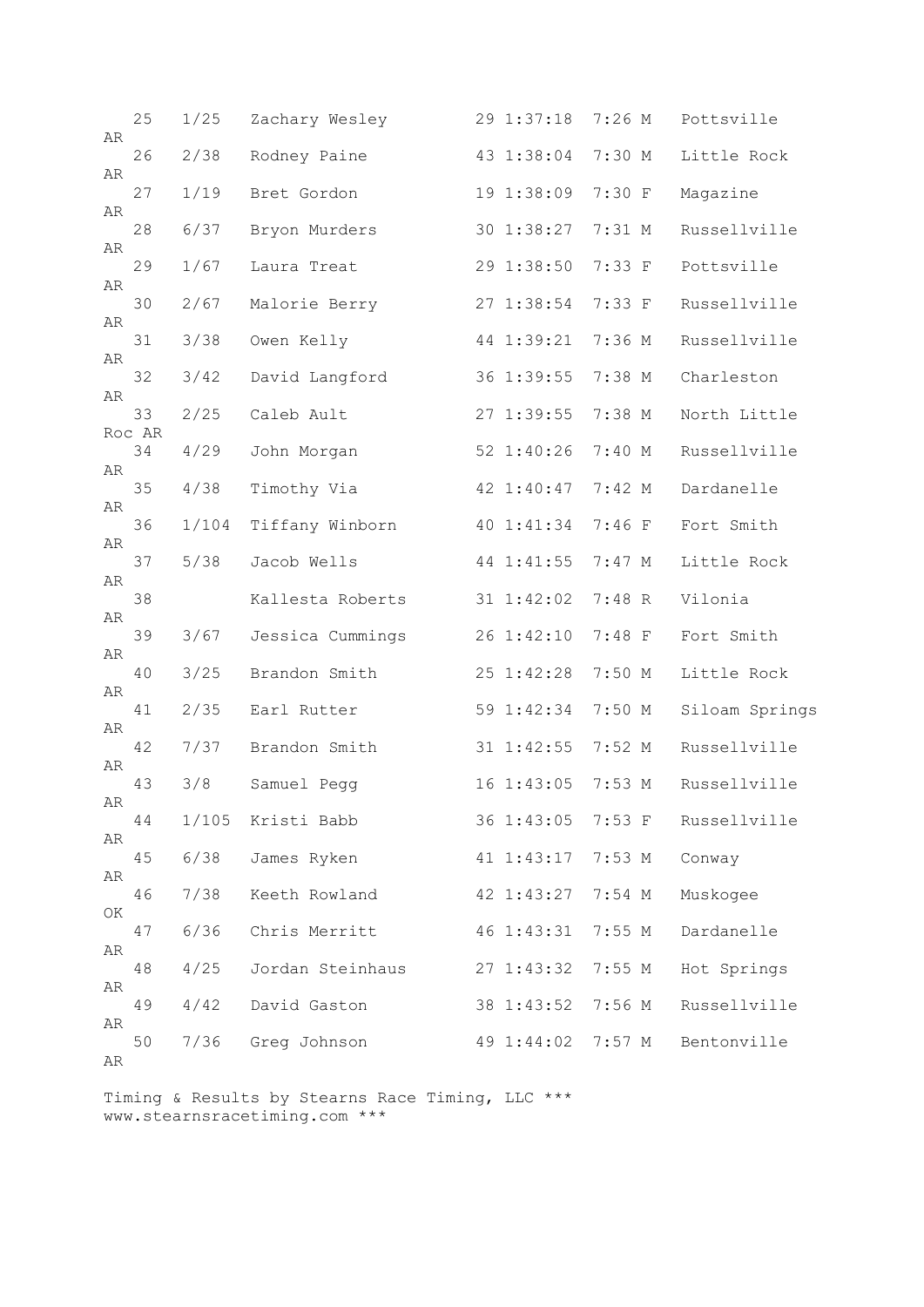# RUSSVEGAS HALF MARATHON APRIL 26, 2014 7:30 A.M. RUSSELLVILLE ARKA3SAS

|    |              | Place Div/Tot  | Name            | Age Time          | Pace     | Sex City     |
|----|--------------|----------------|-----------------|-------------------|----------|--------------|
|    | State        | ===== ======== |                 |                   |          |              |
| AR | 51           | 8/36           | Brenden Bishop  | 48 1:44:53        | $8:01$ M | Batesville   |
|    | 52           | 8/38           | Tim Gorman      | 44 1:44:54        | $8:01$ M | Bee Branch   |
| AR | 53           | 2/105          | Pamela Belton   | 39 1:44:58        | $8:01$ F | Cabot        |
| AR | 54           | 4/8            | Chris Staten    | 1:45:34           | $8:04$ M | Beebe        |
| AR | 55           | 8/37           | Tim Dockery     | 32 1:45:42        | $8:05$ M | Little Rock  |
| AR | 56           | 5/42           | Aaron Wilson    | 38 1:45:56        | $8:06$ M | Cabot        |
| AR | 57           | 3/105          | Kim Walter      | 39 1:45:58        | 8:06 F   | Dardanelle   |
| AR | 58           | 1/54           | Jeunne Puelma   | 50 1:46:15        | $8:07$ F | Russellville |
| AR | 59           | 3/21           | Daniel Lowe     | 20 1:46:17        | $8:07$ M | Brentwood    |
| ΤN | 60           | 4/21           | Brent Hall      | 20 1:46:17        | $8:07$ M | Morris       |
| OK | 61           | 6/42           | Jared Wood      | 35 1:46:28        | $8:08$ M | Clarksville  |
| AR | 62           | 5/25           | James Barnes    | 27 1:46:34        | 8:09 M   | Little Rock  |
| AR | 63           | 1/76           | Carolyn Irwin   | 47 1:47:01        | 8:11 F   | Russellville |
| AR | 64           | 3/109          | Holly Walker    | 32 1:47:32        | 8:13 F   | El Dorado    |
| AR | 65           | 4/109          | Amy Maloch      | 33 1:47:32        | $8:13$ F | Russellville |
| AR | 66           | 2/76           | Lynn Martin     | 46 1:47:35        | 8:13 F   | Alma         |
| AR | 67           | 4/105          | Shannon Foster  | 35 1:47:54        | $8:15$ F | Conway       |
| AR | 68           | 5/105          | Michelle Greer  | 39 1:47:56 8:15 F |          |              |
| AR |              |                |                 |                   |          | Conway       |
| AR | 69           | 9/36           | Jim Musser      | 48 1:48:04        | $8:15$ M | Russellville |
| AR | 70           | 10/36          | Steven Owen     | 46 1:48:04        | 8:15 M   | Conway       |
| AR | 71           | 11/36          | Duane Goynes    | 49 1:48:27        | 8:17 M   | Austin       |
|    | 72<br>Roc AR |                | Scott Matthews  | 36 1:48:35        | 8:18 R   | North Little |
| AR | 73           | 3/76           | Andrea Bean     | 47 1:48:38        | $8:18$ F | Plumerville  |
| AR | 74           | 6/25           | Justin Sparkman | 26 1:48:47 8:19 M |          | Morrilton    |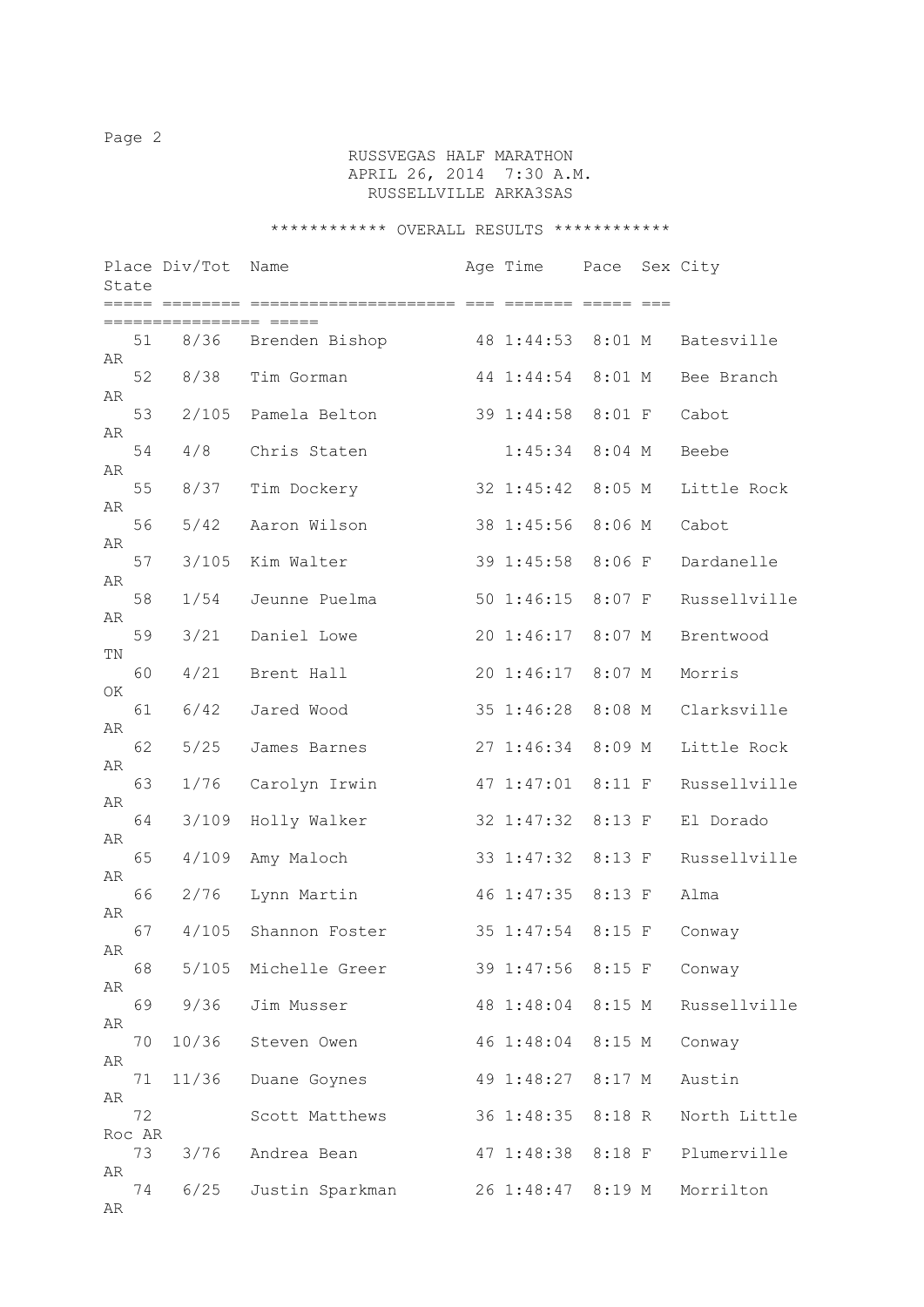| AR | 75  | 9/37  | Dustin Brown       | 34 1:48:59 | 8:20 M   | Morrilton     |
|----|-----|-------|--------------------|------------|----------|---------------|
|    | 76  | 9/38  | Brian Yeager       | 40 1:49:07 | 8:20 M   | Batesville    |
| AR | 77  | 7/42  | Zac Lacy           | 37 1:49:09 | 8:20 M   | Russellville  |
| AR | 78  | 2/19  | Astrid Christensen | 14 1:49:10 | 8:20 F   | Pottsville    |
| AR | 79  | 5/21  | Bobby Green        | 24 1:49:20 | $8:21$ M | London        |
| AR | 80  | 10/38 | Michael Ellis      | 42 1:49:25 | 8:22 M   | Stuttgart     |
| AR | 81  | 8/42  | Richard Counts     | 35 1:49:31 | 8:22 M   | Conway        |
| AR | 82  | 11/38 | Toby Yeager        | 40 1:49:38 | 8:23 M   | Pottsville    |
| AR | 83  | 12/36 | William Scott      | 46 1:49:40 | 8:23 M   | Russellville  |
| AR | 84  | 10/37 | Dillian Smith      | 31 1:49:47 | 8:23 M   | Mountain View |
| AR |     |       |                    |            |          |               |
| AR | 85  | 3/19  | Sabrina Jones      | 14 1:49:47 | 8:23 F   | Russellville  |
| AR | 86  | 1/49  | Kathy Simpson      | 56 1:49:50 | $8:24$ F | Bee Branch    |
| AR | 87  |       | Rene Couture       | 38 1:49:52 | 8:24 R   | Russellville  |
| AR | 88  |       | Clarissa Hardman   | 38 1:49:52 | 8:24 R   | Russellville  |
| AR | 89  | 3/35  | Mike McCoy         | 57 1:49:56 | 8:24 M   | Russellville  |
|    | 90  | 5/29  | Steven Miller      | 54 1:49:56 | 8:24 M   | Conway        |
| AR | 91  | 9/42  | Chris Hall         | 35 1:49:57 | $8:24$ M | Alexander     |
| AR | 92  | 4/35  | Charles Sanders    | 57 1:50:00 | 8:24 M   | Little Rock   |
| AR | 93  | 5/109 | Natalie Burk       | 32 1:50:03 | $8:24$ F | Russellville  |
| AR | 94  |       | Jan Alderson       | 31 1:50:07 | 8:25 R   | Russellville  |
| AR | 95  | 5/35  | Brian Holstean     | 55 1:50:28 | 8:26 M   | Russellville  |
| AR | 96  | 12/38 | Brian Blair        | 42 1:50:43 | 8:28 M   | Marshall      |
| AR |     |       |                    | 42 1:51:19 |          |               |
| AR | 97  | 13/38 | Kelvin Freeman     |            | 8:30 M   | Russellville  |
| AR | 98  | 4/67  | Kayla Waldrup      | 271:51:19  | 8:30 F   | Russellville  |
| AR | 99  | 14/38 | Kevin Carr         | 41 1:51:33 | 8:31 M   | Malvern       |
| AR | 100 | 6/29  | Adrian Meyer       | 53 1:51:42 | 8:32 M   | Russellville  |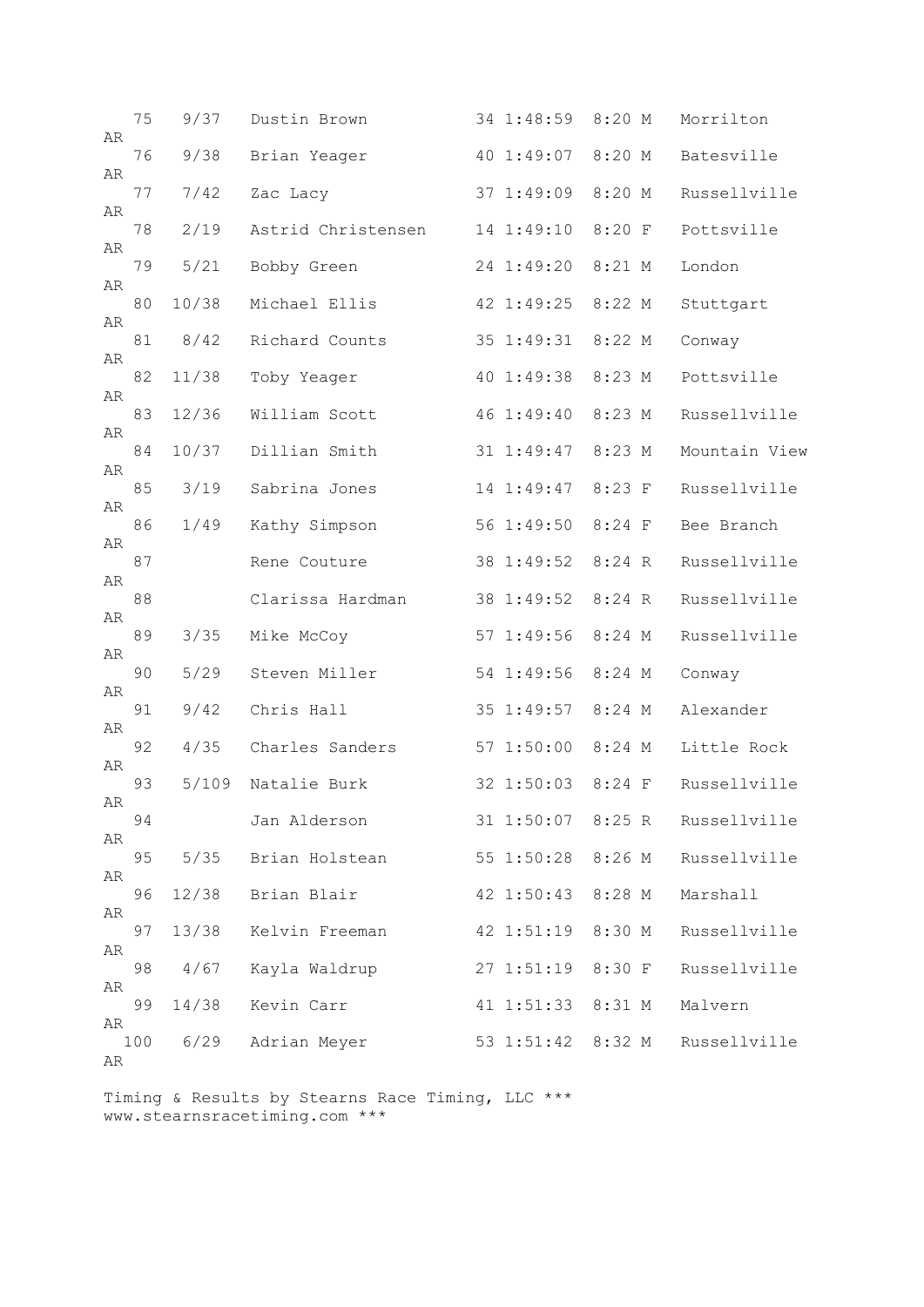# RUSSVEGAS HALF MARATHON APRIL 26, 2014 7:30 A.M. RUSSELLVILLE ARKA3SAS

| State                   | Place Div/Tot          | Name               | Age Time          | Pace     | Sex City     |
|-------------------------|------------------------|--------------------|-------------------|----------|--------------|
|                         |                        |                    |                   |          |              |
| 101<br>AR               | ==============<br>7/25 | Josh Teal          | 27 1:51:44        | 8:32 M   | Maumelle     |
| 102<br>AR               | 4/19                   | Megan Goynes       | 19 1:51:48        | 8:33 F   | Austin       |
| 103<br>AR               | 15/38                  | Craig Ross         | 44 1:51:49        | 8:33 M   | Conway       |
| 104<br>AR               | 7/29                   | Rick Hart          | 53 1:51:50        | 8:33 M   | Conway       |
| 105                     | 10/42                  | Frank Koeth        | 35 1:51:56        | 8:33 M   | Greenwood    |
| AR<br>106               | 4/76                   | Colleen Adams      | 48 1:51:59        | 8:33 F   | Russellville |
| AR<br>107               | 11/37                  | Christopher Artuso | 30 1:52:01        | 8:33 M   | Cypress      |
| TX<br>108               | 6/105                  | Amy Rust           | 38 1:52:02        | 8:34 F   | Pottsville   |
| AR<br>109               | 6/109                  | Amy Smith          | $31 \t1:52:10$    | $8:34$ F | Russellville |
| AR<br>110               | 12/37                  | Lance Martin       | 34 1:52:10        | 8:34 M   | Russellville |
| AR<br>111               | 5/19                   | Bethany Knight     | 19 1:52:11        | 8:34 F   | Russellville |
| AR<br>112               | 7/109                  | Christy Owens      | $31 \t1:52:13$    | 8:34 F   | Dover        |
| AR<br>113<br>AR         | 6/35                   | Stephen Carter     | 55 1:52:27        | 8:35 M   | Morrilton    |
| 114<br>PA               | 13/36                  | Michael Lefkowitz  | 48 1:52:28        | 8:36 M   | Havertown    |
| 115<br>AR               | $5/76$                 | Kristin Smith      | 46 1:52:41        | $8:37$ F | Russellville |
| 116                     | 14/36                  | Troy Kaylor        | 45 1:52:48        | 8:37 M   | Ward         |
| AR<br>117<br>${\sf AR}$ | 7/105                  | Kelly Thessing     | 38 1:52:50        | $8:37$ F | Russellville |
| 118                     | 8/29                   | Paul Head          | 50 1:52:54 8:38 M |          | Russellville |
| AR<br>119               | 6/21                   | Jonathan Ratzlaff  | 20 1:52:55 8:38 M |          | Russellville |
| AR<br>120               | 15/36                  | Kevin Groustra     | 47 1:53:07 8:39 M |          | Little Rock  |
| AR<br>121               | 8/109                  | Stephanie Avaritt  | 31 1:53:08 8:39 F |          | Hot Springs  |
| AR<br>122               | 6/76                   | Michelle Ward      | 46 1:53:15 8:39 F |          | Conway       |
| AR<br>123<br>ΤN         | 5/8                    | Benji Nicholas     | 19 1:53:33 8:41 M |          | Jackson      |
| 124<br>AR               | 6/8                    | Jacob Edge         | 15 1:53:35 8:41 M |          | Ozark        |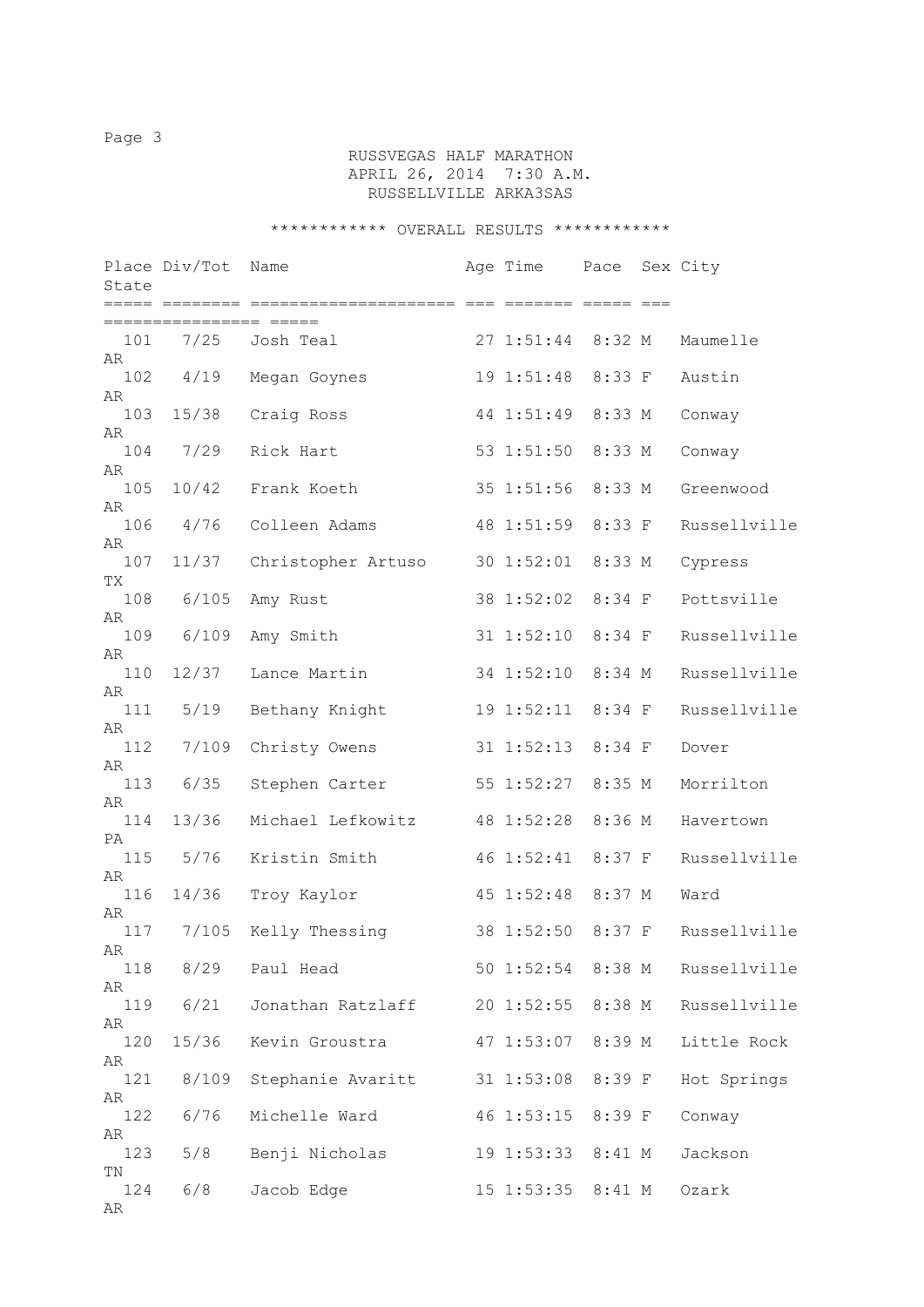| 125<br>AR | 13/37  | Josh Beldin        | 32 1:54:10        | 8:43 M   | Russellville |
|-----------|--------|--------------------|-------------------|----------|--------------|
| 126       | 8/105  | Sharla Ashcraft    | 39 1:54:14        | $8:44$ F | Conway       |
| AR<br>127 | 16/38  | Curt Amenta        | 40 1:54:22        | $8:44$ M | Conway       |
| AR<br>128 | 9/29   | Keith Stone        | 53 1:54:22        | $8:44$ M | Conway       |
| AR<br>129 | 7/35   | James Schuler      | 59 1:54:26        | $8:45$ M | Morrilton    |
| AR        |        |                    |                   | $8:46$ M | Batesville   |
| 130<br>AR | 17/38  | John Schroeder     | 42 1:54:45        |          |              |
| 131<br>AR | 2/54   | Cathy Smith        | 51 1:54:58        | $8:47$ F | Knoxville    |
| 132<br>AR | 1/58   | Melanie Roach      | 23 1:55:00        | $8:47$ F | Russellville |
| 133       | 11/42  | Allen Poole        | 36 1:55:00        | $8:47$ M | Maumelle     |
| AR<br>134 |        | Montana Hubbard    | 40 1:55:02        | 8:47R    | Russellville |
| AR<br>135 | 8/25   | Chris Wade         | 271:55:19         | 8:49 M   | Dardanelle   |
| AR<br>136 | 2/104  | Chanda Heinen      | 41 1:55:20        | 8:49 F   | Conway       |
| AR        |        |                    |                   |          |              |
| 137<br>AR | 9/25   | Benjamin Hornbeck  | 271:55:28         | 8:49 M   | Hot Springs  |
| 138<br>AR | 2/58   | Amy Sullins        | 23 1:55:36        | 8:50 F   | Everton      |
| 139       | 3/58   | Cassady Haworth    | 24 1:55:37        | 8:50 F   | Russellville |
| AR<br>140 | 14/37  | Danny Cruse        | 32 1:55:39        | 8:50 M   | Russellville |
| AR<br>141 | 6/19   | Alexa Gorzovalitis | 19 1:55:49        | $8:51$ F | Olathe       |
| ΚS<br>142 | 18/38  | Rick Zachary       | 43 1:55:52        | $8:51$ M | Russellville |
| AR<br>143 | 9/109  | Brandi Williams    | 32 1:56:05        | $8:52$ F | Morrilton    |
| AR        |        |                    |                   |          |              |
| 144<br>AR | 12/42  | Carl Kirtley       | 36 1:56:06 8:52 M |          | Russellville |
| 145<br>AR | 16/36  | Mark Gotcher       | 49 1:56:06 8:52 M |          | Russellville |
| 146       | 13/42  | Raymond Petty      | 38 1:56:08        | 8:52 M   | Russellville |
| AR<br>147 | 10/109 | Lindsay Brown      | 34 1:56:14        | 8:53 F   | Conway       |
| AR<br>148 | 11/109 | Kate Breen         | 32 1:56:15        | 8:53 F   | Conway       |
| AR<br>149 |        | Larissa Clark      | 38 1:56:20        | 8:53 R   | Pleasant     |
| Plains    | AR     |                    |                   |          |              |
| 150<br>AR | 12/109 | Deidre Luker       | 30 1:56:24 8:54 F |          | Russellville |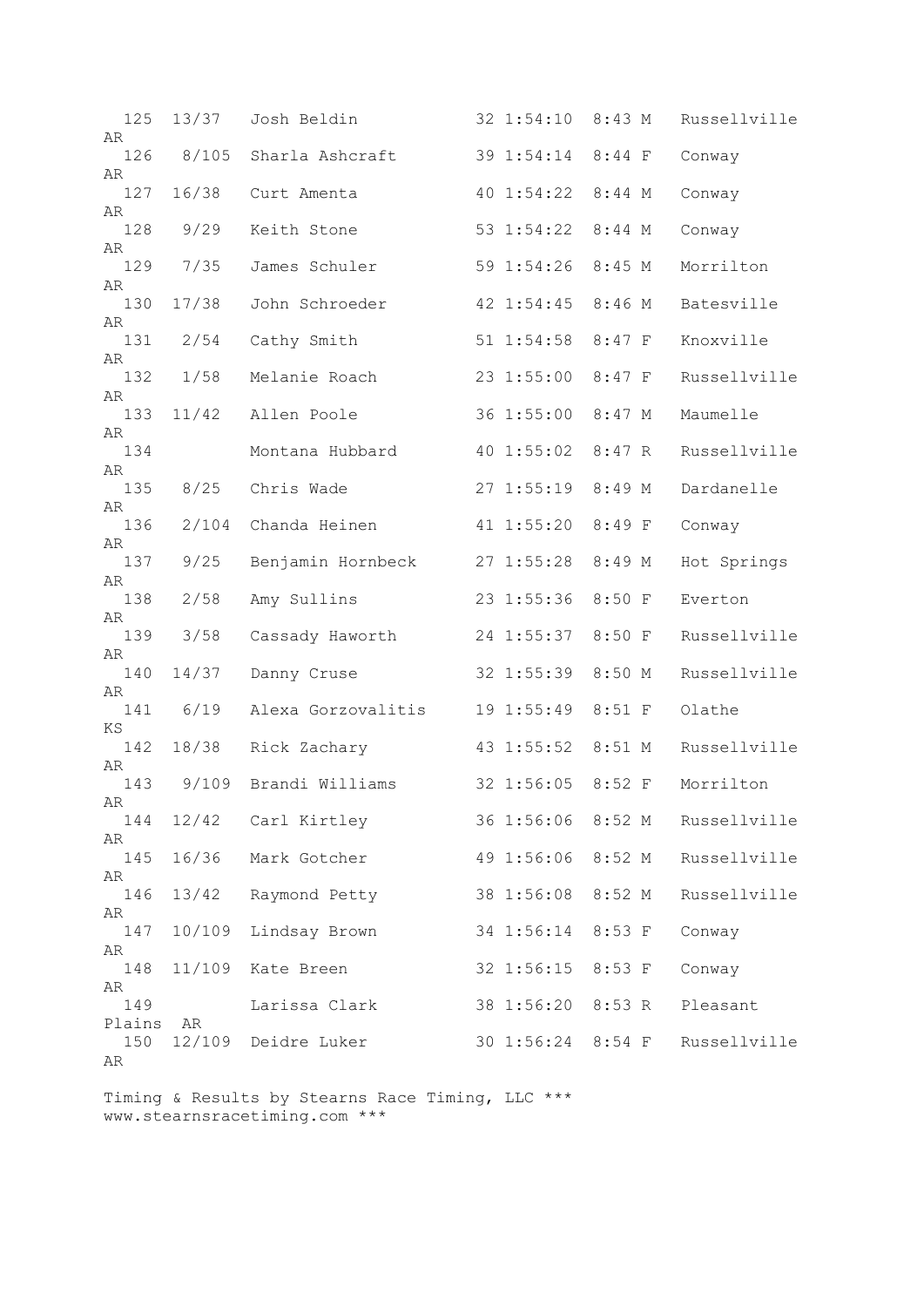# RUSSVEGAS HALF MARATHON APRIL 26, 2014 7:30 A.M. RUSSELLVILLE ARKA3SAS

| State           | Place Div/Tot            | Name                  | Age Time          | Pace     | Sex City     |
|-----------------|--------------------------|-----------------------|-------------------|----------|--------------|
|                 |                          |                       |                   |          |              |
| 151             | :======================= | 13/109 Melissa Moudy  | 31 1:56:31 8:54 F |          | Russellville |
| AR<br>152       | 3/54                     | Theresa Crowson       | 52 1:56:36        | $8:54$ F | North Little |
| Roc AR<br>153   | 4/58                     | Rachel Ferguson       | 21 1:56:39        | $8:55$ F | Morrilton    |
| AR              |                          |                       |                   |          |              |
| 154<br>AR       |                          | Natalie Trower        | 26 1:56:39        | 8:55 R   | Batesville   |
| 155<br>AR       | 9/105                    | Melissa Bradford      | 35 1:56:41        | $8:55$ F | Russellville |
| 156             | 10/105                   | Amanda Wrubel         | 38 1:56:55        | $8:56$ F | Atlanta      |
| GA<br>157       | 11/105                   | Jessica Stock         | 35 1:56:57        | 8:56 F   | London       |
| AR<br>158       | 14/42                    | Gabe Freyaldenhoven   | 38 1:56:59        | $8:56$ M | Russellville |
| AR<br>159       | 15/42                    | Thomas Cabantac       | 35 1:57:00        | 8:56 M   | Conway       |
| AR              |                          |                       |                   |          |              |
| 160<br>AR       | 5/67                     | Heidi Person          | 29 1:57:07        | $8:57$ F | Russellville |
| 161<br>AR       | 15/37                    | Michael Kennedy       | 33 1:57:13        | $8:57$ M | Little Rock  |
| 162<br>AR       | 10/29                    | Kurt Jones            | 50 1:57:20        | $8:58$ M | Russellville |
| 163             | 16/42                    | Robert Hollowell      | 39 1:57:32        | 8:59 M   | Clarksville  |
| AR<br>164       | 3/104                    | Montye Crawford       | 43 1:57:58        | $9:01$ F | Bentonville  |
| AR<br>165       | 5/58                     | Ashley Kyle           | 22 1:58:20        | $9:02$ F | Bonsall      |
| CA<br>166       | 16/37                    | Brad Franklin         | 33 1:58:24        | $9:03$ M | Little Rock  |
| AR<br>167       | 17/42                    | John McGrew           | 37 1:58:30        | $9:03$ M | Casa         |
| AR<br>168       | 8/35                     | Alan Lucas            | 60 1:58:38        | $9:04$ M | Conway       |
| AR              |                          |                       |                   |          |              |
| 169<br>МA       | 6/58                     | Florence Van Den Broe | 22 1:58:38        | $9:04$ F | Lexington    |
| 170<br>AR       | 11/29                    | David Pearrow         | 52 1:58:43        | $9:04$ M | Russellville |
| 171<br>AR       | 12/29                    | Jim Hays              | 53 1:58:43        | $9:04$ M | Conway       |
| 172             | 6/67                     | Kimberly Lancaster    | 29 1:58:45        | $9:04$ F | Corinth      |
| ΜS<br>173       | 14/109                   | Courtney Masters      | 31 1:58:48        | $9:05$ F | Cabot        |
| AR<br>174<br>ΟK | 7/67                     | Cristy Baumgardner    | 271:58:48         | $9:05$ F | Altus        |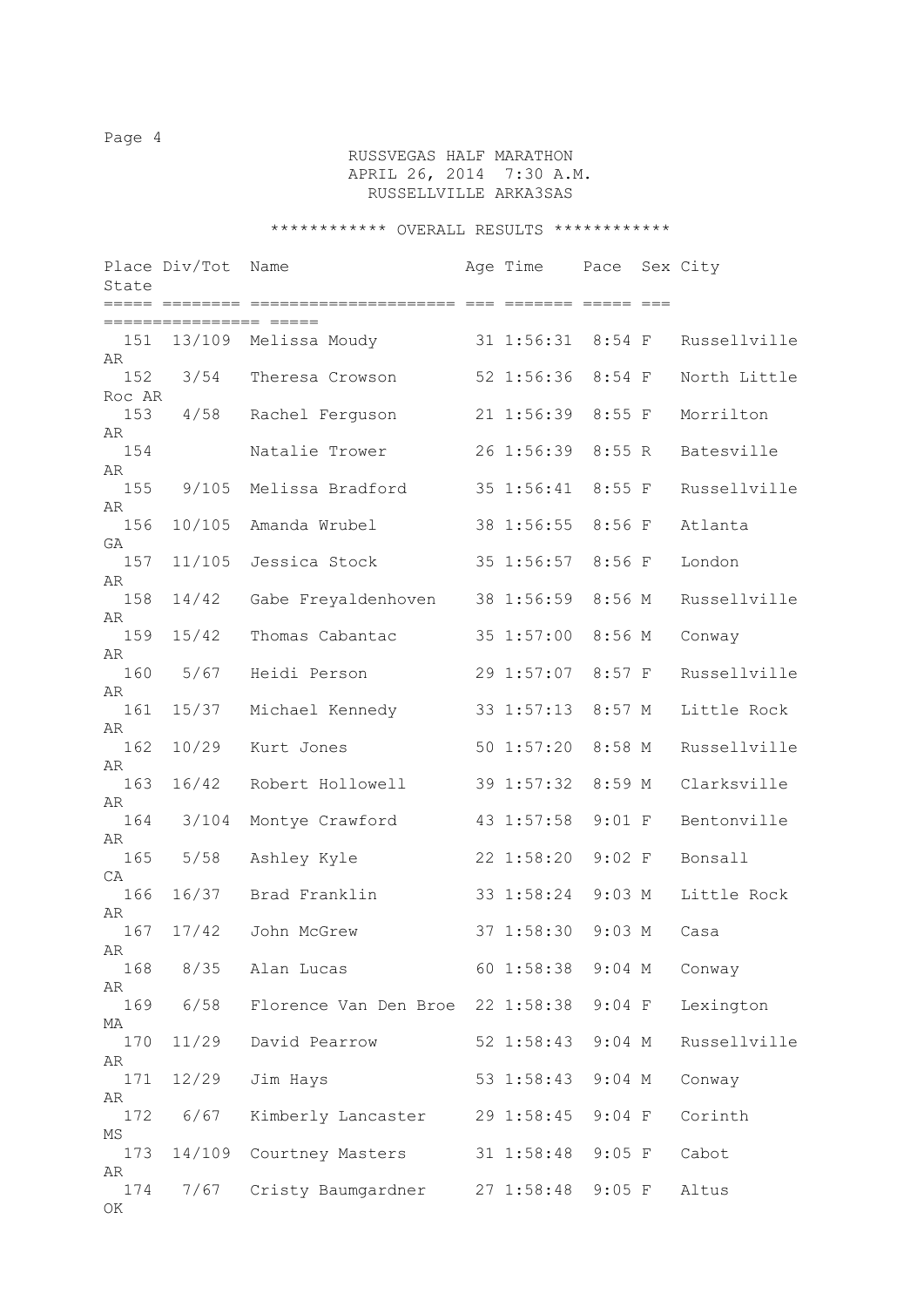| 175<br>AR     | 12/105 | Hillary Moreland     | 35 1:58:54        | $9:05$ F | Dover        |
|---------------|--------|----------------------|-------------------|----------|--------------|
| 176<br>AR     | 9/35   | Johnny Brown         | 58 1:58:54        | $9:05$ M | Russellville |
| 177<br>ΤN     | 18/42  | Jason Brewer         | 37 1:59:00        | $9:06$ M | Memphis      |
| 178           | 7/58   | Katherine Williamson | 23 1:59:00        | $9:06$ F | Saint Paul   |
| ΜN<br>179     | 10/25  | David Gerstein       | 29 1:59:01        | $9:06$ M | Little Rock  |
| AR<br>180     | 4/54   | Belinda Pack         | 51 1:59:06        | $9:06$ F | Clinton      |
| AR<br>181     | 8/58   | Brooke McCollum      | 23 1:59:06        | $9:06$ F | Conway       |
| AR<br>182     | 15/109 | Shannon Trickey      | 32 1:59:18        | $9:07$ F | North Little |
| Roc AR<br>183 | 4/104  | Elizabeth Hart       | 44 1:59:31        | $9:08$ F | Conway       |
| AR<br>184     | 19/42  | Daniel Bullock       | 39 1:59:31        | $9:08$ M | Russellville |
| AR<br>185     | 16/109 | Cara Duren           | 33 1:59:32        | $9:08$ F | Conway       |
| AR<br>186     | 2/49   | Kathy Langford       | 56 1:59:34        | $9:08$ F | Ft. Smith    |
| AR<br>187     | 17/109 | Mackenzie Trofholz   | 33 1:59:34        | $9:08$ F | Rogers       |
| AR<br>188     | 5/104  | Stacy Carter         | 44 1:59:44        | $9:09$ F | Russellville |
| AR<br>189     | 18/109 | Whitney Bovine       | 31 1:59:46        | $9:09$ F | Russellville |
| AR<br>190     | 7/76   | Laura Gotcher        | 48 1:59:46        | $9:09$ F | Russellville |
| AR<br>191     | 8/76   | Karen Greb           | 48 1:59:48        | $9:09$ F | Van Buren    |
| AR<br>192     | 3/49   | Sue McCoy            | 58 1:59:49        | $9:09$ F | Russellville |
| AR<br>193     | 20/42  | Matt Young           | 39 2:00:03        | $9:10$ M | Russellville |
| AR<br>194     | 19/38  | Travis McGee         | 43 2:00:04 9:10 M |          | Plumerville  |
| AR<br>195     | 4/49   | Terri Seiter         | 57 2:00:06        | $9:11$ F | Conway       |
| AR<br>196     | 5/49   | Sandy Devore         | 55 2:00:10        | $9:11$ F | Dover        |
| AR<br>197     | 9/76   | Shannon Boley        | 45 2:00:11 9:11 F |          | Conway       |
| AR<br>198     | 10/35  | Pete Tanguay         | 57 2:00:11 9:11 M |          | Conway       |
| AR            |        |                      |                   |          |              |
| 199<br>AR     | 19/109 | Lidya Canady         | 31 2:00:11 9:11 F |          | Conway       |
| 200<br>AR     | 13/105 | Jessica Carr         | 37 2:00:27 9:12 F |          | Hot Springs  |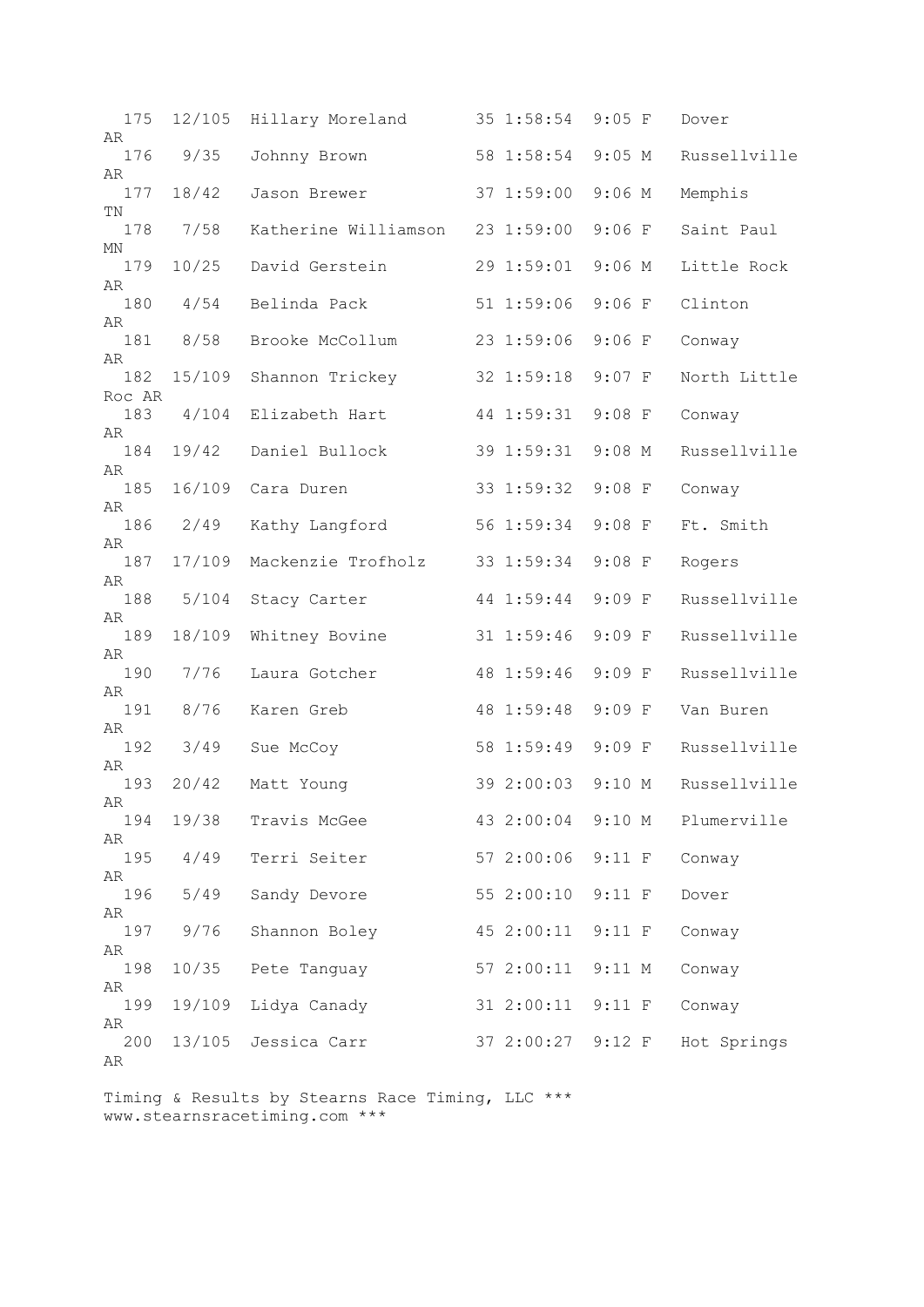# RUSSVEGAS HALF MARATHON APRIL 26, 2014 7:30 A.M. RUSSELLVILLE ARKA3SAS

| State         | Place Div/Tot    | Name                                             | Age Time Pace Sex City |          |                |
|---------------|------------------|--------------------------------------------------|------------------------|----------|----------------|
|               | :=============== |                                                  |                        |          |                |
| AR            |                  | 61 2:00:31 9:12 F<br>201 6/49 Marsha Pool        |                        |          | London         |
| 202<br>AR     |                  | 6/104 Becky Turnbough                            | 42 2:00:47 9:14 F      |          | Mammoth Spring |
| 203<br>AR     |                  | Erin Reeves                                      | 32 2:00:59 9:15 R      |          | Alma           |
| 204<br>Roc AR |                  | 20/109 Alice Alexander                           | 33 2:01:09 9:15 F      |          | North Little   |
| 205<br>AR     | 20/38            | Steve George                                     | 43 2:01:20 9:16 M      |          | Russellville   |
| 206<br>AR     | 7/104            | Missy Hubbard                                    | 40 2:01:21             | $9:16$ F | Russellville   |
| 207<br>AR     | 8/104            | Tammy Gentry                                     | 40 2:01:22             | $9:16$ F | Delaware       |
| 208<br>AR     | 21/109           | Grace Smith                                      | 30 2:01:22 9:16 F      |          | Conway         |
| 209<br>AR     | 11/35            | Rick Estep                                       | 63 2:01:38 9:18 M      |          | pppQ           |
| 210<br>AR     | 9/104            | Kandis Vanravensway 44 2:01:44                   |                        | $9:18$ F | Waldron        |
| 211<br>OK     | 13/29            | Gordon Stewart                                   | 51 2:01:53             | 9:19 M   | Bokoshe        |
| 212<br>AR     | 10/104           | Cindy Langley                                    | 42 2:02:00             | $9:19$ F | Benton         |
| 213<br>AR     | 22/109           | Melissa Ruffin                                   | 31 2:02:03             | $9:19$ F | Dewitt         |
| 214<br>AR     | 17/37            | Rodney Dodge                                     | 32 2:02:04             | $9:20$ M | Lamar          |
| 215<br>AR     | 23/109           | Elisha Moeller                                   | 34 2:02:09             | $9:20$ F | Vilonia        |
| 216<br>AR     | 21/38            | Micheal Keen                                     | 41 2:02:23 9:21 M      |          | Dardanelle     |
| 217<br>AR     | 8/67             | Laura Wetzel                                     | 27 2:02:26 9:21 F      |          | Russellville   |
| 218<br>AR     |                  | 11/104 Shannon Thomas 43 2:02:29 9:21 F Delaware |                        |          |                |
| 219<br>LA     |                  | 21/42 Bobby Cox                                  | 39 2:02:36 9:22 M      |          | Bossier City   |
| LA            | 220 9/67         | Jessica Pullin 28 2:02:36 9:22 F                 |                        |          | Ruston         |
| 221<br>AR     |                  | 22/42 Matt Parcher                               | 36 2:02:38 9:22 M      |          | Benton         |
| 222<br>AR     |                  | 12/35 Bill Kistler                               | 61 2:02:46 9:23 M      |          | Russellville   |
| 223<br>AR     |                  | 14/105 Leslie Hesselbein 39 2:02:55 9:23 F       |                        |          | Dover          |
| 224<br>AR     |                  | 13/35 Manfred Galatowitsch 65 2:02:57 9:24 M     |                        |          | Little Rock    |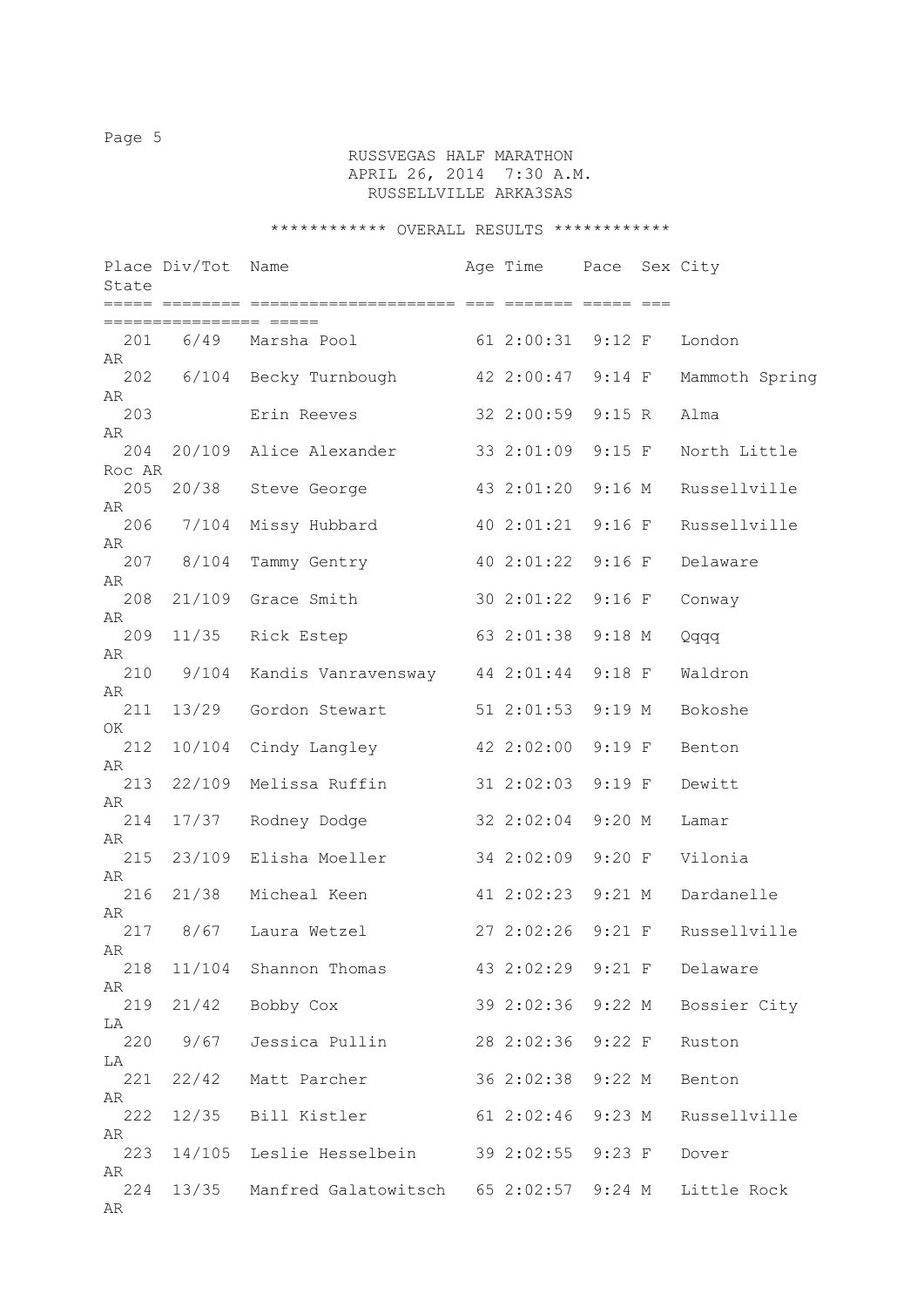| 225             | 10/67  | Erin Pittman            | 29 2:03:32        | $9:26$ F | Greenbrier   |
|-----------------|--------|-------------------------|-------------------|----------|--------------|
| AR<br>226       | 15/105 | Amanda Castillo         | 35 2:03:39        | $9:27$ F | Conway       |
| AR<br>227       | 11/67  | Brooke Myrick           | 29 2:03:42        | $9:27$ F | Russellville |
| AR              |        |                         |                   |          |              |
| 228<br>Roc AR   | 18/37  | Joshua Myers            | 33 2:03:53        | $9:28$ M | North Little |
| 229             | 12/67  | Pamela Morrow           | 29 2:03:54        | $9:28$ F | North Little |
| Roc AR<br>230   | 12/104 | Elizabeth Bunch         | 40 2:03:57        | $9:28$ F | Sherwood     |
| AR<br>231<br>AR | 10/76  | Liz Harless             | 47 2:04:00        | $9:28$ F | Bentonville  |
| 232<br>AR       | 13/104 | Stacy King              | 44 2:04:23        | 9:30 F   | Alma         |
| 233             | 14/29  | David Friemel           | 54 2:04:23        | $9:30$ M | Benton       |
| AR<br>234       | 11/76  | Debbie Neal             | 49 2:04:25        | 9:30 F   | Dardanelle   |
| AR<br>235       | 9/58   | Robbie Kordsmeier       | 21 2:04:33        | $9:31$ F | Morrilton    |
| AR<br>236       | 14/35  | Bobby Applegate         | 66 2:04:33        | $9:31$ M | Dardanelle   |
| AR<br>237       | 14/104 | Tiffani Long            | 41 2:04:39        | $9:31$ F | Fayetteville |
| AR<br>238       | 10/58  | Emily Reams             | 22 2:04:42        | 9:32 F   | Russellville |
| AR<br>239       | 15/104 | C Chastain              | 42 2:04:50        | 9:32 F   | Paris        |
| AR<br>240       | 16/104 | Renee Olson             | 42 2:04:53        | 9:32 F   | Russellville |
| AR<br>241       | 19/37  | Justin Robertson        | 31 2:05:01        | 9:33 M   | Russellville |
| AR<br>242       | 12/76  | Deborah Rager           | 45 2:05:04        | 9:33 F   | Ola          |
| AR<br>243       | 23/42  | Jonathan Beagle         | 37 2:05:21        | 9:35 M   | London       |
| AR              |        |                         |                   |          |              |
| 244<br>AR       |        | 24/109 Elizabeth Beagle | 34 2:05:22 9:35 F |          | London       |
| 245             | 7/21   | Jacob Smith             | 24 2:05:26 9:35 M |          | Hackett      |
| AR<br>246       | 22/38  | Laz Castillo            | 40 2:05:29        | 9:35 M   | Conway       |
| AR<br>247       | 17/104 | Jackie Stone            | 41 2:05:33 9:36 F |          | Conway       |
| AR<br>248       | 13/67  | Lindsay Long            | 29 2:05:37 9:36 F |          | Fayetteville |
| AR<br>249       | 25/109 | Suzanne Hirst           | 34 2:05:43 9:36 F |          | Altus        |
| OK<br>250<br>AR | 16/105 | Kelli Remy              | 35 2:05:49 9:37 F |          | Fort Smith   |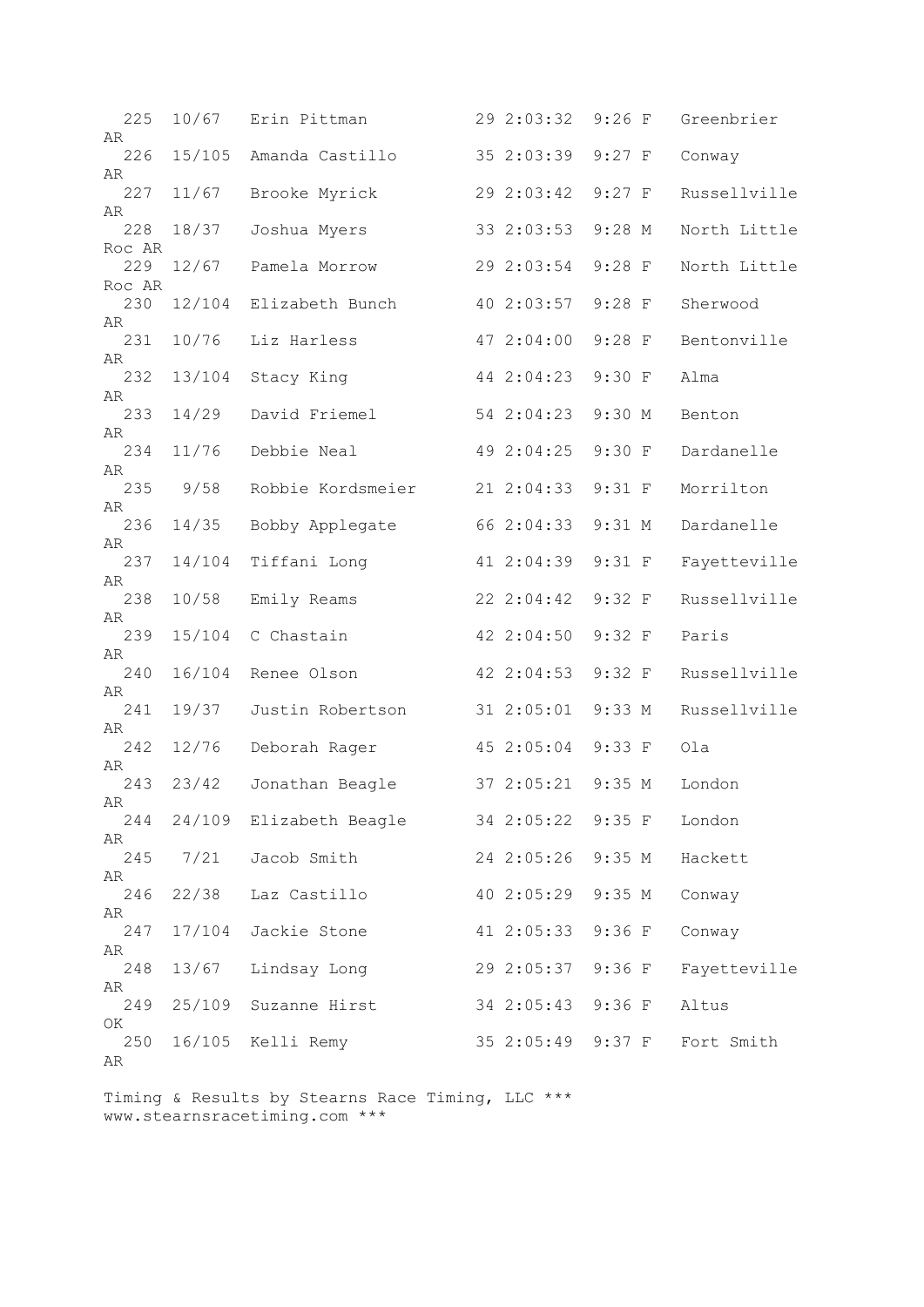# RUSSVEGAS HALF MARATHON APRIL 26, 2014 7:30 A.M. RUSSELLVILLE ARKA3SAS

| State           | Place Div/Tot | Name                 | Age Time          | Pace     | Sex City     |
|-----------------|---------------|----------------------|-------------------|----------|--------------|
|                 |               |                      |                   |          |              |
| 251<br>AR       |               | 18/104 Susie McNeely | 44 2:05:56        | $9:37$ F | Russellville |
| 252<br>ΚY       | 11/58         | Lauren Noblitt       | 20 2:06:01        | $9:38$ F | Louisville   |
| 253<br>AR       | 13/76         | Carole Delaney       | 45 2:06:08        | $9:38$ F | Conway       |
| 254<br>AR       | 26/109        | Alicia Fuentes       | 30 2:06:08        | $9:38$ F | Rogers       |
| 255<br>AR       | 7/19          | Megan Hale           | 19 2:06:31        | 9:40 F   | Russellville |
| 256<br>AR       | 17/105        | Shari Ulery          | 38 2:06:41        | 9:41 F   | Conway       |
| 257<br>AR       | 14/67         | Tara Joyner          | 29 2:06:44        | $9:41$ F | Fort Smith   |
| 258<br>AR       | 18/105        | Lori Bowen           | 38 2:06:45        | $9:41$ F | Hot Springs  |
| 259<br>AR       | 15/35         | Charles Brown        | 71 2:06:47        | $9:41$ M | Dover        |
| 260             | 5/54          | Sheri Nicholls       | 53 2:06:56        | 9:42 F   | Huntington   |
| AR<br>261       | 12/58         | Kristin Aston        | 20 2:06:59        | 9:42 F   | Wildwood     |
| MO<br>262<br>AR | 24/42         | Eric Sessums         | 37 2:07:04        | 9:42 M   | Batesville   |
| 263<br>AR       | 19/105        | Sherri Primm         | 37 2:07:04        | 9:42 F   | Springdale   |
| 264<br>AR       | 8/19          | Payton Primm         | 13 2:07:04        | 9:42 F   | Springdale   |
| 265<br>AR       |               | Tara Childs          | 2:07:11           | 9:43 R   | Russellville |
| 266<br>AR       | 14/76         | Julie Rispoli        | 48 2:07:11        | 9:43 F   | Russellville |
| 267<br>AR       | 19/104        | Molly Pilkington     | 41 2:07:12        | 9:43 F   | Russellville |
| 268<br>AR       | 15/67         | Nikki Graybill       | 28 2:07:13 9:43 F |          | Russellville |
| 269<br>AR       | 9/19          | Avigail Yanes        | 19 2:07:16        | $9:43$ F | Russellville |
| 270<br>AR       | 25/42         | Jeremy Dugas         | 37 2:07:31        | $9:45$ M | Russellville |
| 271<br>AR       | 26/42         | Trey Reed            | 38 2:07:34 9:45 M |          | Sherwood     |
| 272<br>AR       | 20/105        | Lara Beard           | 35 2:07:37 9:45 F |          | Little Rock  |
| 273<br>AR       | 13/58         | Kara Bauman          | 22 2:07:39 9:45 F |          | Russellville |
| 274<br>AR       | 17/36         | Charles Montjoy      | 45 2:08:04 9:47 M |          | Atkins       |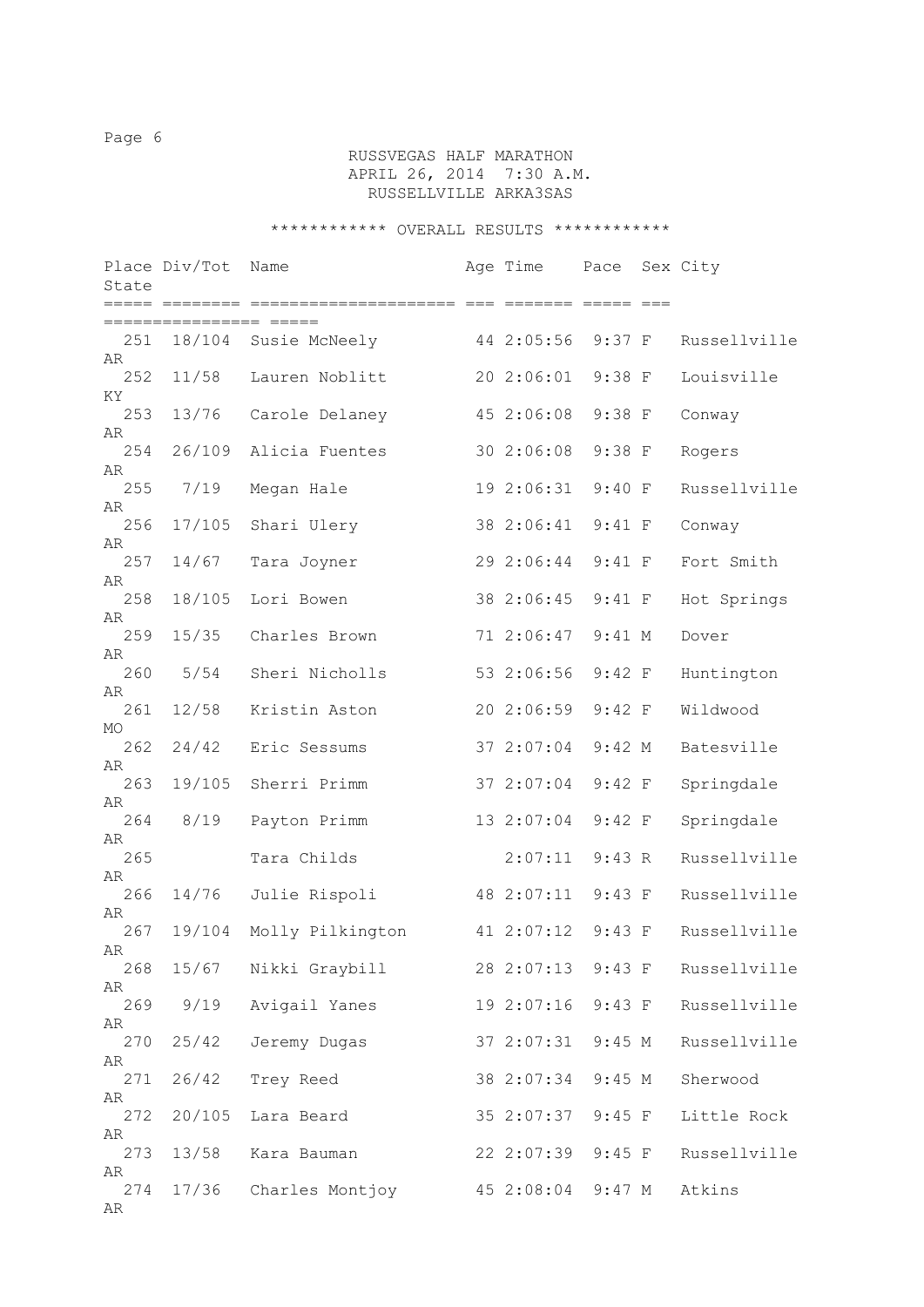| 275<br>Rco AR | 20/104 | Heather Rainbolt                 | 42 2:08:06        | $9:47$ F | North Little |
|---------------|--------|----------------------------------|-------------------|----------|--------------|
| 276           | 21/104 | Dawn Jones                       | 41 2:08:18        | $9:48$ F | Fort Smith   |
| AR<br>277     | 27/109 | Kristen Kordsmeier               | 32 2:08:19        | $9:48$ F | Conway       |
| AR<br>278     |        | Kevin Robbins                    | 37 2:08:19        | $9:48$ R | Mountainburg |
| AR<br>279     | 16/67  | Claire Glover                    | 28 2:08:20        | $9:48$ F | Bella Vista  |
| AR<br>280     |        |                                  | 44 2:08:20        | $9:48$ F | Harrison     |
| AR            | 22/104 | Michelle Taylor                  |                   |          |              |
| 281<br>AR     | 23/38  | Thomas Ashcraft                  | 40 2:08:22        | $9:48$ M | Conway       |
| 282<br>AR     | 8/21   | Aron McDonald                    | 21 2:08:23        | $9:48$ M | Russellville |
| 283           |        | Marta Berry                      | 47 2:08:32        | $9:49$ R | Dewitt       |
| AR<br>284     |        | 21/105 Lori Leavell              | 35 2:08:33        | $9:49$ F | Conway       |
| AR<br>285     | 20/37  | Jonathan Leavell                 | 30 2:08:34        | $9:49$ M | Conway       |
| AR            |        |                                  |                   |          |              |
| 286<br>ΤN     | 22/105 | Carrie Ann Rohrscheib 38 2:08:35 |                   | 9:49 F   | Memphis      |
| 287<br>AR     |        | Jd Coursey                       | 29 2:08:37        | 9:50 R   | Alma         |
| 288<br>AR     | 16/35  | Bruce Brown                      | 55 2:08:39        | $9:50$ M | Russellville |
| 289           | 14/58  | Ashley Yerina                    | 24 2:08:44        | $9:50$ F | Russellville |
| AR<br>290     | 23/105 | Crystal Wagner                   | 35 2:08:45        | 9:50 F   | Dover        |
| AR<br>291     | 27/42  | Toby Barton                      | 37 2:08:45        | $9:50$ M | Conway       |
| AR<br>292     | 7/49   | Karen Cree                       | 55 2:08:52        | $9:51$ F | Morrilton    |
| AR            |        |                                  |                   |          |              |
| 293<br>AR     | 18/36  | John Merguie                     | 46 2:08:54 9:51 M |          | Conway       |
| 294<br>AR     |        | 21/37 Aaron Hogan                | 33 2:09:03 9:52 M |          | Russellville |
| 295<br>AR     |        | 23/104 Kris McGee                | 43 2:09:05        | $9:52$ F | Plumerville  |
| 296           | 6/54   | Brenda Ransom                    | 50 2:09:07        | $9:52$ F | Lonoke       |
| AR<br>297     | 24/105 | Kelli Ransom                     | 39 2:09:07        | $9:52$ F | Cabot        |
| AR<br>298     | 28/42  | Eli Keller                       | 36 2:09:21 9:53 M |          | Maumelle     |
| AR<br>299     | 28/109 | Katie Baker                      | 30 2:09:22 9:53 F |          | Russellville |
| AR            |        |                                  |                   |          |              |
| 300<br>AR     | 29/42  | Brandon Smith                    | 39 2:09:22 9:53 M |          | Maumelle     |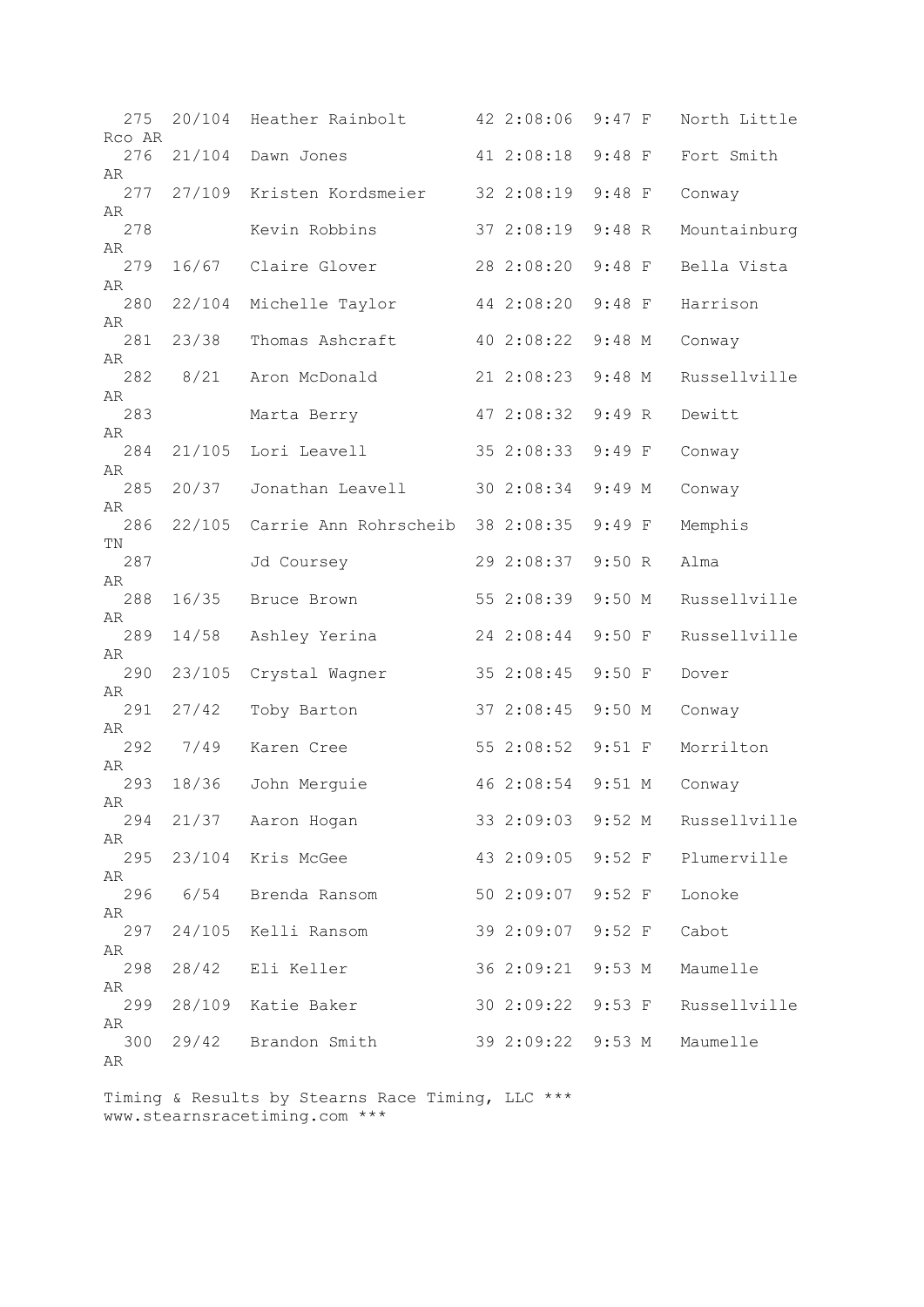# RUSSVEGAS HALF MARATHON APRIL 26, 2014 7:30 A.M. RUSSELLVILLE ARKA3SAS

| State           | Place Div/Tot Name |                                            | Age Time          | Pace     | Sex City       |
|-----------------|--------------------|--------------------------------------------|-------------------|----------|----------------|
|                 |                    |                                            |                   |          |                |
| AR              |                    | 301 29/109 Bethany George                  | 33 2:09:23        | $9:53$ F | Russellville   |
| 302<br>AR       | 25/105             | Danita Dooly                               | 37 2:09:24        | $9:53$ F | Little Rock    |
| 303<br>AR       | 24/104             | Stacy Myers                                | 40 2:09:35        | $9:54$ F | Dardanelle     |
| 304<br>AR       | 26/105             | Sheila Urena                               | 36 2:09:44        | $9:55$ F | Little Rock    |
| 305             | 19/36              | Kyle Wills                                 | 47 2:09:49        | 9:55 M   | Russellville   |
| AR<br>306       | 20/36              | Michael Grosskreuz                         | 49 2:09:54        | 9:55 M   | Barling        |
| AR<br>307       | 22/37              | Jason Oliver                               | 31 2:09:55        | 9:55 M   | Russellville   |
| AR<br>308       | 11/25              | Corey Cloud                                | 27 2:09:57        | $9:56$ M | Russellville   |
| AR<br>309       | 30/109             | Melanie Johnson                            | 32 2:10:00        | $9:56$ F | Russellville   |
| AR<br>310       | 31/109             | Amy White                                  | 33 2:10:00        | $9:56$ F | Russellville   |
| AR<br>311       | 25/104             | Russanne Revis                             | 43 2:10:02        | $9:56$ F | Benton         |
| AR<br>312       | 15/76              | Lynlee Maus                                | 48 2:10:02        | $9:56$ F | Morrilton      |
| AR<br>313       | 15/58              | Katie Gipson                               | 24 2:10:05        | $9:56$ F | North Little   |
| Roc AR<br>314   | 26/104             | Monica Taylor                              | 43 2:10:11        | $9:57$ F | Little Rock    |
| AR<br>315       | 7/54               | Julie Meaux                                | 54 2:10:13        | $9:57$ F | Conway         |
| AR<br>316       | 17/67              | Ragan Muncy                                | 25 2:10:16        | $9:57$ F | North Little   |
| Roc AR<br>317   | 16/58              | Laeryn Ragsdale                            | 23 2:10:20        | $9:57$ F | Mammoth Spring |
| AR<br>318       |                    | 27/105 Elisabeth MacPeek 35 2:10:22 9:58 F |                   |          | Russellville   |
| AR<br>319       | 32/109             | Day Burns                                  | 33 2:10:22 9:58 F |          | Russellville   |
| AR<br>320       | 12/25              | Kyle Clem                                  | 27 2:10:23 9:58 M |          | Conway         |
| AR<br>321       | 27/104             | Cary Wills                                 | 43 2:10:28 9:58 F |          | Russellville   |
| AR              | 322 9/21           | Joshua Heathcock                           | 21 2:10:28 9:58 M |          | Russellville   |
| AR<br>323       | 7/8                | Bryce Masters                              | 15 2:10:29 9:58 M |          | Dover          |
| AR<br>324<br>AR |                    | Lauren Russell                             | 23 2:10:29 9:58 R |          | Pottsville     |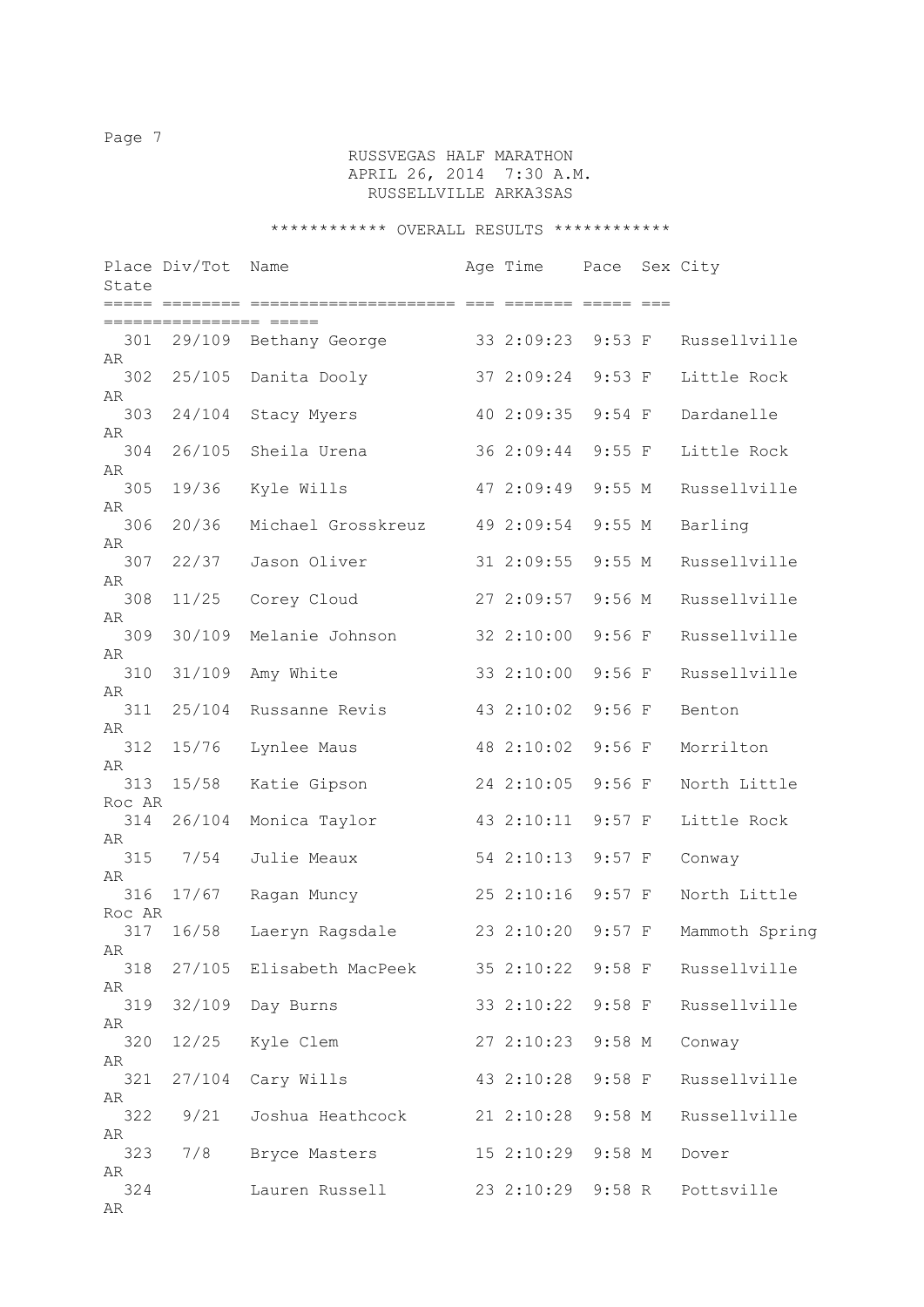| 325<br>AR | 28/105 | Angie Ellington     | 38 2:10:29         | $9:58$ F | Pottsville   |
|-----------|--------|---------------------|--------------------|----------|--------------|
| 326<br>AR | 29/105 | Regina Prince       | 35 2:10:29         | $9:58$ F | Dover        |
| 327       | 23/37  | Justin Myrick       | 34 2:10:40         | $9:59$ M | Russellville |
| AR<br>328 | 28/104 | Sandra Alvey        | 41 2:10:45         | $9:59$ F | Ola          |
| AR<br>329 | 18/67  | Emily Lukas         | 27 2:10:46         | $9:59$ F | Paris        |
| AR<br>330 | 30/105 | Bunny Furr-Rye      | 37 2:10:51 10:00 F |          | Russellville |
| AR<br>331 | 33/109 | Lisa Smith          | 30 2:10:52 10:00 F |          | Ft. Worth    |
| ТX<br>332 | 17/35  | Chris Horan         | 58 2:10:52 10:00 M |          | Russellville |
| AR<br>333 | 16/76  | Carrie Williams     | 45 2:10:53 10:00 F |          | Dover        |
| AR<br>334 | 24/37  | Chris Bosch         | 32 2:10:55 10:00 M |          | Springdale   |
| AR<br>335 | 30/42  | Michael Work        | 37 2:10:58 10:00 M |          | Russellville |
| AR        |        |                     |                    |          | Russellville |
| 336<br>AR | 18/35  | Andrew Monfee       | 58 2:11:01 10:01 M |          |              |
| 337<br>AR | 31/42  | Daniel Glasser      | 38 2:11:02 10:01 M |          | Searcy       |
| 338<br>AR | 29/104 | Monica Baxter       | 41 2:11:08 10:01 F |          | Dardanelle   |
| 339<br>AR | 19/35  | Fred Clayton        | 66 2:11:14 10:02 M |          | Russellville |
| 340<br>AR | 15/29  | Joe Pruett          | 50 2:11:20 10:02 M |          | Conway       |
| 341       | 19/67  | Jena Hudson         | 29 2:11:25 10:02 F |          | Jasper       |
| AR<br>342 | 20/67  | Sarah McPhate       | 27 2:11:30 10:03 F |          | Van Buren    |
| AR<br>343 | 32/42  | Davy Insell         | 38 2:11:38 10:03 M |          | Batesville   |
| AR<br>344 |        | 31/105 Heather Bull | 35 2:11:39 10:03 F |          | Mulberry     |
| AR<br>345 |        | Jennifer Hurst      | 44 2:11:40 10:03 R |          | Conway       |
| AR<br>346 | 16/29  | Glenn McKay         | 51 2:11:41 10:04 M |          | Conway       |
| AR<br>347 | 30/104 | Christi Martin      | 43 2:11:43 10:04 F |          | Harrison     |
| AR        |        |                     |                    |          |              |
| 348<br>AR | 32/105 | Cindy Koeth         | 39 2:11:47 10:04 F |          | Greenwood    |
| 349<br>AR | 24/38  | Mike McCullar       | 44 2:11:48 10:04 M |          | Sherwood     |
| 350<br>AR | 13/25  | Jordan Ray          | 25 2:11:54 10:05 M |          | Russellville |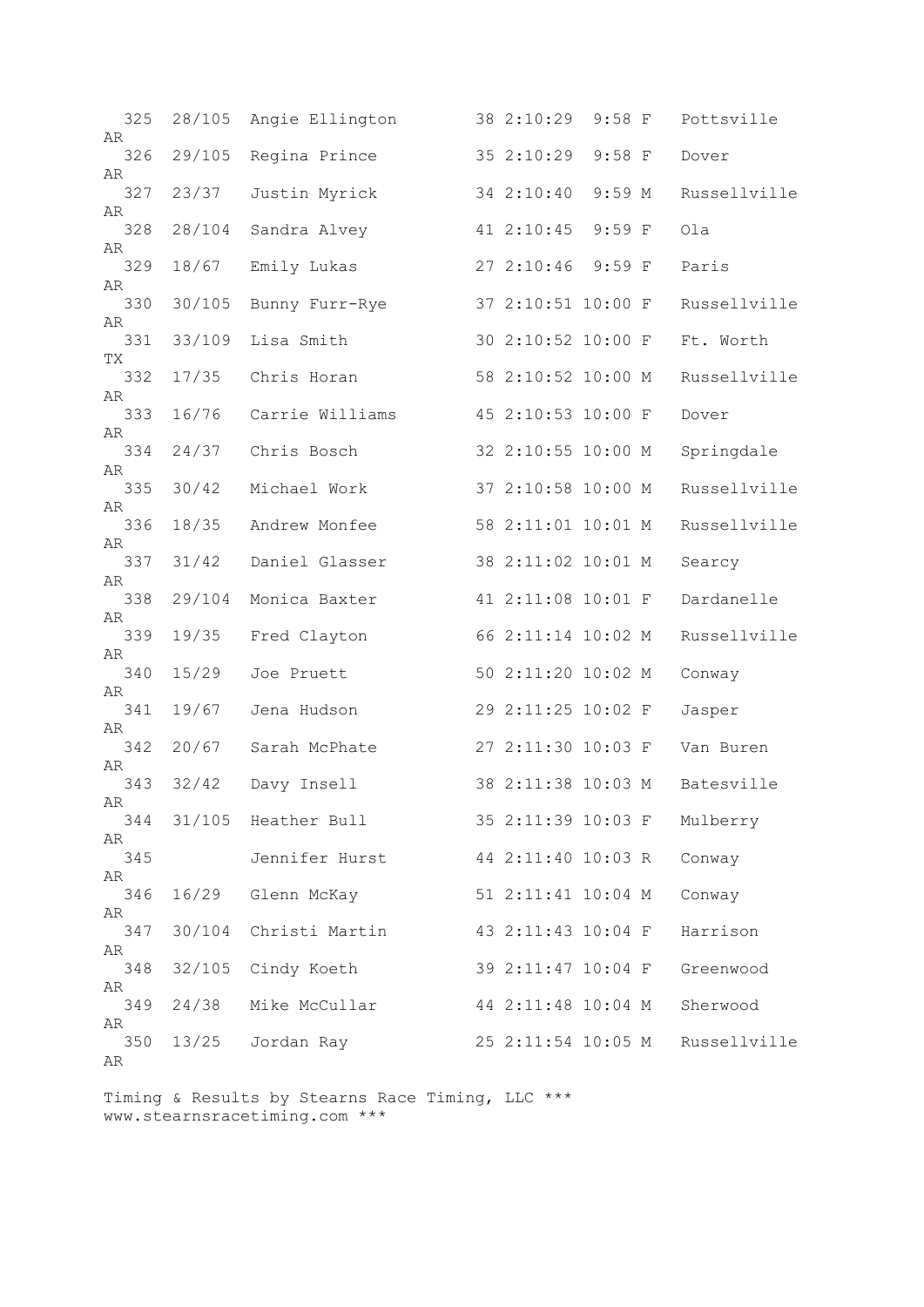# RUSSVEGAS HALF MARATHON APRIL 26, 2014 7:30 A.M. RUSSELLVILLE ARKA3SAS

|                 | Place Div/Tot | Name                 | Age Time           | Pace | Sex City     |
|-----------------|---------------|----------------------|--------------------|------|--------------|
| State           |               |                      |                    |      |              |
| 351<br>AR       |               | 17/76 Charla Parrish | 47 2:12:03 10:05 F |      | Alma         |
| 352             | 17/58         | Susan Crawford       | 20 2:12:05 10:05 F |      | Nolensville  |
| TN<br>353<br>AR | 18/58         | Brittany Pickens     | 21 2:12:20 10:07 F |      | Russellville |
| 354             | 14/25         | Jay Lieblong         | 26 2:12:20 10:07 M |      | Russellville |
| AR<br>355       | 34/109        | Lindsay Baehr        | 31 2:12:22 10:07 F |      | Little Rock  |
| AR<br>356       | 10/21         | Caleb Uebelein       | 20 2:12:23 10:07 M |      | Wildwood     |
| MO<br>357       | 35/109        | Julie Hathcock       | 34 2:12:40 10:08 F |      | Malvern      |
| AR<br>358       | 36/109        | Leah Brand-Burks     | 30 2:12:48 10:09 F |      | Conway       |
| AR<br>359       | 31/104        | Kristy Walters       | 41 2:12:53 10:09 F |      | Maumelle     |
| AR<br>360       | 32/104        | Kelli Brown          | 40 2:12:53 10:09 F |      | Russellville |
| AR<br>361       | 33/105        | Cortney Sexton       | 36 2:12:54 10:09 F |      | Maumelle     |
| AR<br>362       | 37/109        | Leslie Zimmerman     | 33 2:12:54 10:09 F |      | Morrilton    |
| AR<br>363       |               | Erin Baer            | 24 2:12:56 10:09 R |      | Russellville |
| AR<br>364       | 21/67         | Amanda Miller        | 27 2:12:57 10:09 F |      | Russellville |
| AR<br>365       | 11/21         | Mitchell Duncan      | 20 2:12:58 10:09 M |      | Gallatin     |
| TN<br>366       | 33/104        | Jennifer Britt       | 40 2:13:04 10:10 F |      | Austin       |
| AR<br>367       | 38/109        | Carla McClaren       | 32 2:13:08 10:10 F |      | Hattieville  |
| AR<br>368       | 34/105        | Bethany Taff         | 35 2:13:11 10:10 F |      | Vilonia      |
| AR<br>369       | 35/105        | Sarah Cullen         | 36 2:13:16 10:11 F |      | Maumelle     |
| AR<br>370       | 36/105        | Christina James      | 38 2:13:19 10:11 F |      | Bentonville  |
| AR<br>371       |               | Unknown Runner       | 2:13:19 10:11 M    |      | Lost On The  |
| Cour AR<br>372  | 22/67         | Monique Forehand     | 28 2:13:20 10:11 F |      | Fort Smith   |
| AR<br>373       | 19/58         | Holly Sutterfield    | 24 2:13:22 10:11 F |      | White Hall   |
| AR              |               |                      |                    |      |              |
| 374<br>AR       | 21/36         | Stephen Campbell     | 47 2:13:26 10:12 M |      | Hot Springs  |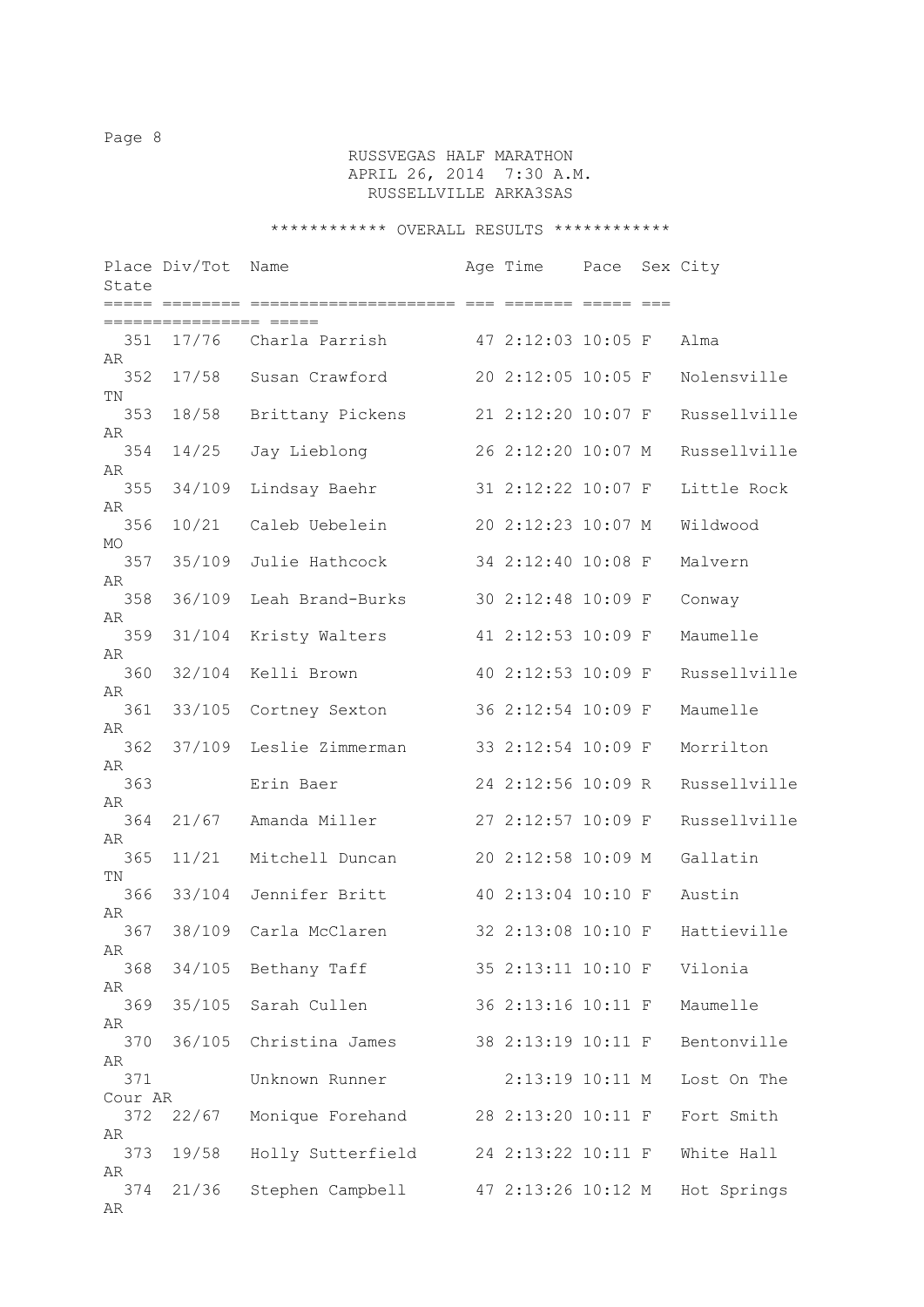| 375<br>AR     | 39/109 | Sara Dalton     | 33 2:13:27 10:12 F |  | Russellville |
|---------------|--------|-----------------|--------------------|--|--------------|
| 376           | 37/105 | Marla Watson    | 37 2:13:28 10:12 F |  | Vilonia      |
| AR<br>377     | 38/105 | Jessica Rohlman | 35 2:13:30 10:12 F |  | Morrilton    |
| AR<br>378     | 20/58  | Sarah Rosenbaum | 23 2:13:35 10:12 F |  | Lexington    |
| MA            |        |                 |                    |  |              |
| 379<br>AR     | 34/104 | Sheri Shilling  | 44 2:13:58 10:14 F |  | Alexander    |
| 380<br>AR     | 17/29  | Gary Jernigan   | 53 2:14:07 10:15 M |  | Dardanelle   |
| 381           | 21/58  | Jamie Dare      | 24 2:14:12 10:15 F |  | Russellville |
| AR<br>382     | 25/37  | Brad Cothran    | 30 2:14:17 10:15 M |  | West Fork    |
| AR<br>383     | 40/109 | Lori Kirtley    | 30 2:14:17 10:16 F |  | Russellville |
| AR            |        |                 |                    |  |              |
| 384<br>AR     | 23/67  | Savannah Sage   | 26 2:14:24 10:16 F |  | Dover        |
| 385<br>AR     | 41/109 | Julie Bahbaz    | 32 2:14:28 10:16 F |  | Maumelle     |
| 386           | 35/104 | Monica Bryson   | 40 2:14:30 10:16 F |  | Dardanelle   |
| AR<br>387     | 22/58  | Taylor Tvede    | 23 2:14:33 10:17 F |  | Albuquerque  |
| NΜ<br>388     | 36/104 | Julie Armstrong | 40 2:14:35 10:17 F |  | Ozark        |
| AR<br>389     | 42/109 | Melody Dixon    | 33 2:14:38 10:17 F |  | Aaaa         |
| AR<br>390     | 18/76  | Christie Terry  | 49 2:14:44 10:18 F |  | North Little |
| Roc AR<br>391 | 43/109 | Leslie Cates    | 32 2:14:45 10:18 F |  | Cleveland    |
| AR            |        |                 |                    |  |              |
| 392<br>AR     | 44/109 | Kelsey Lawlis   | 31 2:14:46 10:18 F |  | Russellvile  |
| 393<br>AR     | 22/36  | Randy Allen     | 48 2:14:48 10:18 M |  | Russellville |
| 394           | 8/54   | Tammy Allen     | 51 2:14:48 10:18 F |  | Russellville |
| AR<br>395     | 12/21  | Rob Hendricks   | 23 2:14:53 10:18 M |  | Conway       |
| AR<br>396     | 39/105 |                 | 37 2:14:59 10:19 F |  | Morrilton    |
| AR            |        | Kristy Hogan    |                    |  |              |
| 397<br>AR     | 40/105 | Tracy Johnston  | 35 2:15:08 10:19 F |  | London       |
| 398           | 8/49   | Judy Massingill | 55 2:15:10 10:20 F |  | Conway       |
| AR<br>399     | 41/105 | Amy Goddard     | 38 2:15:31 10:21 F |  | Ward         |
| AR<br>400     | 20/35  | Bruce Hendricks | 55 2:15:36 10:22 M |  | Conway       |
| AR            |        |                 |                    |  |              |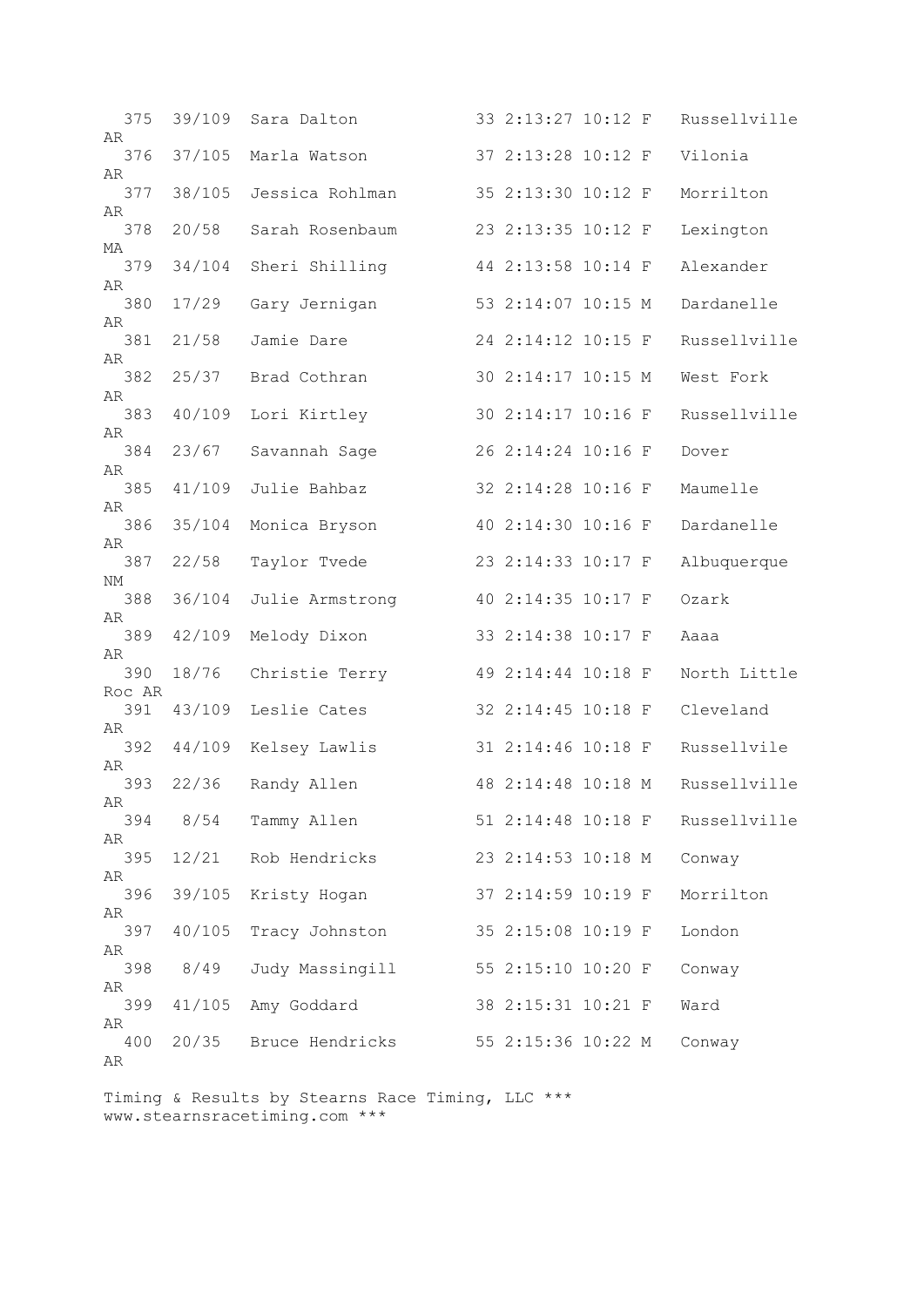# RUSSVEGAS HALF MARATHON APRIL 26, 2014 7:30 A.M. RUSSELLVILLE ARKA3SAS

| State           | Place Div/Tot    | Name                   | Age Time           | Pace Sex City |              |
|-----------------|------------------|------------------------|--------------------|---------------|--------------|
|                 | .=============== |                        |                    |               |              |
| 401<br>AR       |                  | 42/105 Sarah Millard   | 37 2:15:37 10:22 F |               | Dardanelle   |
| 402<br>AR       | 18/29            | Kenny Vestal           | 54 2:15:40 10:22 M |               | Conway       |
| 403<br>AR       | 10/19            | Carlee Hinkle          | 19 2:15:44 10:22 F |               | Dover        |
| 404<br>AR       | 23/36            | Thad Hinkle            | 47 2:15:45 10:22 M |               | Dover        |
| 405<br>AR       | 43/105           | Whitney Adkins         | 35 2:15:48 10:22 F |               | Russellville |
| 406<br>AR       | 24/36            | David Young            | 47 2:15:48 10:22 M |               | Russellville |
| 407<br>AR       | 24/67            | Rachel Collie          | 29 2:15:55 10:23 F |               | Russellville |
| 408<br>AR       | 9/49             | Sheila Galatowitsch    | 55 2:16:04 10:24 F |               | Little Rock  |
| 409<br>AR       | 10/49            | Debbie Harris          | 56 2:16:05 10:24 F |               | London       |
| 410<br>NC       | 23/58            | Brittany Blackwell     | 23 2:16:16 10:25 F |               | Apex         |
| 411<br>AR       | 37/104           | Heather Gadberry       | 42 2:16:23 10:25 F |               | Plumerville  |
| 412<br>AR       | 38/104           | Cindy Looney           | 42 2:16:23 10:25 F |               | Hattieville  |
| 413<br>AR       | 15/25            | Deron Johnson          | 27 2:16:34 10:26 M |               | Lavaca       |
| 414<br>AR       | 16/25            | Kody Morris            | 26 2:16:34 10:26 M |               | Van Buren    |
| 415<br>AR       | 44/105           | Danya Johnson          | 36 2:16:36 10:26 F |               | Russellville |
| 416<br>AR       | 25/67            | Amanda Laudell         | 27 2:16:43 10:27 F |               | London       |
| 417<br>AR       |                  | 45/105 Brooklyn Pyburn | 38 2:16:49 10:27 F |               | Sherwood     |
| 418<br>AR       | 19/76            | Lora Rea               | 46 2:16:54 10:27 F |               | Russellville |
| 419             | 46/105           | Carrie Whitfield       | 38 2:17:17 10:29 F |               | Bentonville  |
| AR<br>420       | 39/104           | Lori Silver            | 41 2:17:18 10:29 F |               | Wynne        |
| AR<br>421       | 17/25            | Cody Dare              | 27 2:17:21 10:30 M |               | Russellville |
| AR<br>422       | 26/37            | Jarrod Toland          | 33 2:17:22 10:30 M |               | Pottsville   |
| AR<br>423       | 24/58            | Rachel Pipkin          | 21 2:17:22 10:30 F |               | Russellville |
| AR<br>424<br>AR | 33/42            | Jeremy D Keaster       | 36 2:17:23 10:30 M |               | Russellville |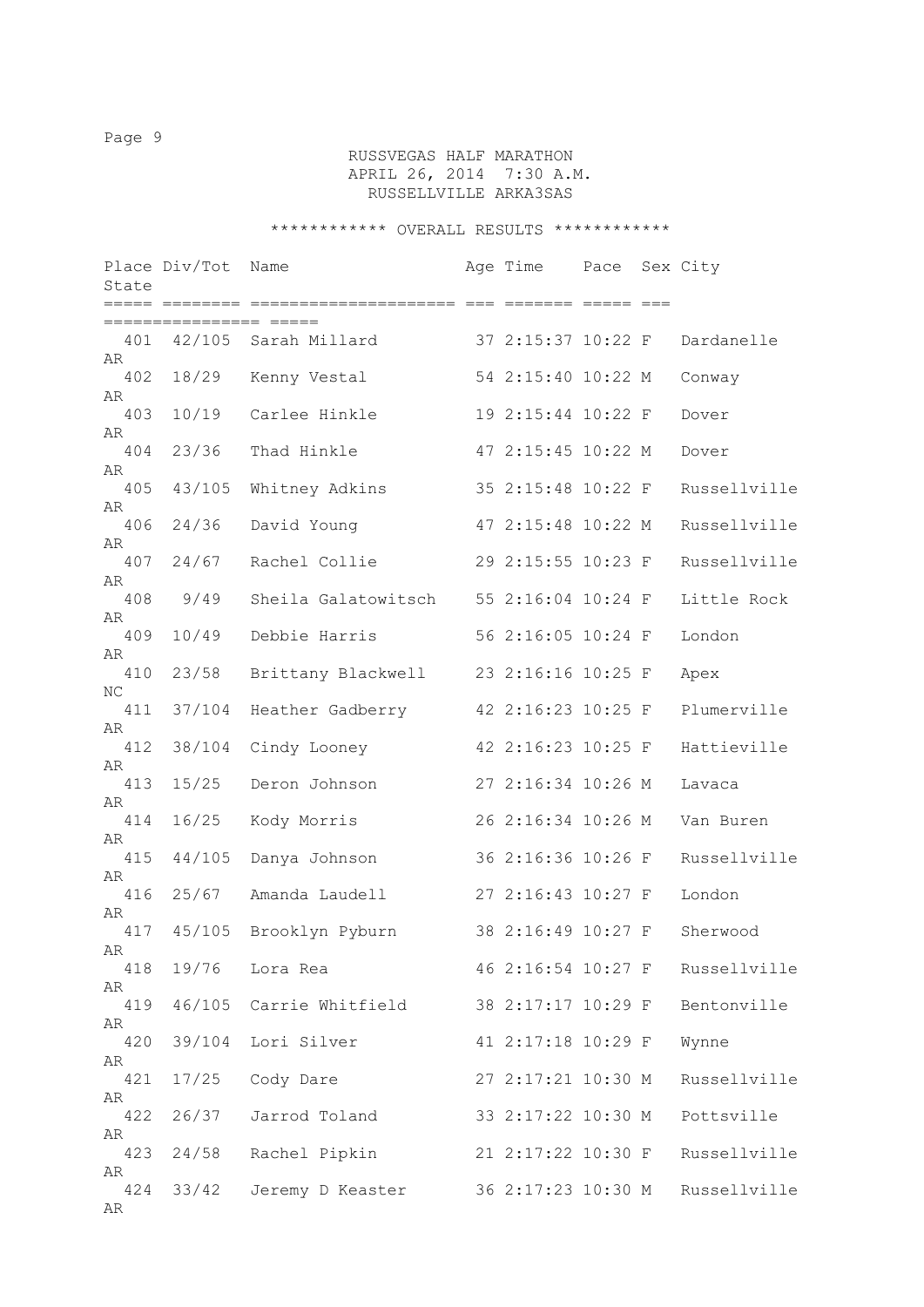| 425<br>MD     | 27/37  | Nigel Gombakomba                         | 33 2:17:32 10:30 M |  | Silver Spring                 |
|---------------|--------|------------------------------------------|--------------------|--|-------------------------------|
| 426           | 20/76  | Shawna Warrendorf                        | 45 2:17:43 10:31 F |  | Russellville                  |
| AR<br>427     | 45/109 | Chastity Massengale                      | 30 2:17:50 10:32 F |  | Russellville                  |
| AR<br>428     | 26/67  | Brooke Chandler                          | 28 2:17:50 10:32 F |  | Pottsville                    |
| AR<br>429     | 9/54   | Susan Irwin                              | 52 2:17:54 10:32 F |  | Little Rock                   |
| AR<br>430     | 27/67  | Brittany Dodge                           | 27 2:17:57 10:32 F |  | Lamar                         |
| AR            |        |                                          |                    |  |                               |
| 431<br>TN     | 13/21  | Garrett Perry                            | 20 2:17:57 10:32 M |  | Mt. Juliet                    |
| 432<br>FL     | 14/21  | Steven Johnson                           | 20 2:17:58 10:32 M |  | Lithia                        |
| 433<br>AR     |        | Charity Knight                           | 29 2:18:01 10:33 R |  | Belleville                    |
| 434           | 18/25  | Demetrice Baskerville 25 2:18:02 10:33 M |                    |  | Russellville                  |
| AR<br>435     | 46/109 | Ashley Kirby                             | 30 2:18:03 10:33 F |  | Memphis                       |
| TN<br>436     | 25/36  | Larry Trussell                           | 49 2:18:09 10:33 M |  | Conway                        |
| AR<br>437     | 15/21  | Clay Moore                               | 24 2:18:12 10:33 M |  | Russellville                  |
| AR<br>438     | 34/42  | Todd Sevier                              | 38 2:18:14 10:34 M |  | Conway                        |
| AR            |        |                                          |                    |  |                               |
| 439<br>AR     | 47/105 | Heather Johnston                         | 39 2:18:29 10:35 F |  | Clarksville                   |
| 440<br>AR     | 40/104 | Shelley Sosebee                          | 40 2:18:30 10:35 F |  | Clarksville                   |
| 441<br>AR     | 19/29  | Allen Scott                              | 51 2:18:30 10:35 M |  | Benton                        |
| 442           | 21/35  | Steve Olson                              | 62 2:18:33 10:35 M |  | Russellville                  |
| AR<br>443     | 26/36  | Kevin Brooks                             | 47 2:18:35 10:35 M |  | Little Rock                   |
| AR<br>444     | 28/67  | Jade Davis                               |                    |  | 28 2:18:35 10:35 F New Blaine |
| AR<br>445     | 27/36  |                                          | 49 2:18:37 10:35 M |  | Russellville                  |
| AR            |        | John Autry                               |                    |  |                               |
| 446<br>AR     | 48/105 | Cherie Flowers                           | 36 2:18:53 10:37 F |  | Conway                        |
| 447<br>Roc AR | 22/35  | Sonny Rhodes                             | 61 2:18:57 10:37 M |  | North Little                  |
| 448           | 19/25  | Casey Tadel                              | 29 2:18:58 10:37 M |  | Russellville                  |
| AR<br>449     | 23/35  | Tim Tadel                                | 57 2:18:58 10:37 M |  | Russellville                  |
| AR<br>450     | 28/37  | David Thornton                           | 31 2:19:06 10:38 M |  | Conway                        |
| AR            |        |                                          |                    |  |                               |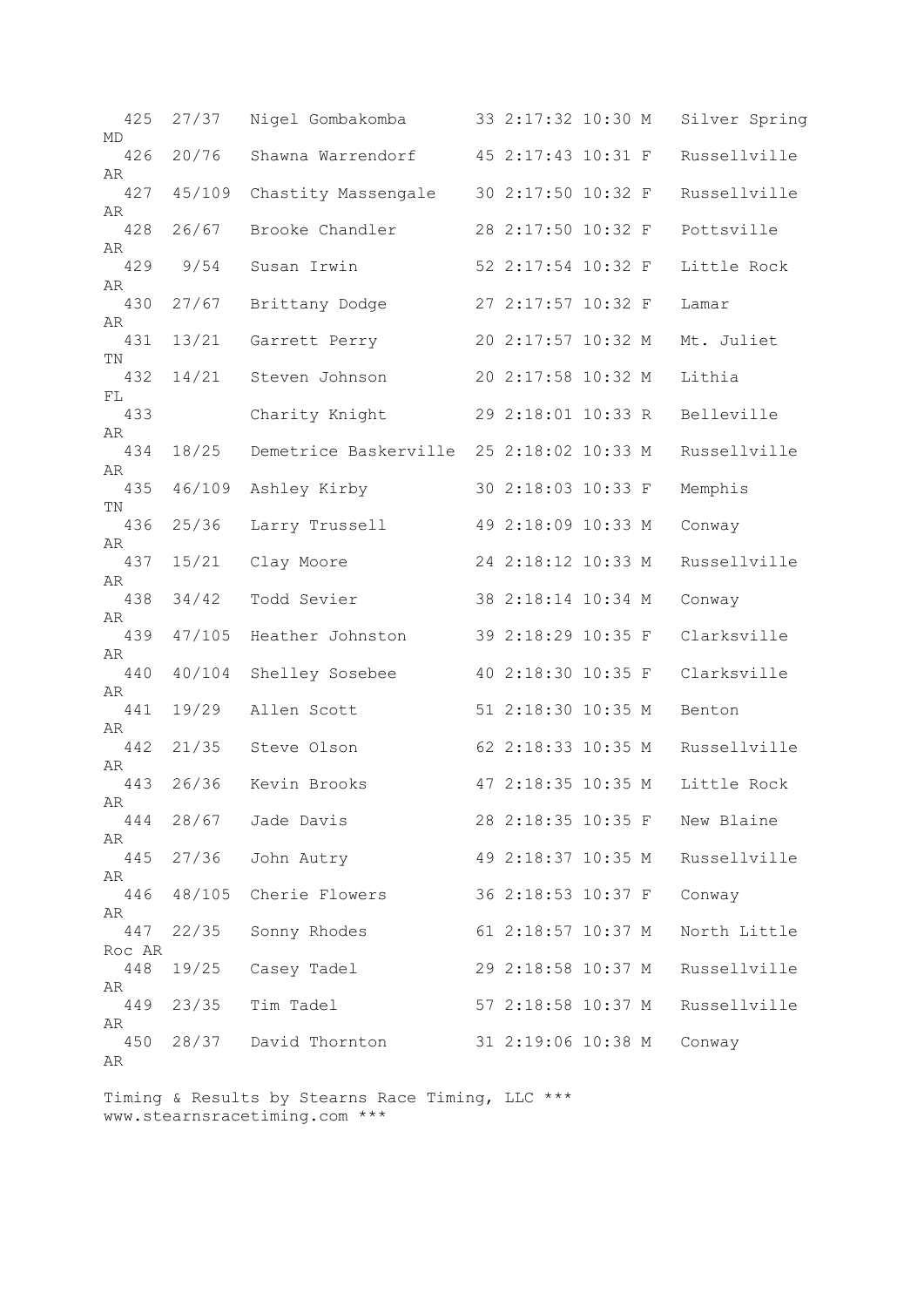# RUSSVEGAS HALF MARATHON APRIL 26, 2014 7:30 A.M. RUSSELLVILLE ARKA3SAS

| State           | Place Div/Tot   | Name                    | Age Time           | Pace | Sex City     |
|-----------------|-----------------|-------------------------|--------------------|------|--------------|
|                 | =============== |                         |                    |      |              |
| 451<br>AR       |                 | 10/54 Cathy Throneberry | 52 2:19:12 10:38 F |      | Solgohachia  |
| 452             | 47/109          | Victoria Kremers        | 33 2:19:15 10:38 F |      | Clarksville  |
| AR<br>453       | 11/49           | Debbie Sanders          | 58 2:19:16 10:38 F |      | Little Rock  |
| AR<br>454<br>AR | 25/58           | Meagan Guarino          | 24 2:19:17 10:38 F |      | Russellville |
| 455             | 29/67           | Rebekah Walker          | 26 2:19:22 10:39 F |      | Plumerville  |
| AR<br>456       | 49/105          | Emily Schroeder         | 38 2:19:22 10:39 F |      | Batesville   |
| AR<br>457       | 50/105          | Andrea Nicholson        | 36 2:19:23 10:39 F |      | Russellville |
| AR<br>458       | 41/104          | Karen Buckner           | 43 2:19:24 10:39 F |      | Vilonia      |
| AR<br>459       | 30/67           | Rebekah Stuck           | 25 2:19:28 10:39 F |      | McAlester    |
| ΟK              |                 |                         |                    |      |              |
| 460<br>AR       | 20/29           | Chuck Campbell          | 51 2:19:29 10:39 M |      | Russellville |
| 461<br>AR       | 21/29           | Brett Trammell          | 51 2:19:33 10:40 M |      | Maumelle     |
| 462<br>AR       | 48/109          | Megon Oliver            | 32 2:19:34 10:40 F |      | Russellville |
| 463             | 28/36           | John Allison            | 46 2:19:41 10:40 M |      | Cabot        |
| AR<br>464       | 12/49           | Thia Brown              | 60 2:19:44 10:40 F |      | Dardanelle   |
| AR<br>465       | 35/42           | Michael Wells           | 39 2:19:54 10:41 M |      | Greenbrier   |
| AR<br>466       | 36/42           | Andrew Watson           | 38 2:20:14 10:43 M |      | Vilonia      |
| AR<br>467       | 49/109          | Stephanie Duffield      | 30 2:20:17 10:43 F |      | Russellville |
| AR              |                 |                         |                    |      |              |
| 468<br>AR       | 31/67           | Brooke Fletcher         | 26 2:20:17 10:43 F |      | Russellville |
| 469<br>AR       | 51/105          | Sherry Rogers           | 39 2:20:30 10:44 F |      | Wynne        |
| 470             | 24/35           | Bentley Hollingsworth   | 60 2:20:31 10:44 M |      | Russellville |
| AR<br>471       | 16/21           | Joshua Garcia           | 21 2:20:38 10:45 M |      | Camen        |
| AR<br>472       | 37/42           | Christopher Baumgardn   | 38 2:20:53 10:46 M |      | Altus        |
| OK<br>473       | 52/105          | Rhonda Masters          | 37 2:20:55 10:46 F |      | Dover        |
| AR<br>474       | 11/19           | Kati Dupriest           | 13 2:21:01 10:46 F |      | Aaaa         |
| AR              |                 |                         |                    |      |              |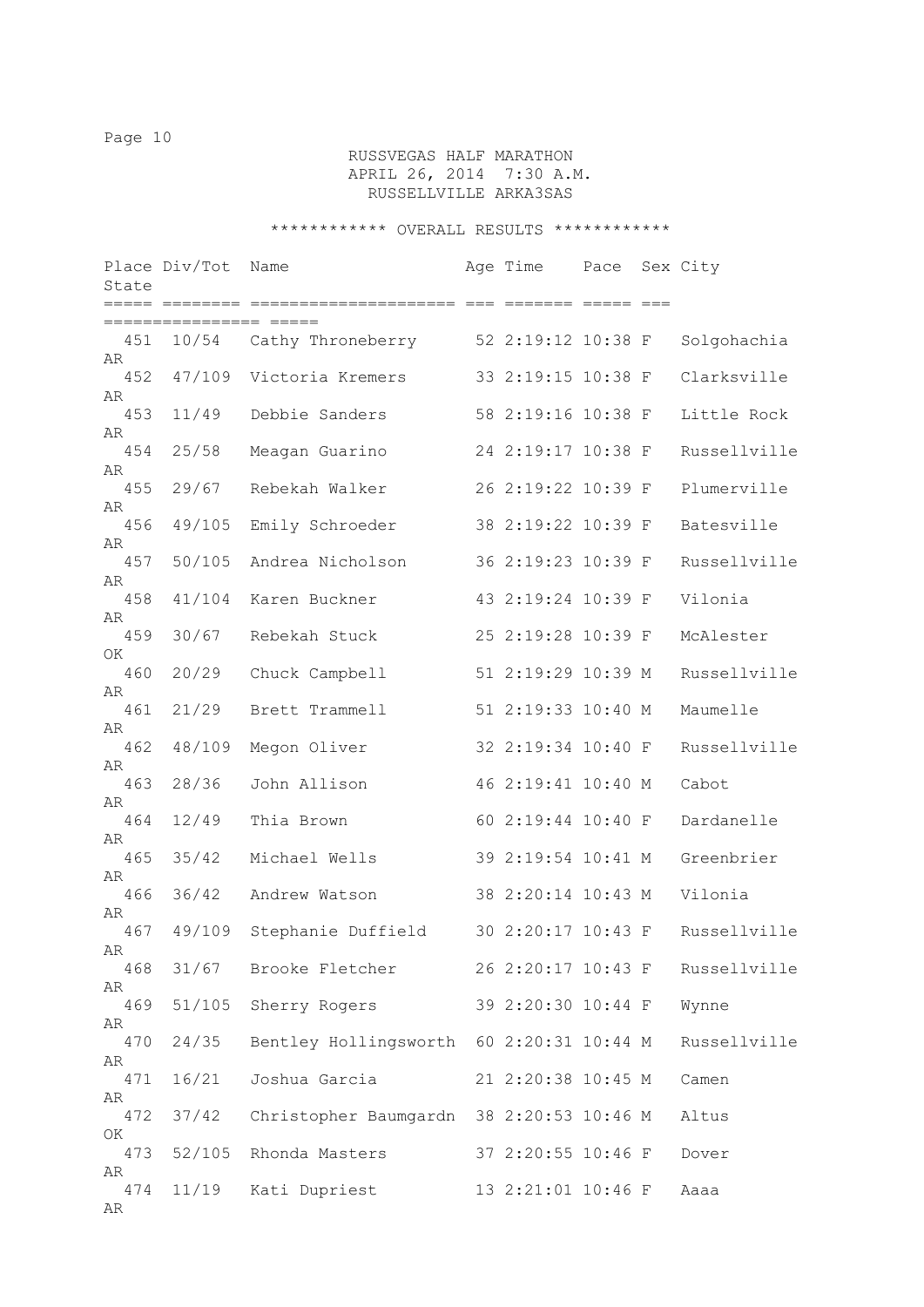| 475<br>AR     | 13/49  | Carrie Dupriest                                 | 56 2:21:01 10:46 F |  | Ssss         |
|---------------|--------|-------------------------------------------------|--------------------|--|--------------|
| 476           | 26/58  | Haley Henderson                                 | 24 2:21:09 10:47 F |  | Russellville |
| AR<br>477     | 17/21  | David Bartley                                   | 23 2:21:20 10:48 M |  | Little Rock  |
| AR            |        |                                                 |                    |  |              |
| 478<br>AR     | 25/38  | Joe Carter                                      | 40 2:21:35 10:49 M |  | Atkins       |
| 479<br>AR     | 29/36  | Al Harpenau                                     | 48 2:21:40 10:49 M |  | Rusellville  |
| 480           | 14/49  | Debbie Oxandale                                 | 55 2:21:49 10:50 F |  | Little Rock  |
| AR<br>481     |        | Aaron Stallmann                                 | 35 2:21:50 10:50 R |  | North Little |
| Roc AR<br>482 | 42/104 | Jean Block                                      | 40 2:21:51 10:50 F |  | Little Rock  |
| AR<br>483     | 26/38  | Rodney Block                                    | 44 2:21:51 10:50 M |  | Little Rock  |
| AR<br>484     | 29/37  | Don Hirst                                       | 34 2:21:58 10:51 M |  | Altus        |
| OK.           |        |                                                 |                    |  |              |
| 485<br>AR     | 21/76  | Tina Rush                                       | 45 2:22:07 10:51 F |  | Russellville |
| 486           | 15/49  | Cheri Cloud                                     | 55 2:22:08 10:51 F |  | Russellville |
| AR<br>487     | 11/54  | Terri Altman                                    | 53 2:22:18 10:52 F |  | Russellville |
| AR<br>488     | 22/76  | Teri Merritt                                    | 45 2:22:19 10:52 F |  | Dardanelle   |
| AR<br>489     |        | Erin Walsh                                      | 24 2:22:23 10:53 R |  | Baton Rouge  |
| LA            |        |                                                 |                    |  |              |
| 490<br>AR     | 12/19  | Sydney Trickett                                 | 16 2:22:23 10:53 F |  | Conway       |
| 491<br>AR     | 27/58  | Caitlin Trickett                                | 21 2:22:24 10:53 F |  | Conway       |
| 492           | 23/76  | Amy Trickett                                    | 47 2:22:27 10:53 F |  | Conway       |
| AR<br>493     | 30/36  | Michael Trickett                                | 47 2:22:28 10:53 M |  | Conway       |
| AR<br>494     |        | 24/76 Sherri Lachowsky 49 2:22:33 10:53 F       |                    |  | Conway       |
| AR            |        |                                                 |                    |  |              |
| 495<br>AR     |        | 38/42 Grant Grigg                               | 35 2:22:45 10:54 M |  | Little Rock  |
| 496           | 43/104 | Tracy Dunn                                      | 42 2:23:01 10:56 F |  | Russellville |
| AR<br>497     |        | Lane Smith                                      | 29 2:23:05 10:56 R |  | Dover        |
| AR<br>498     |        | 50/109 Tara Farris                              | 31 2:23:17 10:57 F |  | Little Rock  |
| AR<br>499     |        | 30/37 Ryan Farris                               | 32 2:23:17 10:57 M |  | Little Rock  |
| AR            |        |                                                 |                    |  |              |
| 500<br>AR     |        | 53/105  Vanessa Hollowell  38 2:23:23  10:57  F |                    |  | Clarksville  |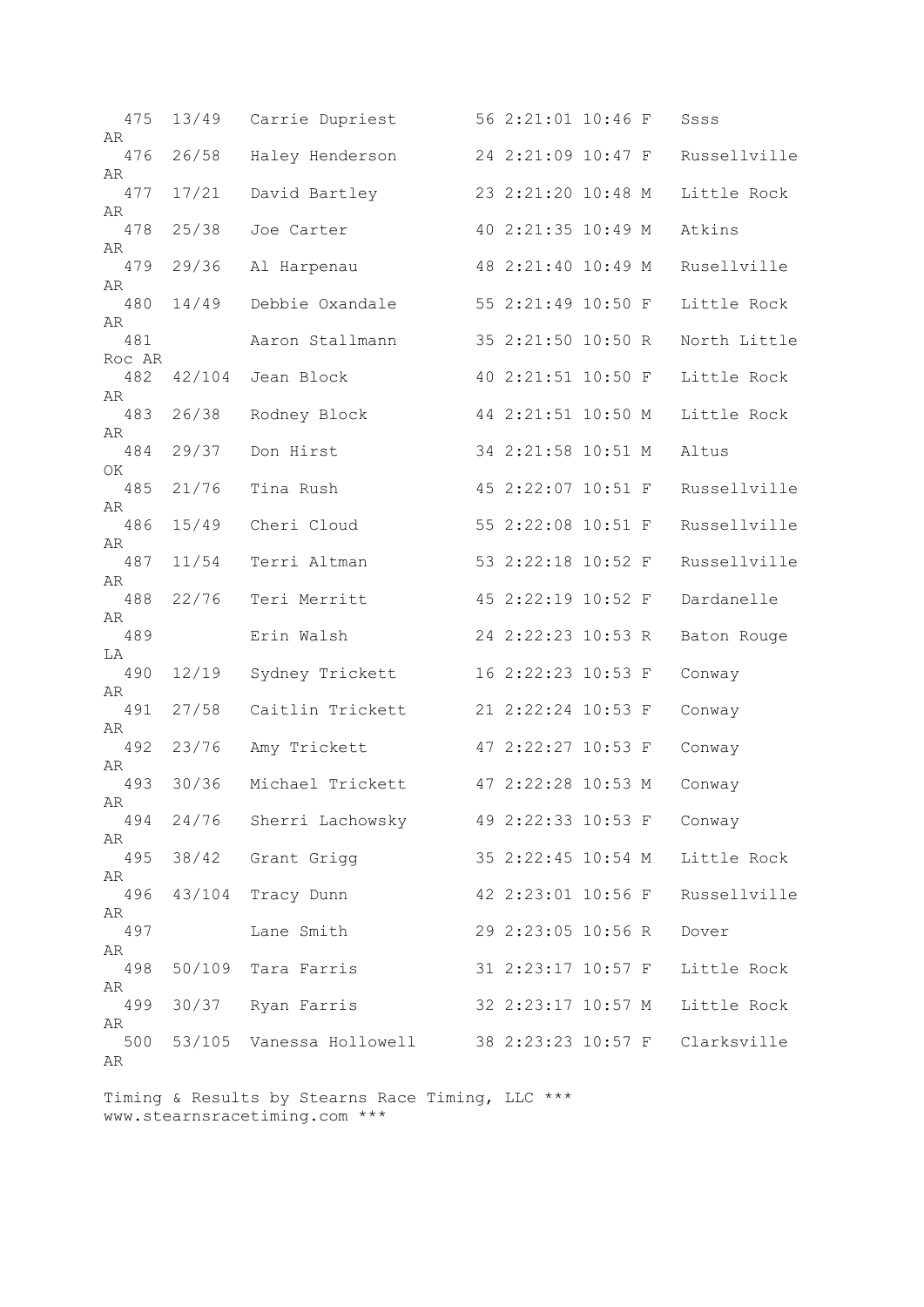# RUSSVEGAS HALF MARATHON APRIL 26, 2014 7:30 A.M. RUSSELLVILLE ARKA3SAS

| State     | Place Div/Tot | Name                   | Age Time           | Pace | Sex City                        |
|-----------|---------------|------------------------|--------------------|------|---------------------------------|
|           | ============= |                        |                    |      |                                 |
| 501<br>AR |               | 28/58 Cora Housley     | 24 2:23:42 10:59 F |      | Dover                           |
| 502<br>AR | 32/67         | Sarah Davis            | 28 2:23:44 10:59 F |      | Dardanelle                      |
| 503<br>AR | 54/105        | Jamie Daniel           | 39 2:23:53 10:59 F |      | Rogers                          |
| 504       | 29/58         | Alexa O'Connell        | 22 2:23:56 11:00 F |      | Fairfield                       |
| CT<br>505 | 18/21         | Brett Frost            | 23 2:23:57 11:00 M |      | Russellville                    |
| AR<br>506 | 22/29         | Paul Palmer            | 54 2:24:05 11:00 M |      | Elkton                          |
| MD<br>507 | 44/104        | Kim Head               | 43 2:24:07 11:01 F |      | Russellville                    |
| AR<br>508 | 27/38         | Robert Young           | 42 2:24:07 11:01 M |      | Russellville                    |
| AR<br>509 | 33/67         | Katherine Williams     | 25 2:24:08 11:01 F |      | Dover                           |
| AR<br>510 | 28/38         | Brad Palmer            | 43 2:24:09 11:01 M |      | Russellville                    |
| AR<br>511 | 55/105        | Melissa Feltner        | 39 2:24:12 11:01 F |      | Russellville                    |
| AR<br>512 | 25/76         | Deborah Baldridge      | 49 2:24:20 11:01 F |      | Mabelvale                       |
| AR<br>513 | 29/38         | Derrick Hendrix        | 42 2:24:20 11:02 M |      | Little Rock                     |
| AR<br>514 | 25/35         | Don Potter             | 76 2:24:23 11:02 M |      | Conway                          |
| AR<br>515 | 16/49         | Cathy Potter           | 61 2:24:23 11:02 F |      | Conway                          |
| AR<br>516 |               | Kurt McBryde           | 47 2:24:55 11:04 R |      | Dover                           |
| AR<br>517 |               | 51/109 Brooke Taylor   | 31 2:25:00 11:05 F |      | Russellville                    |
| AR        |               | 518 45/104 Heidi Gray  |                    |      | 44 2:25:09 11:05 F Russellville |
| AR<br>519 |               | 46/104 Jennifer Carter | 41 2:25:14 11:06 F |      | Paris                           |
| AR<br>520 | 56/105        | Lavestia Meek          | 38 2:25:27 11:07 F |      | Russellville                    |
| AR<br>521 | 47/104        | Melissa Hilson         | 41 2:25:28 11:07 F |      | Benton                          |
| AR<br>522 |               | Mark Fortune           | 42 2:25:29 11:07 R |      | Little Rock                     |
| AR<br>523 |               | 12/54 Cheryl Bramlett  | 50 2:25:52 11:09 F |      | Conway                          |
| AR<br>524 | 26/35         | Ron Bramlett           | 57 2:25:53 11:09 M |      | Conway                          |
| AR        |               |                        |                    |      |                                 |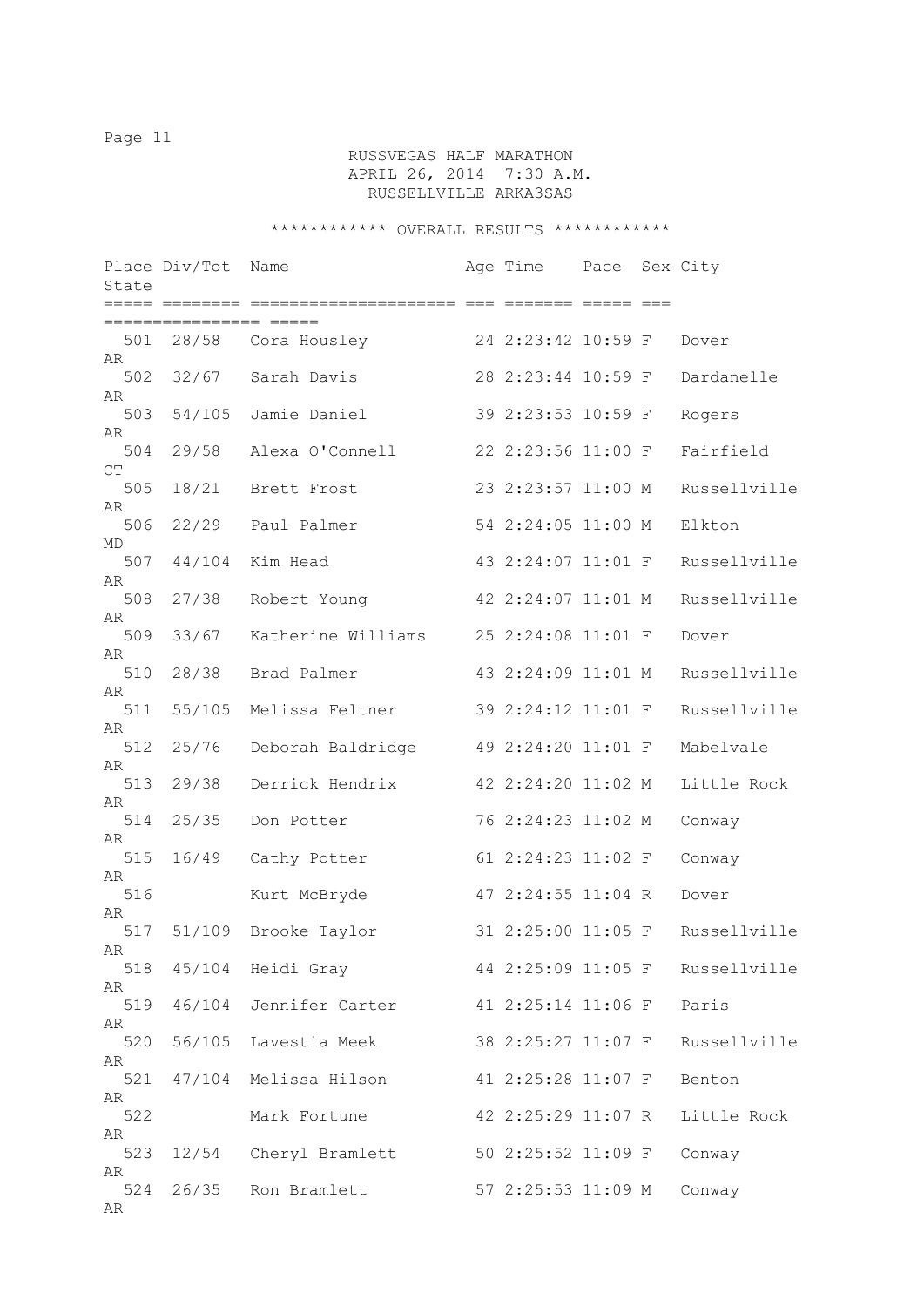| 525<br>AR | 26/76  | Kathy Lovelace       | 48 2:25:54 11:09 F |  | Conway       |
|-----------|--------|----------------------|--------------------|--|--------------|
| 526<br>ΙA | 31/36  | Justin Deppe         | 45 2:25:57 11:09 M |  | Jewell       |
| 527       | 13/54  | Karen Williams       | 50 2:26:09 11:10 F |  | Little Rock  |
| AR<br>528 | 52/109 | Lindsay Spivey       | 32 2:26:18 11:11 F |  | Little Rock  |
| AR<br>529 | 14/54  | Sonya Whitwam        | 50 2:26:30 11:11 F |  | Alma         |
| AR<br>530 | 15/54  | Tammy Mabry          | 54 2:26:32 11:12 F |  | Dover        |
| AR<br>531 | 27/76  | Debbie Hibbs         | 48 2:26:46 11:13 F |  | Conway       |
| AR<br>532 | 57/105 | Cassie Patrom        | 38 2:26:49 11:13 F |  | Conway       |
| AR<br>533 | 53/109 | Dana Daniel          | 33 2:27:10 11:15 F |  | Rogers       |
| AR<br>534 | 58/105 | Bridgette Work       | 36 2:27:31 11:16 F |  | Russellville |
| AR<br>535 |        | Lisa Carle           | 47 2:27:42 11:17 R |  | Stuttgart    |
| AR        |        |                      |                    |  |              |
| 536<br>AR |        | Michele Adamson      | 46 2:27:43 11:17 R |  | Stuttgart    |
| 537<br>AR |        | Candice Lee          | 32 2:27:50 11:18 R |  | Dardanelle   |
| 538<br>AR | 59/105 | Stephanie Link       | 37 2:27:51 11:18 F |  | Rogers       |
| 539<br>AR | 54/109 | Amy Coates           | 32 2:27:53 11:18 F |  | Mabelvale    |
| 540       | 48/104 | Connie Myers         | 42 2:28:04 11:19 F |  | Dover        |
| AR<br>541 | 55/109 | Susan Golbski        | 32 2:28:15 11:19 F |  | Fayetteville |
| AR<br>542 | 30/58  | Marie Williams       | 24 2:28:16 11:20 F |  | Dover        |
| AR<br>543 |        | 49/104 Rose Green    | 44 2:28:25 11:20 F |  | Paris        |
| AR<br>544 |        | 28/76 Lora Brake     | 49 2:28:28 11:20 F |  | Mulberry     |
| AR<br>545 |        | 16/54 Melody Weidman | 50 2:28:34 11:21 F |  | Fort Smith   |
| AR        |        |                      |                    |  |              |
| 546<br>AR |        | Janey Pettit         | 49 2:28:35 11:21 R |  | Little Rock  |
| 547<br>AR | 60/105 | Janene Dawson        | 39 2:28:42 11:21 F |  | Russellville |
| 548<br>AR | 39/42  | James Honeycutt      | 35 2:28:45 11:22 M |  | Conway       |
| 549       | 23/29  | Dave Whittenberg     | 53 2:28:47 11:22 M |  | Conway       |
| AR<br>550 | 29/76  | Jodi Ake             | 46 2:28:48 11:22 F |  | Conway       |
| AR        |        |                      |                    |  |              |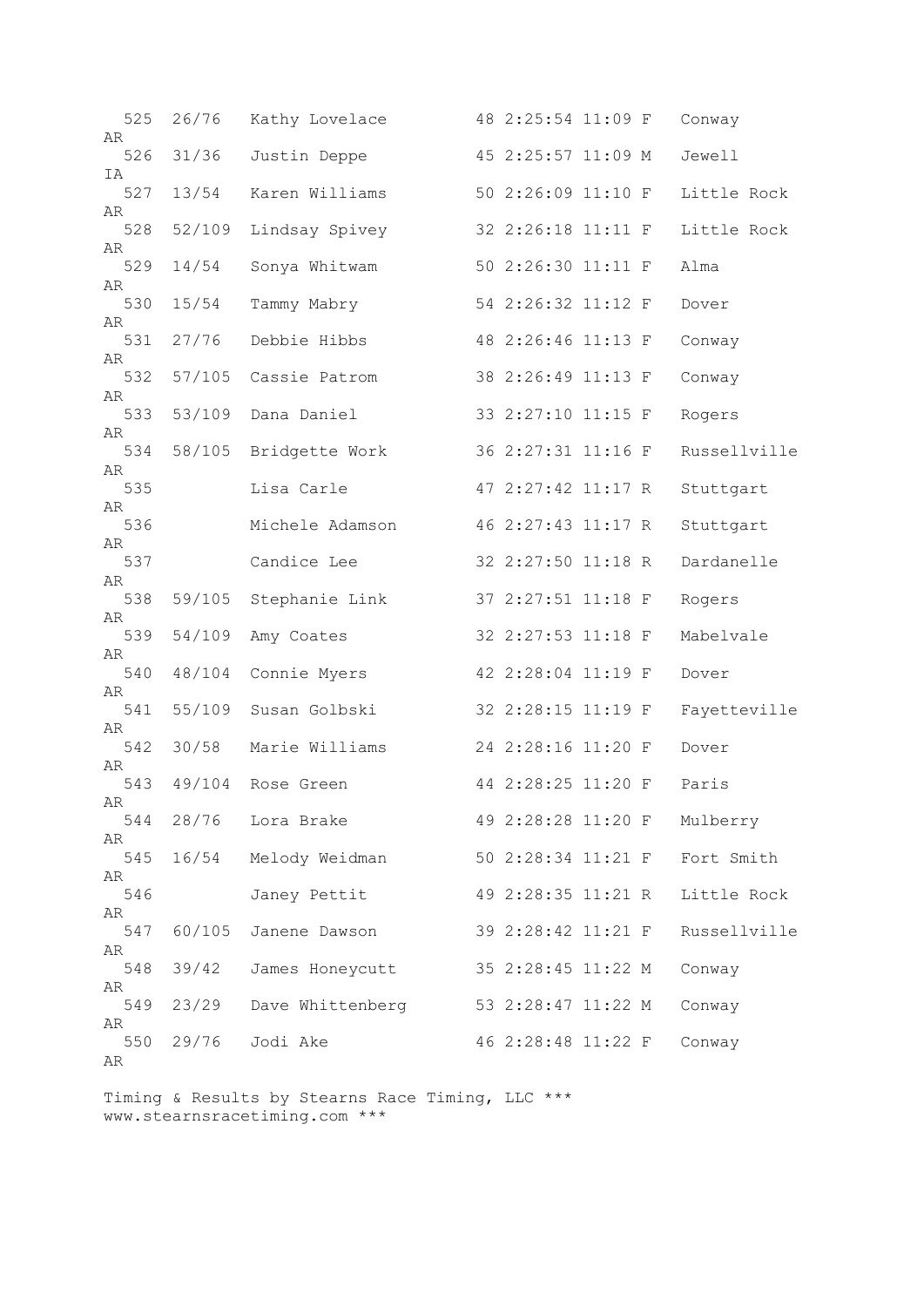# RUSSVEGAS HALF MARATHON APRIL 26, 2014 7:30 A.M. RUSSELLVILLE ARKA3SAS

| State           | Place Div/Tot                              | Name                                 | Age Time Pace Sex City |  |              |
|-----------------|--------------------------------------------|--------------------------------------|------------------------|--|--------------|
|                 | ===== ======== =======<br>;=============== | ============== === ======= ===== === |                        |  |              |
| 551<br>AR       |                                            | 17/49 Barbara Anderson               | 55 2:28:48 11:22 F     |  | Little Rock  |
| 552<br>AR       |                                            | 56/109 Natalie Hill                  | 30 2:28:54 11:22 F     |  | Russellville |
| 553             | 57/109                                     | Melia Robertson                      | 30 2:28:55 11:22 F     |  | Russellville |
| AR<br>554       | 34/67                                      | Emily Wesley                         | 26 2:29:11 11:24 F     |  | Pottsviile   |
| AR<br>555       | 31/58                                      | Kristen Rose                         | 20 2:29:16 11:24 F     |  | Hoover       |
| AL<br>556       | 32/58                                      | Laci Genry                           | 20 2:29:18 11:24 F     |  | Helena       |
| AL<br>557       | 13/19                                      | Madison Pittman                      | 19 2:29:18 11:24 F     |  | Charlotte    |
| NC<br>558       | 27/35                                      | Thomas Akin                          | 61 2:29:27 11:25 M     |  | Russellville |
| AR<br>559       | 50/104                                     | Wendy Davis                          | 40 2:29:32 11:25 F     |  | Dardanelle   |
| AR<br>560       | 58/109                                     | Brandy Mitchell                      | 33 2:29:35 11:26 F     |  | London       |
| AR<br>561       | 59/109                                     | Jessica Jackson                      | 31 2:29:39 11:26 F     |  | Russellville |
| AR<br>562       | 35/67                                      | Keri Cox                             | 27 2:29:43 11:26 F     |  | Russellville |
| AR<br>563       | 61/105                                     | Erin Heinzen                         | 35 2:29:44 11:26 F     |  | Russellville |
| AR<br>564       | 28/35                                      | Joe Cloud                            | 59 2:29:50 11:27 M     |  | Russellville |
| AR<br>565       | 33/58                                      | Casey Mutters                        | 20 2:29:57 11:27 F     |  | Van Buren    |
| AR<br>566       | 34/58                                      | Jean Linton                          | 21 2:30:17 11:29 F     |  | Manassas     |
| VA<br>567       | 51/104                                     | Terry Annis                          | 44 2:30:36 11:30 F     |  | Russellville |
| AR<br>568       |                                            | 62/105 Jennifer Saxton               | 36 2:30:39 11:30 F     |  | Russellville |
| AR<br>569       | 63/105                                     | Amber Casey                          | 36 2:30:40 11:31 F     |  | Russellville |
| AR<br>570       | 18/49                                      | Debbie Benson                        | 57 2:30:51 11:31 F     |  | Little Rock  |
| AR<br>571       | 19/49                                      | Ruth Klingbeil                       | 56 2:30:55 11:32 F     |  | Little Rock  |
| AR<br>572       | 30/76                                      | Cheryl Calva                         | 45 2:30:56 11:32 F     |  | Little Rocke |
| AR<br>573       | 20/49                                      | Rita Speas                           | 62 2:30:58 11:32 F     |  | Little Rock  |
| AR<br>574<br>AR | 52/104                                     | Lisa Stuart                          | 42 2:31:18 11:33 F     |  | Benton       |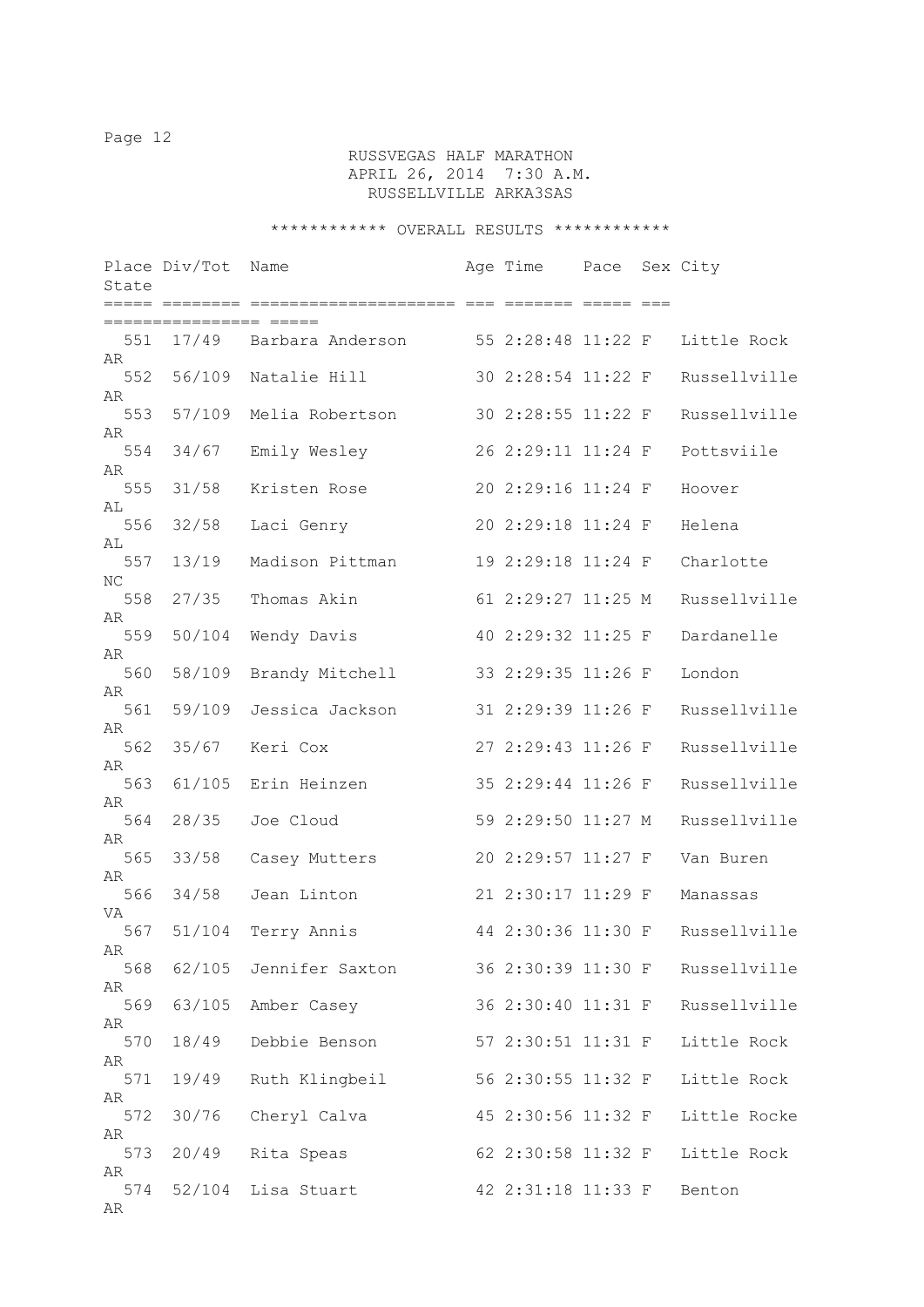| 575           | 60/109 | Ashley Weaver      | 34 2:31:25 11:34 F |  | Dardanelle                      |
|---------------|--------|--------------------|--------------------|--|---------------------------------|
| AR<br>576     | 64/105 | Melissa Minard     | 36 2:31:43 11:35 F |  | Austin                          |
| AR<br>577     | 65/105 | Laura Christensen  | 39 2:31:54 11:36 F |  | Pottsville                      |
| AR<br>578     | 66/105 | Kelley Roach       | 39 2:31:54 11:36 F |  | Russellville                    |
| AR<br>579     | 61/109 | Shannon Bradley    | 30 2:31:58 11:36 F |  | Clarksville                     |
| AR<br>580     | 8/8    | Adam Prince        | 17 2:31:58 11:36 M |  | Van Buren                       |
| AR<br>581     | 67/105 | Charlotte Smith    | 35 2:31:59 11:37 F |  | Conway                          |
| AR            |        |                    |                    |  |                                 |
| 582<br>Rco AR | 21/49  | Teri Hays          | 56 2:32:11 11:37 F |  | North Little                    |
| 583<br>AR     | 31/76  | Barbara Sugg       | 49 2:32:17 11:38 F |  | Little Rock                     |
| 584           | 35/58  | Taylor Carpenter   | 21 2:32:19 11:38 F |  | Hot Springs                     |
| AR<br>585     | 53/104 | Stacy Reynolds     | 44 2:32:19 11:38 F |  | Benton                          |
| AR<br>586     | 36/58  | Bree Smith         | 21 2:32:19 11:38 F |  | Hardy                           |
| AR<br>587     | 31/37  | Josh Pitts         | 31 2:32:20 11:38 M |  | Russellville                    |
| AR            |        |                    |                    |  |                                 |
| 588<br>AR     | 62/109 | Becki Kerns        | 32 2:32:22 11:38 F |  | Dardanelle                      |
| 589<br>AR     | 68/105 | Amy Tarpley        | 37 2:32:25 11:39 F |  | Dover                           |
| 590           | 63/109 | Sarah Branch       | 33 2:32:26 11:39 F |  | Bentonville                     |
| AR<br>591     | 54/104 | Sandra Messick     | 42 2:32:27 11:39 F |  | Benton                          |
| AR<br>592     | 32/76  | Lenora Eades       | 48 2:32:29 11:39 F |  | Russellville                    |
| AR            |        |                    |                    |  |                                 |
| 593<br>AR     | 64/109 | Beth Whitlow       | 30 2:32:43 11:40 F |  | Russellville                    |
| 594<br>AR     |        | 55/104 Dena Gray   |                    |  | 42 2:32:48 11:40 F Russellville |
| 595<br>AR     | 33/76  | Nicole Newcome     | 49 2:32:48 11:40 F |  | Little Rock                     |
| 596           | 56/104 | Tiffany Jones      | 42 2:32:53 11:41 F |  | Scotland                        |
| AR<br>597     | 69/105 | Shannon Smithson   | 37 2:32:59 11:41 F |  | Austin                          |
| AR<br>598     |        | 70/105 Farah Leder | 37 2:33:25 11:43 F |  | Austin                          |
| AR<br>599     |        |                    |                    |  |                                 |
| AR            |        | 36/67 Karee Davis  | 26 2:33:29 11:43 F |  | Lamar                           |
| 600<br>AR     |        | 40/42 Jeff Seay    | 37 2:33:34 11:44 M |  | Dardanelle                      |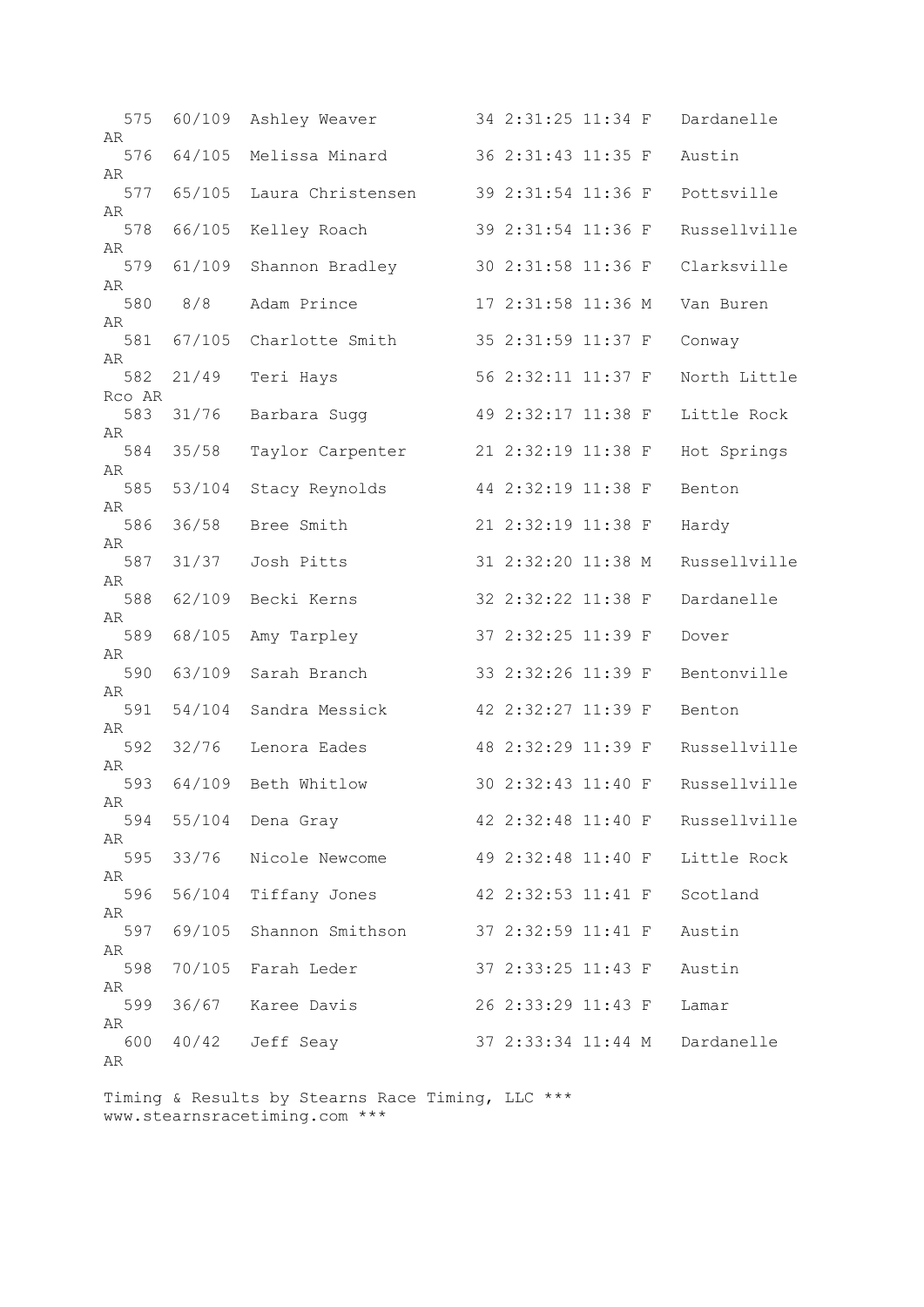# RUSSVEGAS HALF MARATHON APRIL 26, 2014 7:30 A.M. RUSSELLVILLE ARKA3SAS

| State         | Place Div/Tot<br>===== ======== | Name               | Age Time           | Pace | Sex City     |
|---------------|---------------------------------|--------------------|--------------------|------|--------------|
|               |                                 |                    |                    |      |              |
| 601<br>AR     | 65/109                          | Cheryl Seay        | 34 2:33:34 11:44 F |      | Dardanelle   |
| 602<br>AR     | 24/29                           | Constantine Oslica | 52 2:33:43 11:44 M |      | Conway       |
| 603           | 34/76                           | Lesley Oslica      | 48 2:33:44 11:45 F |      | Conway       |
| AR<br>604     | 57/104                          | Dessie Dacus       | 40 2:33:58 11:46 F |      | Dardanelle   |
| AR<br>605     | 58/104                          | Christy McDow      | 40 2:33:59 11:46 F |      | Dardanelle   |
| AR<br>606     | 32/36                           | David Talbert      | 47 2:34:06 11:46 M |      | North Little |
| Roc AR<br>607 |                                 | Francis Poole      | 23 2:34:10 11:47 R |      | Russellville |
| AR<br>608     | 66/109                          | Monica Larru       | 31 2:34:30 11:48 F |      | Russellville |
| AR<br>609     | 37/58                           | Kaitlyn Williams   | 23 2:34:32 11:48 F |      | Clarksville  |
| AR<br>610     | 22/49                           | Sue Vestal         | 56 2:34:37 11:49 F |      | Conway       |
| AR<br>611     | 17/54                           | Lisa Ulmer         | 53 2:34:37 11:49 F |      | Conway       |
| AR            |                                 |                    |                    |      |              |
| 612<br>AR     | 23/49                           | Cathy Eubanks      | 59 2:34:52 11:50 F |      | Russellville |
| 613<br>AR     | 59/104                          | Rebecca Laymon     | 44 2:35:00 11:50 F |      | Russellville |
| 614           | 71/105                          | Cherelle Goretti   | 37 2:35:22 11:52 F |      | Frisco       |
| ТX<br>615     | 20/25                           | Brandon Motley     | 28 2:35:27 11:52 M |      | Russellville |
| AR<br>616     | 14/19                           | Jennifer Fields    | 19 2:35:33 11:53 F |      | Dover        |
| AR<br>617     | 30/38                           | Mike Fields        | 44 2:35:34 11:53 M |      | Russellville |
| AR<br>618     | 35/76                           | Lisa Seidel        | 47 2:35:44 11:54 F |      | Sherwood     |
| AR<br>619     | 37/67                           | Shirley Carr       | 25 2:36:12 11:56 F |      | Russellville |
| AR<br>620     | 67/109                          | Jessie Hogan       | 32 2:36:12 11:56 F |      | Russellville |
| AR<br>621     | 38/67                           | Tara Begoon        | 25 2:36:22 11:57 F |      | Benton       |
| AR            |                                 |                    |                    |      |              |
| 622<br>AR     | 72/105                          | Michelle Rohlman   | 39 2:36:26 11:57 F |      | Little Rock  |
| 623<br>AR     | 39/67                           | Justina Buck       | 29 2:36:30 11:57 F |      | Russellville |
| 624<br>AR     | 73/105                          | Shannon Baty       | 39 2:36:49 11:59 F |      | Van Buren    |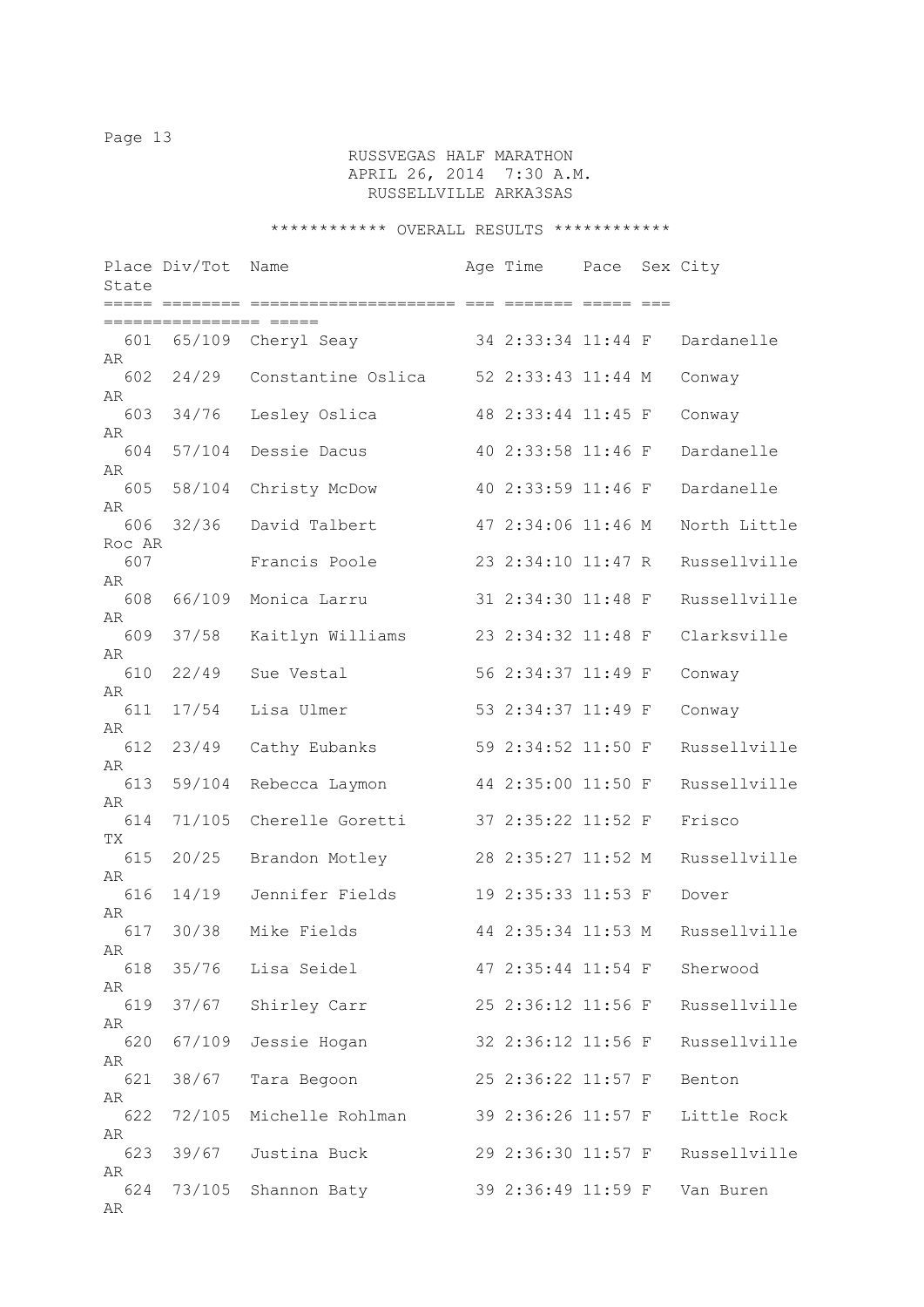| 625<br>AR | 68/109 | Megan Altheuser   |  | 30 2:36:57 11:59 F |  | Russellville   |
|-----------|--------|-------------------|--|--------------------|--|----------------|
| 626       | 36/76  | Yvonne Schrepfer  |  | 45 2:37:01 12:00 F |  | Morrilton      |
| AR<br>627 | 24/49  | Argie Davis       |  | 74 2:37:04 12:00 F |  | Conway         |
| AR<br>628 | 40/67  | Sarah Shamsie     |  | 29 2:37:20 12:01 F |  | Dover          |
| AR<br>629 | 69/109 | Jennifer Fuller   |  | 32 2:37:30 12:02 F |  | Russellville   |
| AR<br>630 | 18/54  | Kathy Allen       |  | 53 2:37:36 12:02 F |  | Russellville   |
| AR        |        |                   |  |                    |  |                |
| 631<br>AR | 70/109 | Kelly Schmidt     |  | 34 2:37:45 12:03 F |  | Alma           |
| 632       | 37/76  | Leigh Brown       |  | 45 2:37:46 12:03 F |  | Alma           |
| AR<br>633 | 31/38  | Justin Stuart     |  | 41 2:37:47 12:03 M |  | Benton         |
| AR<br>634 | 25/29  | Mark Greenfield   |  | 52 2:37:51 12:03 M |  | Jewell         |
| IA        |        |                   |  |                    |  |                |
| 635<br>AR | 19/54  | Angelica Oxford   |  | 51 2:37:52 12:04 F |  | Aaaa           |
| 636<br>AR | 21/25  | Andrew Haney      |  | 27 2:38:23 12:06 M |  | Conway         |
| 637       | 74/105 | Jamie Abbott      |  | 36 2:38:27 12:06 F |  | London         |
| AR<br>638 | 60/104 | Gayla Boxnick     |  | 41 2:38:31 12:06 F |  | London         |
| AR<br>639 | 41/67  | Stephanie Maricle |  | 26 2:38:32 12:07 F |  | Little Rock    |
| AR<br>640 | 20/54  | Leslie Housley    |  | 52 2:38:34 12:07 F |  | Dover          |
| AR<br>641 | 42/67  | Kim Liley         |  | 26 2:38:43 12:07 F |  | Morrilton      |
| AR        |        |                   |  |                    |  |                |
| 642<br>AR | 71/109 | Leslie Brixey     |  | 31 2:38:43 12:07 F |  | Morrilton      |
| 643<br>AR | 25/49  | Tommie McDaniel   |  | 64 2:38:54 12:08 F |  | Nlr            |
| 644       | 38/76  | Tonya Jenkins     |  | 45 2:38:54 12:08 F |  | Bryant         |
| AR<br>645 | 29/35  | Jeff Housley      |  | 60 2:39:01 12:09 M |  | Dover          |
| AR<br>646 | 61/104 | Missy Duvall      |  | 41 2:39:11 12:10 F |  | Russellville   |
| AR<br>647 | 26/49  | Susan Russell     |  | 59 2:39:19 12:10 F |  | Russellville   |
| AR<br>648 | 72/109 | Kayla Bailey      |  | 34 2:39:27 12:11 F |  | Siloam Springs |
| AR        |        |                   |  |                    |  |                |
| 649<br>AR | 75/105 | Jennifer Stanley  |  | 36 2:39:38 12:12 F |  | Conway         |
| 650<br>AR | 32/38  | Doug Duvall       |  | 41 2:39:43 12:12 M |  | Russellville   |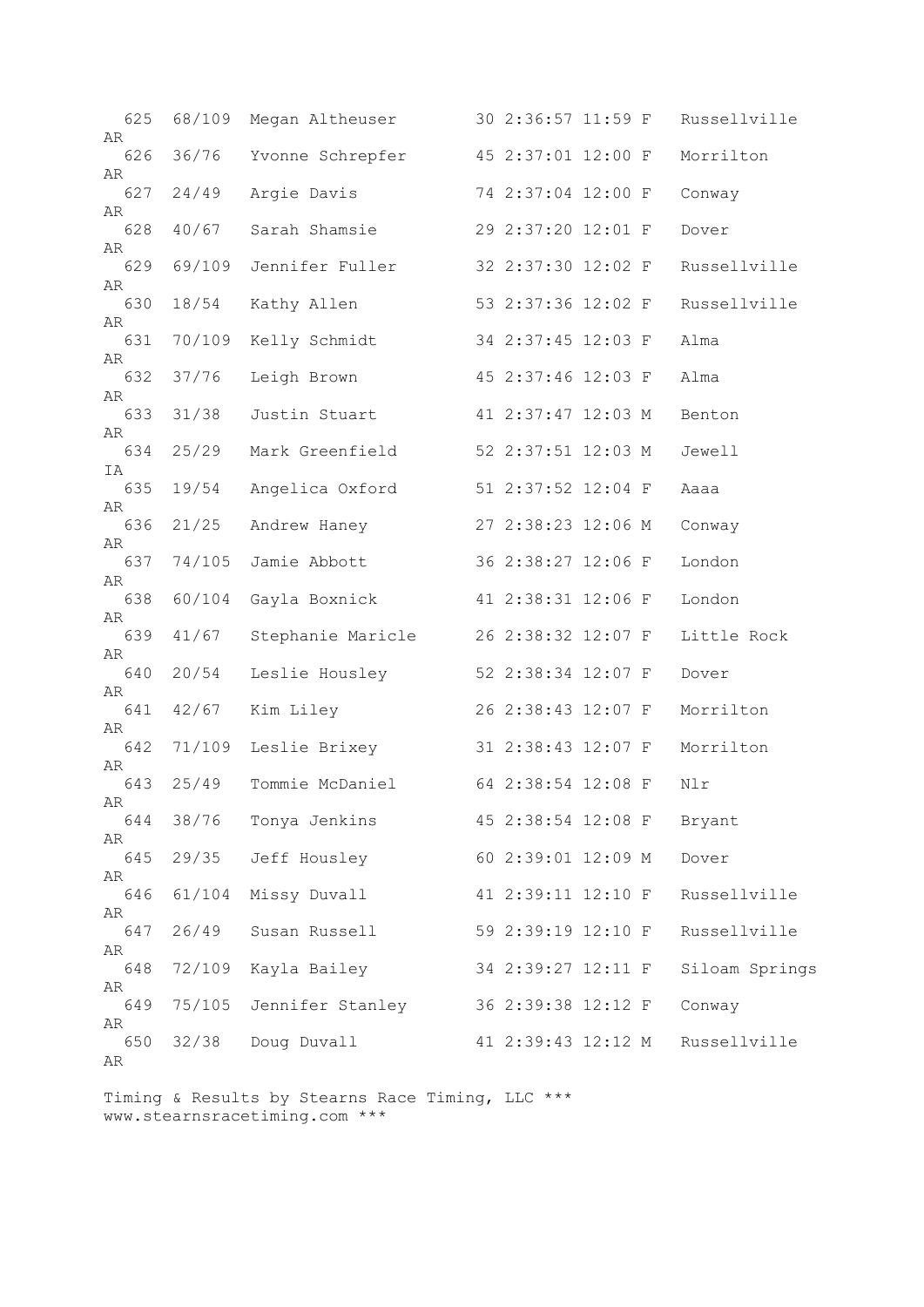# RUSSVEGAS HALF MARATHON APRIL 26, 2014 7:30 A.M. RUSSELLVILLE ARKA3SAS

| State     | Place Div/Tot                                 | Name                    | Age Time Pace Sex City |  |                              |
|-----------|-----------------------------------------------|-------------------------|------------------------|--|------------------------------|
|           | ===== ======== ======<br>=============== ==== |                         |                        |  |                              |
| 651<br>AR | 27/49                                         | Gwen Laferr             |                        |  | 61 2:39:43 12:12 F Bellville |
| 652<br>AR | 33/38                                         | Daniel Frew             | 44 2:39:50 12:13 M     |  | Dover                        |
| 653<br>AR | 62/104                                        | Tricia Biggers          | 43 2:39:53 12:13 F     |  | Russellville                 |
| 654<br>AR | 76/105                                        | Deanna Copeland         | 36 2:40:00 12:13 F     |  | Fort Smith                   |
| 655<br>AR | 21/54                                         | Teresa Kring            | 54 2:40:13 12:14 F     |  | Russellville                 |
| 656<br>AR | 39/76                                         | Tracey Goh              | 49 2:40:13 12:14 F     |  | Fort Smith                   |
| 657<br>AR | 33/36                                         | Daniel Goh              | 48 2:40:13 12:14 M     |  | Fort Smith                   |
| 658<br>AR |                                               | Nanette Wemhaner        | 46 2:40:16 12:14 R     |  | Alma                         |
| 659<br>AR | 22/54                                         | Jana Muldoon            | 51 2:40:19 12:15 F     |  | Sherwood                     |
| 660<br>AR | 23/54                                         | Janet Blair             | 51 2:40:29 12:15 F     |  | Malvern                      |
| 661<br>AR | 73/109                                        | Carmen Sherman          | 30 2:40:35 12:16 F     |  | Russellville                 |
| 662<br>ΤN | 15/19                                         | Chelese Patterson       | 19 2:40:42 12:16 F     |  | Nashville                    |
| 663<br>ΤN | 38/58                                         | Molly Duncan            | 20 2:40:43 12:17 F     |  | Gallatin                     |
| 664<br>AR |                                               | Kristin Hare            | 32 2:40:46 12:17 R     |  | Russellville                 |
| 665<br>AR |                                               | 74/109 Rebecca Bramlett | 31 2:40:48 12:17 F     |  | Russellville                 |
| 666<br>AR | 75/109                                        | Mandi Koch              | 30 2:40:57 12:18 F     |  | Greenwood                    |
| 667<br>AR | 43/67                                         | Jade Martinez           | 25 2:41:10 12:19 F     |  | Ozark                        |
| 668<br>AR |                                               | 39/58 Fany Cano         | 24 2:41:21 12:19 F     |  | Russellville                 |
| 669<br>SC | 40/58                                         | Alexis Peddy            | 20 2:41:30 12:20 F     |  | Rock Hill                    |
| 670<br>AR | 41/58                                         | Elise Williams          | 20 2:41:30 12:20 F     |  | Conway                       |
| 671<br>AR | 24/54                                         | Doris Williams          | 52 2:41:30 12:20 F     |  | Conway                       |
| 672<br>AR | 77/105                                        | Julie Peters            | 39 2:41:40 12:21 F     |  | Russellville                 |
| 673<br>AR | 40/76                                         | Shellie Hanna           | 47 2:41:53 12:22 F     |  | Russellville                 |
| 674<br>AR | 25/54                                         | Deborah Riley           | 50 2:41:57 12:22 F     |  | Russellville                 |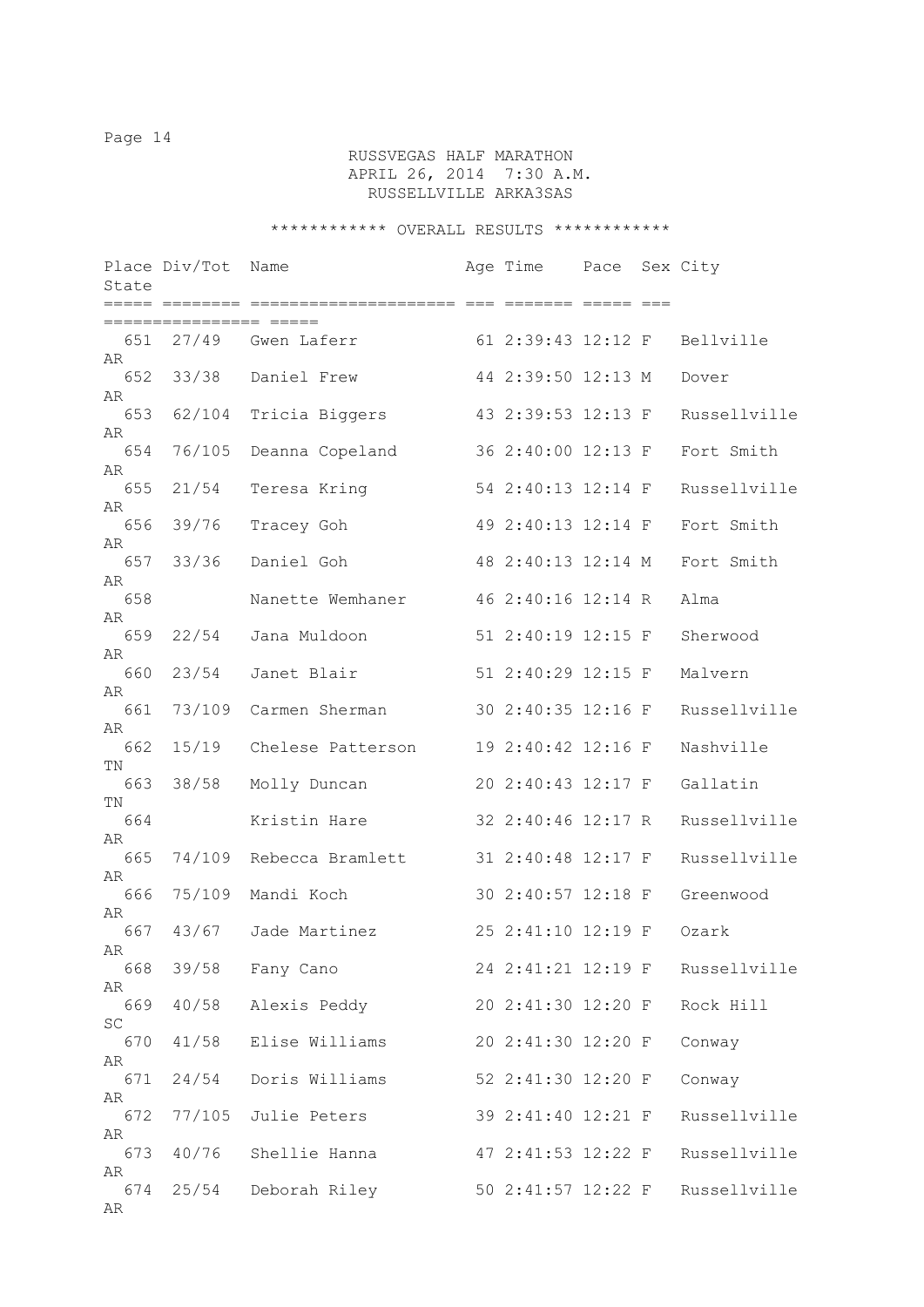| 675             | 76/109 | Sonya Green       | 34 2:42:05 12:23 F |  | Little       |
|-----------------|--------|-------------------|--------------------|--|--------------|
| AR<br>676<br>TN | 78/105 | Kim Tucker        | 35 2:42:07 12:23 F |  | Cordova      |
| 677<br>AR       | 26/54  | Margaret Pauly    | 52 2:42:07 12:23 F |  | Little Rock  |
| 678<br>AR       | 77/109 | Rachel Bullock    | 31 2:42:09 12:23 F |  | Russellville |
| 679<br>AR       | 41/76  | Susan Jordan      | 49 2:42:23 12:24 F |  | Russellville |
| 680<br>AR       | 26/29  | Quentin Hanna     | 50 2:42:24 12:24 M |  | Russellville |
| 681             | 63/104 | Jennifer Anderson | 40 2:42:27 12:25 F |  | Russellville |
| AR<br>682       | 78/109 | Blaze Crow        | 33 2:42:39 12:25 F |  | Atkins       |
| AR<br>683       | 30/35  | Jim Stabler       | 57 2:42:43 12:26 M |  | Russellville |
| AR<br>684       | 28/49  | Laurel Stabler    | 57 2:42:44 12:26 F |  | Russellville |
| AR<br>685       | 79/109 | Mary Autumn Cribb | 34 2:42:58 12:27 F |  | Hot Springs  |
| AR<br>686       | 44/67  | Deanna Shaver     | 29 2:43:02 12:27 F |  | Greenbrier   |
| AR<br>687       | 27/54  | Lisa Gaddy        | 50 2:43:12 12:28 F |  | Conway       |
| AR<br>688       | 42/58  | Andrea Brownlee   | 21 2:43:31 12:29 F |  | Russellville |
| AR<br>689       | 64/104 | Robin Thomas      | 43 2:43:42 12:30 F |  | Russellville |
| AR<br>690       | 29/49  | Karen Hilburn     | 58 2:43:43 12:30 F |  | Russellville |
| AR<br>691       | 79/105 | Kara Drown        | 39 2:43:45 12:30 F |  | Russellville |
| AR<br>692       | 28/54  | Janice Coulter    | 53 2:43:47 12:31 F |  | Russellville |
| AR<br>693       | 65/104 | Jennifer Durbin   | 41 2:43:57 12:31 F |  | Russellville |
| AR<br>694       | 32/37  | Will Cooper       | 31 2:44:12 12:33 M |  | Russellville |
| AR<br>695       | 30/49  | Angela Beyette    | 61 2:44:13 12:33 F |  | Russellville |
| AR<br>696       | 29/54  | Cheryl Grappe     | 54 2:44:15 12:33 F |  | Benton       |
| AR<br>697       | 80/109 | Heather Meeker    | 34 2:44:18 12:33 F |  | Russellville |
| AR<br>698       | 45/67  | Courtney Mullen   | 28 2:44:21 12:33 F |  | Russellville |
| AR<br>699       | 42/76  | Cecilia Gray      | 46 2:44:26 12:34 F |  | Atkins       |
| AR<br>700       | 81/109 | Tameika Reed      | 30 2:44:30 12:34 F |  | Conway       |
| AR              |        |                   |                    |  |              |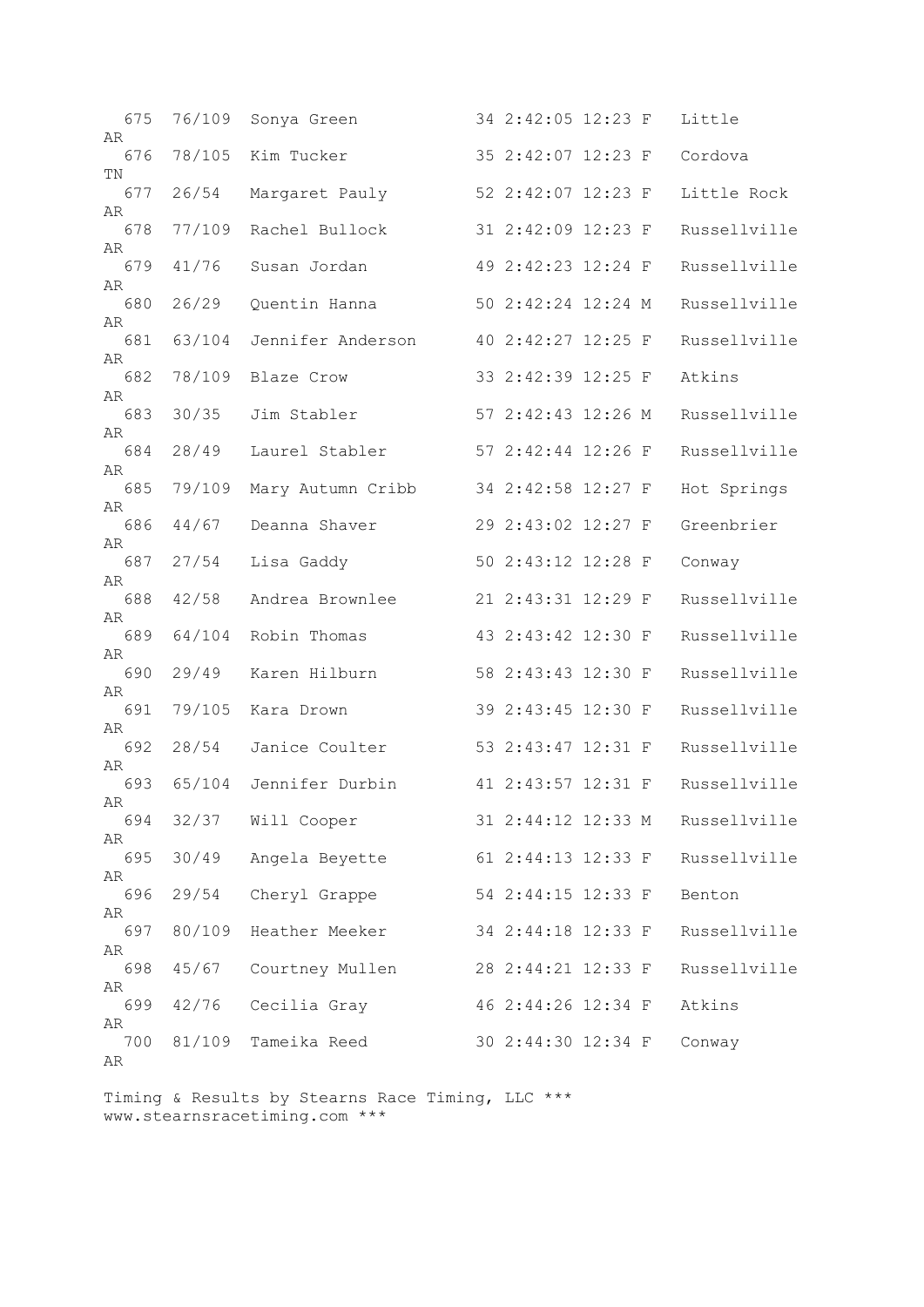# RUSSVEGAS HALF MARATHON APRIL 26, 2014 7:30 A.M. RUSSELLVILLE ARKA3SAS

| State           | Place Div/Tot   | Name                    | Age Time           | Pace | Sex City     |
|-----------------|-----------------|-------------------------|--------------------|------|--------------|
|                 | :============== |                         |                    |      |              |
| 701<br>AR       |                 | 66/104 Brenda Stallings | 42 2:44:30 12:34 F |      | Little Rock  |
| 702             | 80/105          | Mary Randolph           | 37 2:44:53 12:36 F |      | Russellville |
| AR<br>703       | 67/104          | Carleen Williams        | 44 2:44:57 12:36 F |      | Perryville   |
| AR<br>704       | 30/54           | Beth Sorrells           | 50 2:45:06 12:37 F |      | Russellville |
| AR<br>705       | 31/54           | Susan Newton            | 50 2:45:07 12:37 F |      | Russellville |
| AR<br>706       | 68/104          | Donna Martin            | 43 2:45:45 12:40 F |      | Dardanelle   |
| AR<br>707       | 43/76           | Lezlie Arnold           | 48 2:45:47 12:40 F |      | Russellville |
| AR<br>708       | 81/105          | Molly Jones             | 36 2:45:58 12:41 F |      | Conway       |
| AR<br>709       | 46/67           | Tasha Murders           | 29 2:46:02 12:41 F |      | Russellville |
| AR<br>710       | 82/109          | Leah Lowe               | 33 2:46:09 12:41 F |      | Conway       |
| AR<br>711       | 44/76           | Claudia Moran           | 47 2:46:09 12:41 F |      | Sherwood     |
| AR<br>712       | 69/104          | Shelly Frew             | 41 2:46:14 12:42 F |      | Dover        |
| AR<br>713       | 43/58           | Madison Boone           | 22 2:46:17 12:42 F |      | Tulsa        |
| ΟK<br>714       | 32/54           | Deborah Beckwith        | 52 2:46:20 12:42 F |      | Benton       |
| AR<br>715<br>AR | 45/76           | Carla Mitchell          | 49 2:46:36 12:44 F |      | Dardanelle   |
| 716             | 83/109          | Brandie Griffin         | 31 2:46:39 12:44 F |      | Russellville |
| AR<br>717       | 47/67           | Tiffany Henry           | 29 2:46:48 12:44 F |      | Russellville |
| AR<br>718       |                 | 22/25 Micah Baker       | 28 2:47:14 12:46 M |      | Dover        |
| AR<br>719       | 31/49           | Daveline Davis          | 64 2:47:20 12:47 F |      | Pottsville   |
| AR<br>720       | 31/35           | Allen Blair             | 65 2:47:28 12:47 M |      | Malvern      |
| AR<br>721       | 46/76           | Cherie Aday             | 49 2:47:52 12:49 F |      | Russellville |
| AR<br>722       | 70/104          | Sharon Chuculate        | 44 2:47:53 12:49 F |      | London       |
| AR<br>723       | 47/76           | Sue Conner              | 46 2:48:03 12:50 F |      | Clarksville  |
| AR<br>724<br>AR | 16/19           | Kandy Robbins           | 15 2:48:38 12:53 F |      | Van Buren    |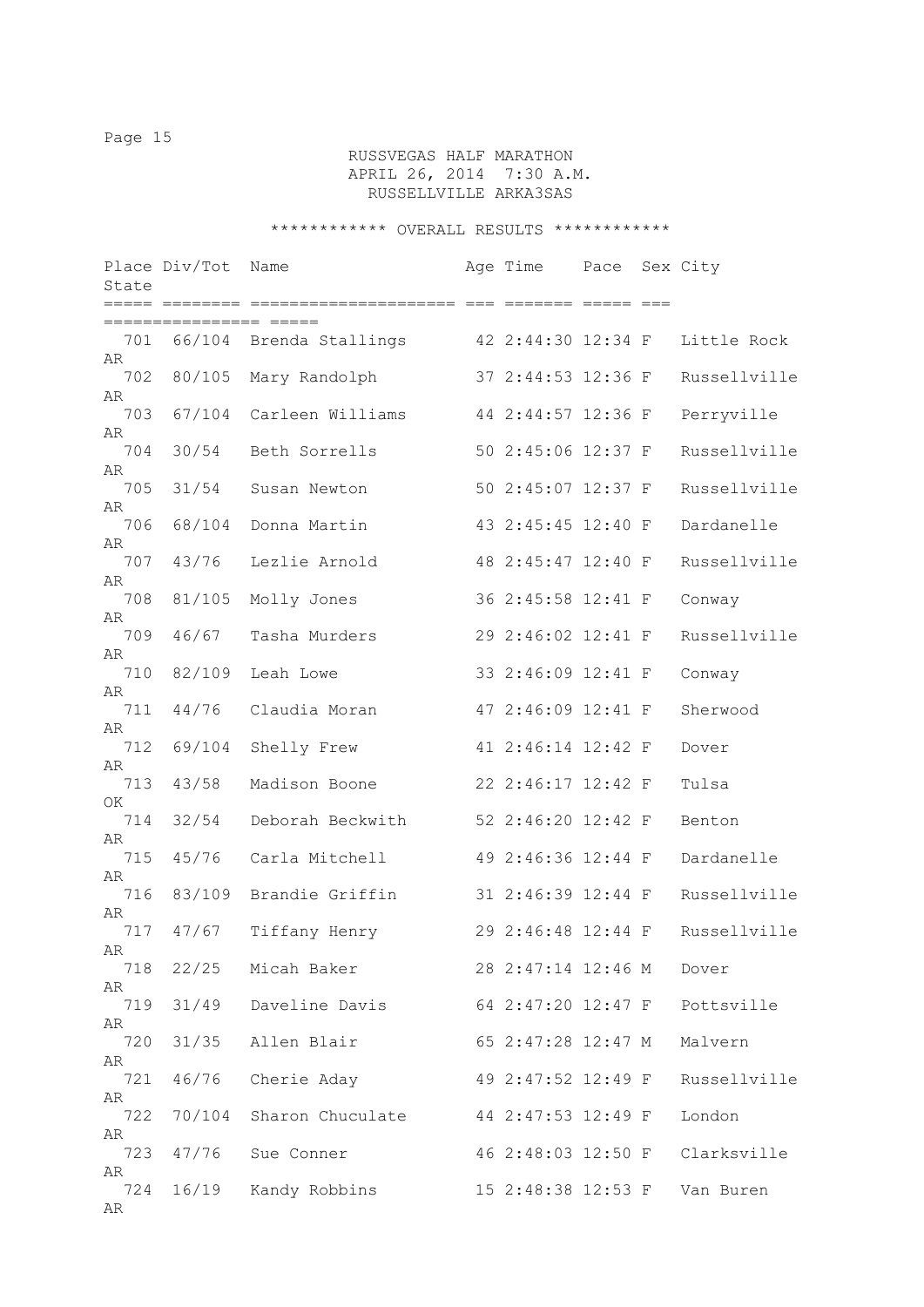| 725<br>AR       | 84/109 | Shayne Manning       | 33 2:48:45 12:53 F |  | Russellville |
|-----------------|--------|----------------------|--------------------|--|--------------|
| 726             | 82/105 | Kari Powers          | 38 2:48:54 12:54 F |  | Russellville |
| AR<br>727       | 48/67  | Carolyn Hottinger    | 28 2:49:13 12:55 F |  | Russellville |
| AR<br>728       | 44/58  | Alyssa Shaw          | 20 2:49:25 12:56 F |  | Russellville |
| AR<br>729       | 48/76  | Sherry Davis         | 48 2:49:29 12:57 F |  | Pottsville   |
| AR<br>730       | 83/105 | Sara Alderson        | 38 2:49:31 12:57 F |  | Fayetteville |
| AR<br>731       | 23/25  | Braxton Lay          | 25 2:49:35 12:57 M |  | Russellville |
| AR<br>732       | 32/49  | Jean Cook            | 64 2:50:10 13:00 F |  | Pottsville   |
| AR              |        |                      |                    |  |              |
| 733<br>AR       | 32/35  | John Harrison        | 71 2:50:11 13:00 M |  | Conway       |
| 734<br>AR       | 85/109 | Ashley Peters        | 30 2:50:43 13:02 F |  | Russellville |
| 735<br>AR       | 86/109 | Ashley Young         | 33 2:51:10 13:04 F |  | Dardanelle   |
| 736<br>AR       | 33/54  | Sandy Ahne           | 51 2:51:26 13:06 F |  | Conway       |
| 737             | 49/76  | Judith Ostrowski     | 49 2:51:30 13:06 F |  | Conway       |
| AR<br>738       | 34/54  | Jeannine Betts       | 52 2:51:34 13:06 F |  | Conway       |
| AR<br>739       | 35/54  | Sherrie Hartzell     | 54 2:51:39 13:07 F |  | Conway       |
| AR<br>740       | 49/67  | Randa Williams       | 29 2:51:57 13:08 F |  | Mayflower    |
| AR<br>741       | 87/109 | Jaime Keys           | 34 2:52:04 13:09 F |  | Russellville |
| AR<br>742       | 41/42  | Harry Alvis          | 36 2:52:07 13:09 M |  | Dover        |
| AR              | 36/54  |                      |                    |  |              |
| 743<br>AR       |        | Dorothy Allen        | 53 2:52:08 13:09 F |  | Jacksonville |
| 744<br>AR       |        | 37/54 Charlotte Dial | 53 2:52:10 13:09 F |  | Little Rock  |
| 745<br>AR       |        | Angela Gray          | 43 2:52:13 13:09 R |  | Paragould    |
| 746<br>AR       | 50/76  | Gina Skelton         | 47 2:52:14 13:09 F |  | Russellville |
| 747             | 51/76  | Kim Bell             | 47 2:52:24 13:10 F |  | Bentonville  |
| AR<br>748       | 50/67  | Shelia Croft         | 28 2:52:28 13:10 F |  | Scranton     |
| AR<br>749       | 51/67  | Bridget Wheatley     | 26 2:52:59 13:13 F |  | Russellville |
| AR<br>750<br>AR | 71/104 | Sherry McCurrie      | 41 2:53:07 13:13 F |  | Russellville |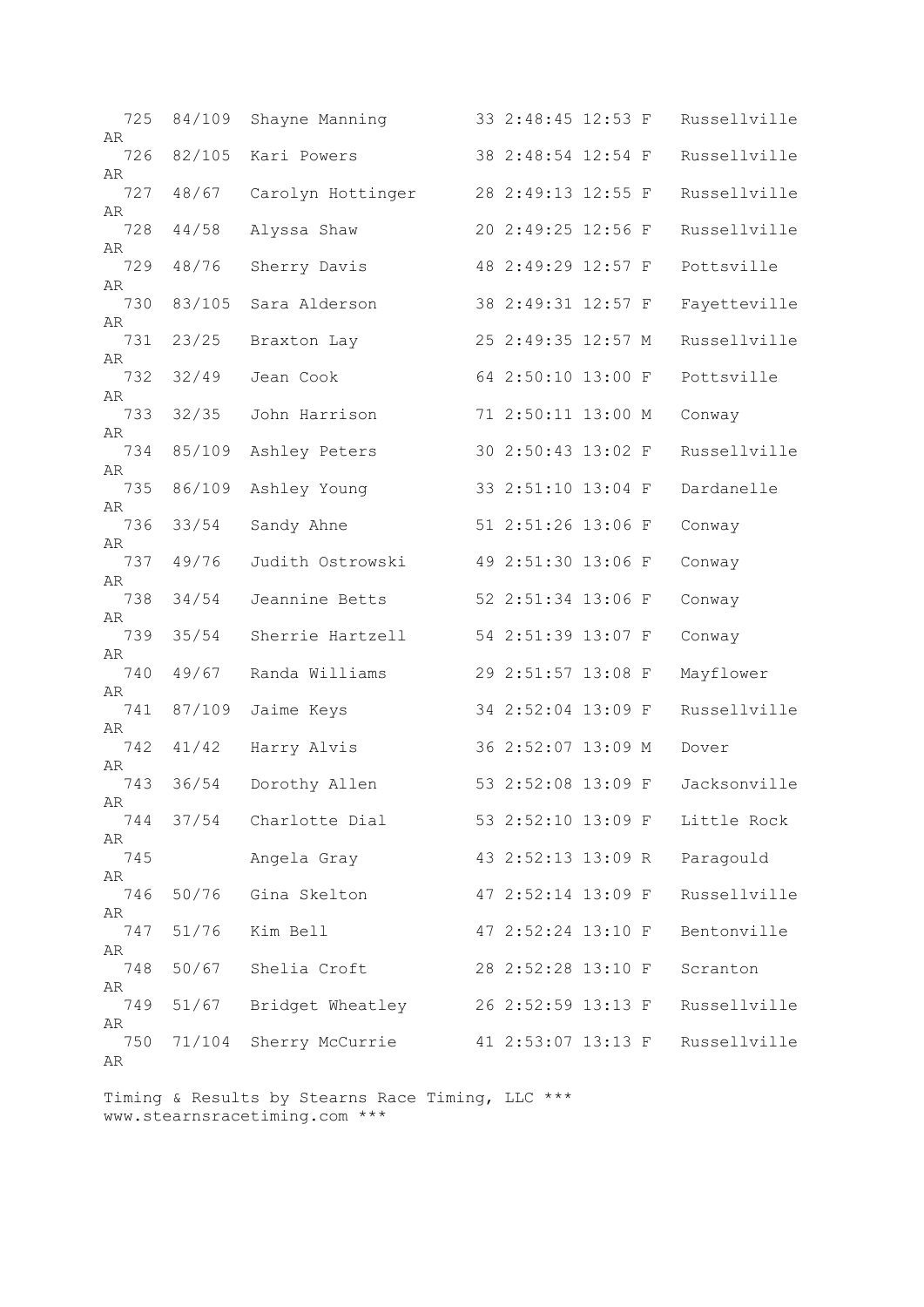# RUSSVEGAS HALF MARATHON APRIL 26, 2014 7:30 A.M. RUSSELLVILLE ARKA3SAS

| State           | Place Div/Tot  | Name               | Age Time           | Pace Sex City |              |
|-----------------|----------------|--------------------|--------------------|---------------|--------------|
|                 | ===== ======== | =============      | ESSESSE SSEER SEE  |               |              |
| 751<br>AR       | 45/58          | Danielle Stewart   | 21 2:53:19 13:14 F |               | Russellville |
| 752             | 72/104         | Kelly Prince       | 42 2:53:33 13:15 F |               | Van Buren    |
| AR<br>753       | 33/35          | Patrick Godbold    | 61 2:54:08 13:18 M |               | Russellville |
| AR<br>754       | 73/104         | Shannon Cooan      | 41 2:54:14 13:18 F |               | Searcy       |
| AR<br>755       | 33/49          | Becky Hern         | 59 2:54:17 13:19 F |               | Russellville |
| AR<br>756       | 34/49          | Brenda Hale        | 60 2:54:18 13:19 F |               | Russellville |
| AR<br>757       | 74/104         | Kathryn Lowe       | 43 2:54:19 13:19 F |               | Russellville |
| AR<br>758       | 84/105         | Sarah Keating      | 37 2:54:21 13:19 F |               | Russellville |
| AR<br>759       | 88/109         | Melissa Montgomery | 32 2:54:27 13:19 F |               | Sherwood     |
| AR<br>760       | 52/76          | Melinda Norwood    | 48 2:54:30 13:20 F |               | Coal Hill    |
| AR<br>761       | 35/49          | Connie High        | 55 2:54:32 13:20 F |               | Russellville |
| AR<br>762       | 52/67          | Kristen Weatherall | 27 2:54:38 13:20 F |               | Dardanelle   |
| AR<br>763       | 75/104         | Sandi Tuttle       | 43 2:54:40 13:20 F |               | Dardanelle   |
| AR<br>764       | 76/104         | Jannetta Carney    | 44 2:54:44 13:21 F |               | Russellville |
| AR<br>765       | 77/104         | Angela Sergent     | 41 2:54:45 13:21 F |               | Pottsville   |
| AR<br>766       |                | Tira Yarbrough     | 46 2:54:45 13:21 R |               | Greenbrier   |
| AR<br>767       | 85/105         | Mandy Prince       | 39 2:54:59 13:22 F |               | Conway       |
| AR<br>768       | 53/67          | Robyn Templeton    | 28 2:55:20 13:24 F |               | Fort Smith   |
| AR<br>769       | 34/38          | Larry Thompson     | 43 2:55:24 13:24 M |               | Conway       |
| AR<br>770       | 78/104         | Heather McKim      | 40 2:55:31 13:24 F |               | Sherwood     |
| AR<br>771       | 38/54          | Valandra           | 53 2:55:37 13:25 F |               | Fayetteville |
| AR<br>772       | 53/76          | Sheri Shirley      | 47 2:55:50 13:26 F |               | Dover        |
| AR<br>773       | 36/49          | Linda Hall         | 56 2:55:58 13:26 F |               | Russellville |
| AR<br>774<br>AR | 46/58          | Laura Brown        | 21 2:56:06 13:27 F |               | Russellville |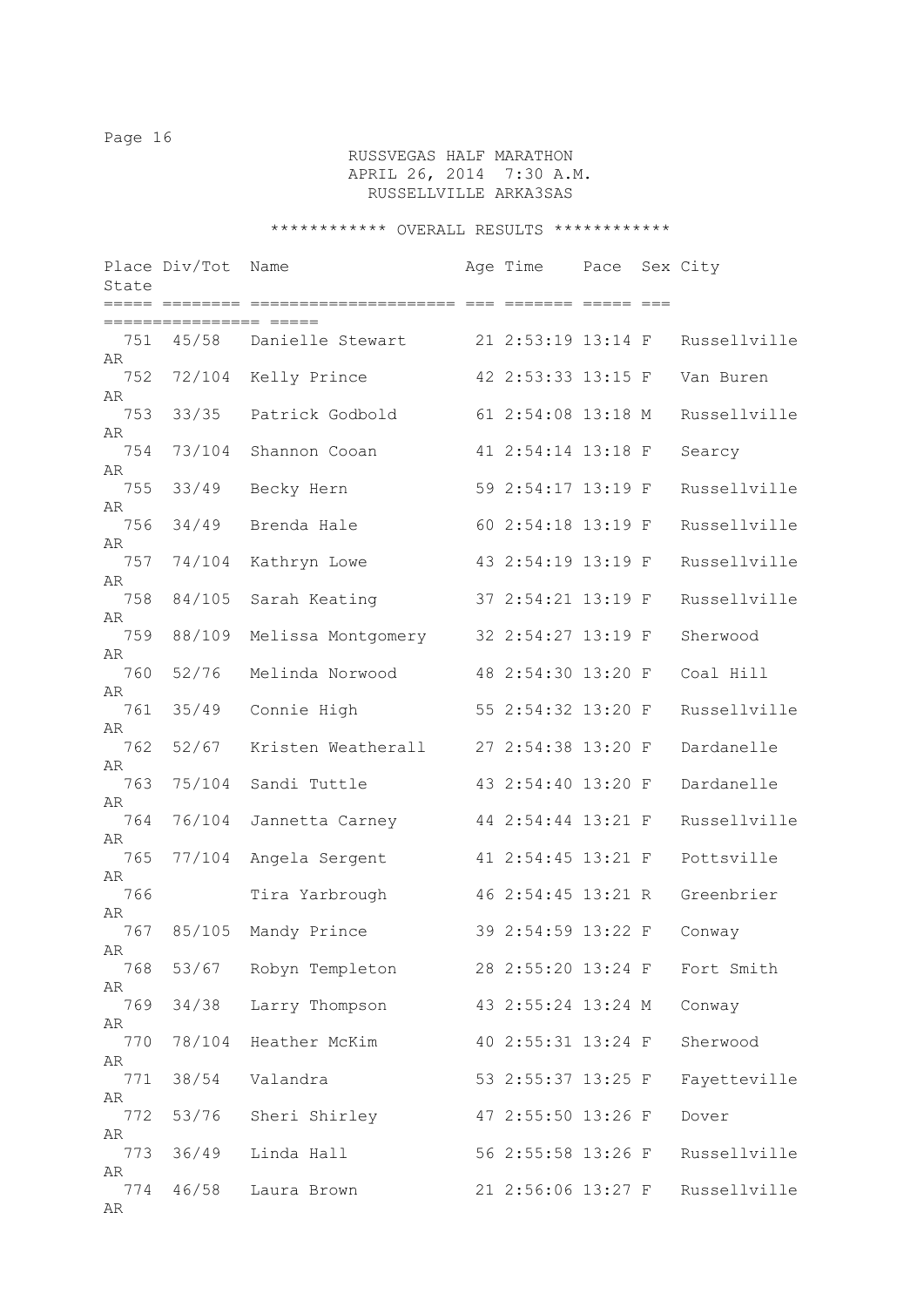| 775             |        | Josh Whitlow         | 30 2:56:33 13:29 R |  | Russellville                   |
|-----------------|--------|----------------------|--------------------|--|--------------------------------|
| AR<br>776<br>AR | 39/54  | Christy Brooks       | 52 2:56:50 13:30 F |  | London                         |
| 777<br>AR       | 86/105 | Dawn James           | 36 2:57:15 13:32 F |  | Little Rock                    |
| 778<br>AR       | 79/104 | Denise Robertson     | 43 2:57:44 13:35 F |  | Atkins                         |
| 779<br>AR       | 42/42  | Scott Heflin         | 39 2:57:45 13:35 M |  | Russellville                   |
| 780<br>AR       | 80/104 | Tami Chisum          | 43 2:57:46 13:35 F |  | Russellville                   |
| 781             | 87/105 | Nicole Hendricks     | 37 2:57:51 13:35 F |  | Stillwater                     |
| OK<br>782       | 54/67  | Kristi Olson         | 28 2:58:19 13:37 F |  | Russellville                   |
| AR<br>783       | 34/35  | Terrence Conant      | 67 2:58:31 13:38 M |  | Russellville                   |
| AR<br>784       | 37/49  | Nanette Lareau       | 59 2:58:31 13:38 F |  | Russellville                   |
| AR<br>785       | 54/76  | Heidi Thompson       | 46 2:58:41 13:39 F |  | Conway                         |
| AR<br>786       | 89/109 | Brandy McCollum      | 32 2:58:47 13:39 F |  | Conway                         |
| AR<br>787       | 81/104 | Trish Hede           | 44 2:58:50 13:40 F |  | Conway                         |
| AR<br>788       | 88/105 | Tricia Decker        | 38 2:58:55 13:40 F |  | Conway                         |
| AR<br>789       | 82/104 | Gloria Hernandez     | 40 2:58:56 13:40 F |  | Conway                         |
| AR<br>790       | 35/38  | Jon Parham           | 43 2:58:57 13:40 M |  | North Little                   |
| Roc AR<br>791   | 47/58  | Lesley Walley        | 23 2:59:00 13:40 F |  | White Hall                     |
| AR<br>792       | 83/104 | Christy Smith        | 43 2:59:13 13:41 F |  | North Little                   |
| Roc AR<br>793   | 84/104 | Rebecca Davis        | 41 2:59:24 13:42 F |  | Dover                          |
| AR<br>794       |        | 36/38 Mark Hammons   |                    |  | 42 2:59:27 13:42 M Little Rock |
| AR<br>795       | 33/37  | Cody Jones           | 32 2:59:28 13:42 M |  | Benton                         |
| AR<br>796       | 90/109 | Jayme Butts-Hall     | 32 2:59:28 13:42 F |  | Alexander                      |
| AR<br>797       | 38/49  | Pam Fouts            | 57 3:00:11 13:46 F |  | Russellville                   |
| AR<br>798       | 91/109 | Brandi Rogers        | 30 3:00:12 13:46 F |  | Benton                         |
| AR<br>799       |        | 89/105 Alison Ahlert | 38 3:00:33 13:47 F |  | Russellville                   |
| AR<br>800       |        | 85/104 Julie Kerr    | 42 3:00:37 13:48 F |  | Benton                         |
| AR              |        |                      |                    |  |                                |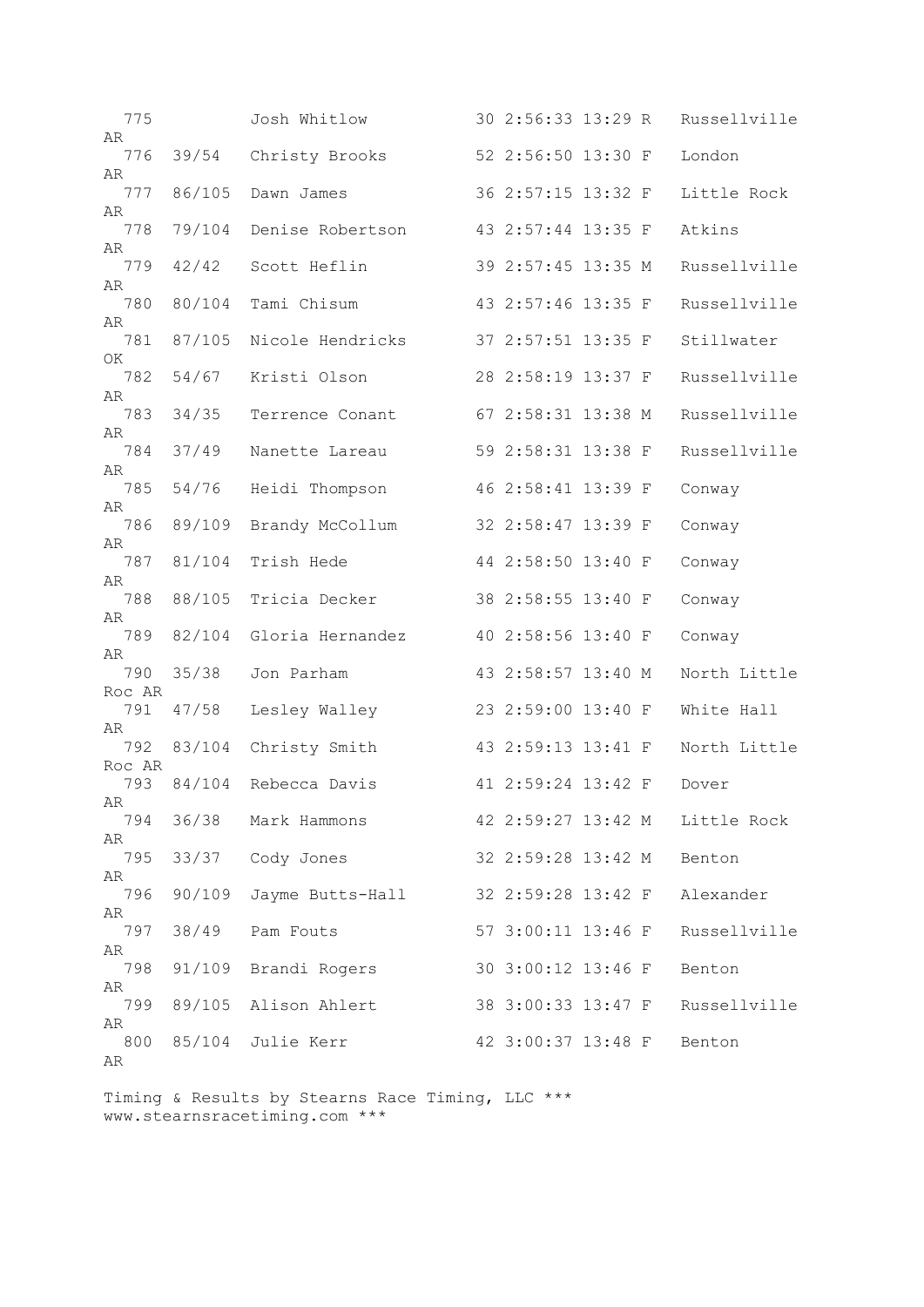# RUSSVEGAS HALF MARATHON APRIL 26, 2014 7:30 A.M. RUSSELLVILLE ARKA3SAS

| State           | Place Div/Tot   | Name                    | Age Time           | Pace | Sex City     |
|-----------------|-----------------|-------------------------|--------------------|------|--------------|
|                 | =============== |                         |                    |      |              |
| 801<br>Roc AR   |                 | 55/76 Sara Bowling      | 49 3:00:51 13:49 F |      | North Little |
| 802             | 86/104          | Tina Rotenbury          | 44 3:00:53 13:49 F |      | Russellville |
| AR<br>803       | 39/49           | Rebecca Bauman          | 58 3:01:06 13:50 F |      | Russellville |
| AR<br>804       | 56/76           | Julie Jacobson          | 47 3:01:06 13:50 F |      | Russellville |
| AR<br>805       | 57/76           | Susan Beckwith          | 46 3:01:32 13:52 F |      | Lonsdale     |
| AR<br>806       | 40/54           | Piranha Waters          | 50 3:01:34 13:52 F |      | Little Rock  |
| AR<br>807       | 41/54           | Lotta Butt              | 50 3:01:35 13:52 F |      | Benton       |
| AR<br>808       | 34/37           | Larry Walker            | 32 3:01:37 13:52 M |      | Russellville |
| AR<br>809       | 90/105          | Ashley Hobby            | 38 3:01:38 13:52 F |      | Russellville |
| AR<br>810       | 92/109          | Brenda Stephenson       | 31 3:01:41 13:53 F |      | Russellville |
| AR<br>811       | 91/105          | Jessica Taylor          | 36 3:01:54 13:54 F |      | Atkins       |
| AR<br>812       | 93/109          | Mandi Milholland        | 34 3:02:06 13:54 F |      | Atkins       |
| AR<br>813       | 42/54           | Tanya Turney            | 51 3:02:39 13:57 F |      | Russellville |
| AR<br>814       | 58/76           | Michelle Cousar         | 46 3:03:03 13:59 F |      | Russellville |
| AR<br>815       | 55/67           | Kristin Motley          | 28 3:03:54 14:03 F |      | Omaha        |
| AR<br>816       | 35/35           | Jon Brown               | 58 3:04:01 14:03 M |      | Russellville |
| AR<br>817       | 43/54           | Kim Brown               | 52 3:04:02 14:03 F |      | Russellville |
| AR              |                 | 87/104 Deanna Lacefield |                    |      |              |
| 818<br>AR       |                 |                         | 43 3:04:08 14:04 F |      | Russellville |
| 819<br>AR       | 44/54           | Mary Lynne Hawkins      | 51 3:04:29 14:05 F |      | Pottsviile   |
| 820<br>AR       | 40/49           | Linda Panique           | 58 3:04:29 14:05 F |      | Russellville |
| 821<br>AR       | 88/104          | Shane Hughes            | 40 3:04:37 14:06 F |      | Russellville |
| 822             | 56/67           | Megan Toland            | 29 3:04:37 14:06 F |      | Pottsville   |
| AR<br>823       | 94/109          | Britney Warren          | 30 3:04:38 14:06 F |      | Dardanelle   |
| AR<br>824<br>AR | 95/109          | Valerie Lydon           | 33 3:04:49 14:07 F |      | Russellville |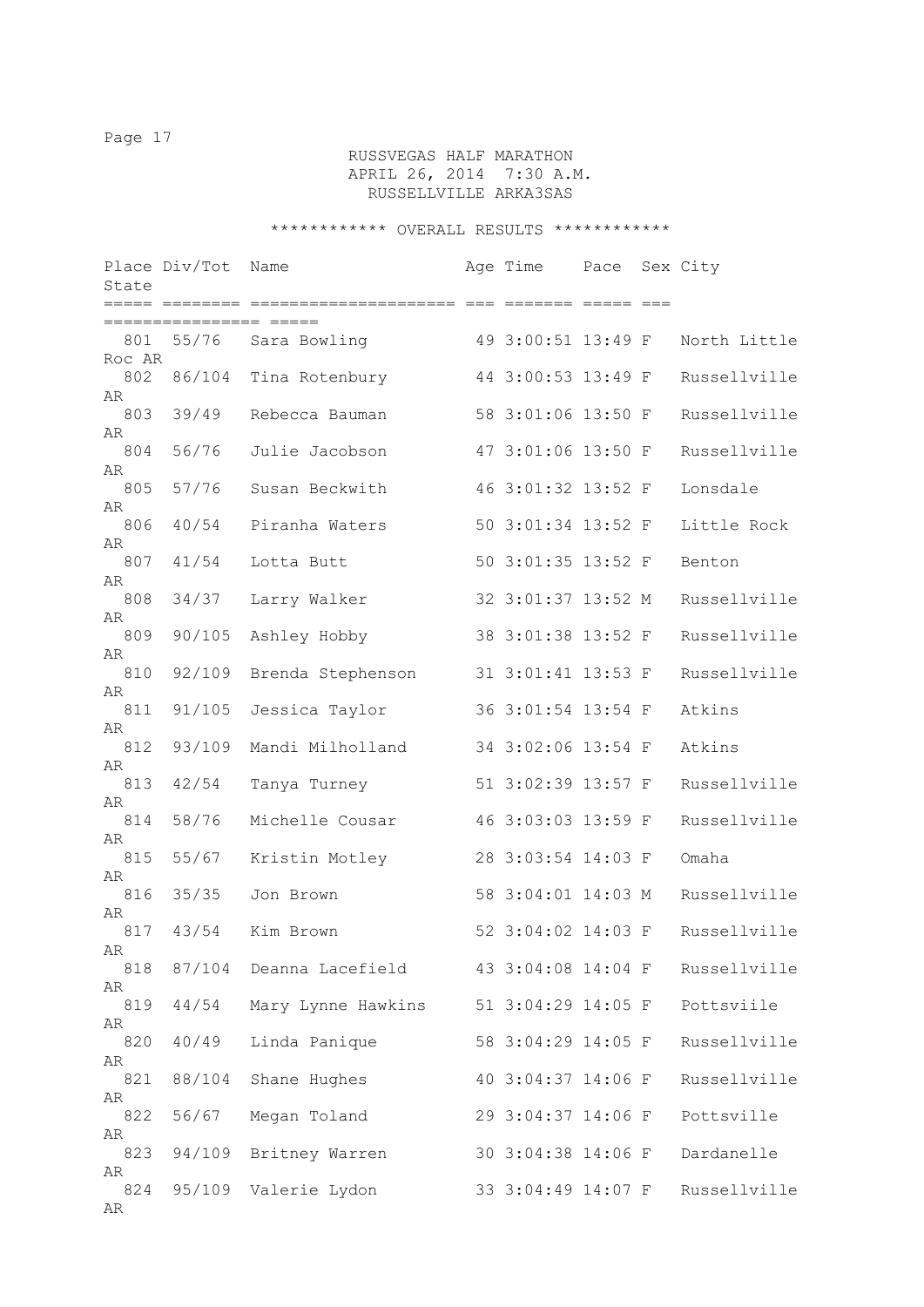| 825<br>AR | 34/36  | Keith Mitchell      | 46 3:04:58 14:08 M |  | Dover        |
|-----------|--------|---------------------|--------------------|--|--------------|
| 826       | 89/104 | Suzy Young          | 44 3:05:02 14:08 F |  | Russellville |
| AR<br>827 | 90/104 | Jenni Taylor        | 44 3:05:07 14:08 F |  | Beebe        |
| AR<br>828 | 59/76  | Beth Riddle         | 49 3:05:20 14:09 F |  | Fort Smith   |
| AR<br>829 | 92/105 | Maranda Allen       | 36 3:05:31 14:10 F |  | Humnoke      |
| AR<br>830 | 60/76  | Renae Martin        | 45 3:05:32 14:10 F |  | Russellville |
| AR<br>831 | 27/29  | Rick Vorwerk        | 51 3:05:45 14:11 M |  | Little Rock  |
| AR<br>832 | 48/58  | Jessica Weatherl    | 22 3:05:51 14:12 F |  | Dover        |
| AR<br>833 | 57/67  | Hayley Thomas       | 27 3:05:58 14:12 F |  | Conway       |
| AR        |        |                     |                    |  |              |
| 834<br>AR | 45/54  | Lorena Moody        | 52 3:06:33 14:15 F |  | Benton       |
| 835<br>AR | 96/109 | Priscilla Rowland   | 33 3:06:34 14:15 F |  | Sims         |
| 836<br>AR | 46/54  | Noma Kellner        | 51 3:06:50 14:16 F |  | Russellville |
| 837<br>AR | 93/105 | Brittany Lovell     | 36 3:07:07 14:17 F |  | Centerton    |
| 838       | 37/38  | Todd Thompson       | 40 3:07:09 14:18 M |  | Atkins       |
| AR<br>839 | 94/105 | Kyla Warnick        | 38 3:07:12 14:18 F |  | Atkins       |
| AR<br>840 |        | Kathy Tolbert       | 38 3:07:19 14:18 R |  | Benton       |
| AR<br>841 | 41/49  | Theresa Motley      | 56 3:07:35 14:20 F |  | Russellville |
| AR<br>842 | 42/49  | Sandy George        | 63 3:07:50 14:21 F |  | Dardanelle   |
| AR<br>843 | 17/19  | Hailey Roberson     | 18 3:08:34 14:24 F |  | Atkins       |
| AR<br>844 |        | 35/37 Gregory McKay | 30 3:09:14 14:27 M |  | Conway       |
| AR<br>845 |        | Cecelia Bethards    | 46 3:09:27 14:28 R |  | Benton       |
| AR        |        |                     |                    |  |              |
| 846<br>AR | 43/49  | Susan Whittenberg   | 57 3:09:45 14:30 F |  | Conway       |
| 847<br>AR | 61/76  | Anne Trussell       | 47 3:09:46 14:30 F |  | Conway       |
| 848<br>AR | 62/76  | Lisa Duvall         | 48 3:10:11 14:32 F |  | Russellvile  |
| 849<br>AR | 49/58  | Sarah Sisney        | 21 3:10:51 14:35 F |  | Delaware     |
| 850<br>AR | 63/76  | Jaynie Cannon       | 47 3:10:53 14:35 F |  | Little Rock  |
|           |        |                     |                    |  |              |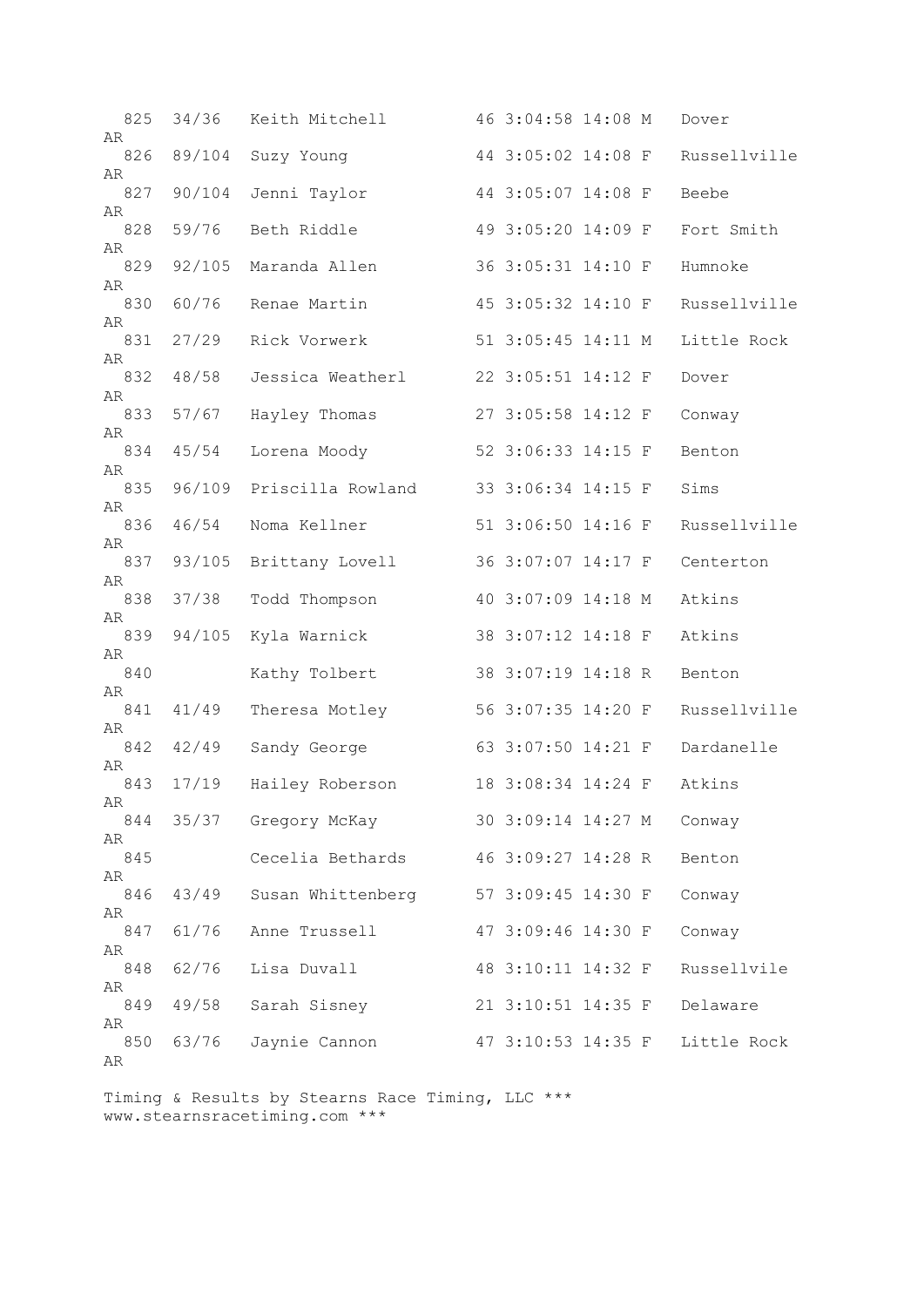# RUSSVEGAS HALF MARATHON APRIL 26, 2014 7:30 A.M. RUSSELLVILLE ARKA3SAS

| State           | Place Div/Tot   | Name                   | Age Time           | Pace | Sex City      |
|-----------------|-----------------|------------------------|--------------------|------|---------------|
|                 | :====  ======== |                        |                    |      |               |
| 851<br>AR       |                 | 95/105 Allison Rhoades | 35 3:10:53 14:35 F |      | Delaware      |
| 852<br>AR       | 36/37           | Matthew Parish         | 30 3:11:03 14:36 M |      | Russellville  |
| 853<br>AR       | 58/67           | Stephanie Parish       | 25 3:11:34 14:38 F |      | Russellville  |
| 854             | 91/104          | Michel May             | 40 3:12:43 14:43 F |      | Russellville  |
| AR<br>855       | 47/54           | Jolayne Coffman        | 50 3:13:07 14:45 F |      | Atkins        |
| AR<br>856       | 96/105          | Susan Curtis           | 36 3:13:12 14:45 F |      | Conway        |
| AR<br>857       | 64/76           | Melanie Gordon         | 47 3:13:14 14:45 F |      | Vilonia       |
| AR<br>858       | 92/104          | Anna Ridenour          | 41 3:13:22 14:46 F |      | Havana        |
| AR<br>859       | 65/76           | Melissa Smith          | 45 3:13:22 14:46 F |      | Havana        |
| AR<br>860       | 66/76           | Pam Greene             | 45 3:13:24 14:46 F |      | Conway        |
| AR<br>861       | 97/105          | Tabatha Payne          | 38 3:13:45 14:48 F |      | Russellville  |
| AR<br>862       | 97/109          | Julie McGaha           | 33 3:13:46 14:48 F |      | Russellville  |
| AR<br>863       | 98/105          | Autumn Keele           | 36 3:13:46 14:48 F |      | Russellville  |
| AR<br>864       | 19/21           | Curt Lanning           | 23 3:13:58 14:49 M |      | Russellvile   |
| AR<br>865       | 99/105          | Rachel Epperson        | 36 3:14:11 14:50 F |      | Atkins        |
| AR<br>866       | 37/37           | Nicholas Norfolk       | 30 3:14:14 14:50 M |      | Little Rock   |
| AR<br>867       | 98/109          | Mindy Simonson         | 32 3:14:16 14:50 F |      | Little Rock   |
| AR<br>868       |                 | 44/49 Betty Williams   | 77 3:14:17 14:50 F |      | Shannon Hills |
| AR<br>869       |                 | 59/67 Erica Fitzhugh   | 29 3:15:34 14:56 F |      | Little Rock   |
| AR<br>870       | 67/76           | Lisa Vorwerk           | 46 3:15:45 14:57 F |      | Little Rock   |
| AR              | 871 100/105     | Marcy Wells            | 39 3:15:55 14:58 F |      | Greenbrier    |
| AR<br>872       | 20/21           | Jaime Valdez-Banda     | 23 3:16:00 14:58 M |      | Clarksville   |
| AR<br>873       | 60/67           | Cara Knight            | 29 3:16:37 15:01 F |      | Danville      |
| AR<br>874<br>AR | 68/76           | Melissa Pringle        | 46 3:17:00 15:03 F |      | Alexander     |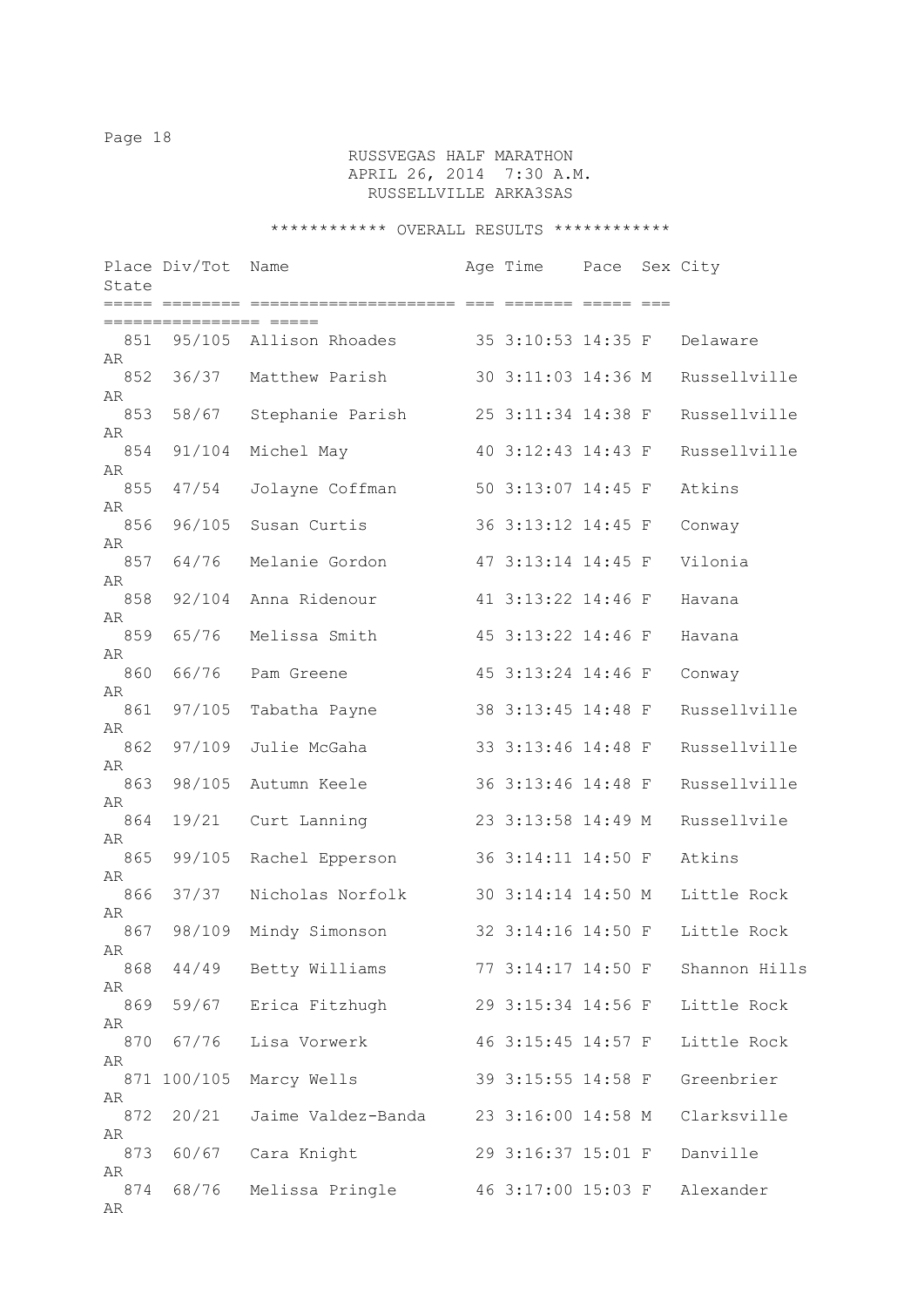| 875       | 69/76       | Tina Zimmer       | 46 3:17:16 15:04 F |  | Paris                           |
|-----------|-------------|-------------------|--------------------|--|---------------------------------|
| AR<br>876 | 99/109      | Tiffany Knox      | 31 3:17:22 15:04 F |  | London                          |
| AR<br>877 | 61/67       | Chelsea Thompson  | 26 3:17:43 15:06 F |  | Fort Smith                      |
| AR<br>878 | 50/58       | Terra Pieper      | 24 3:17:47 15:06 F |  | Henderson                       |
| AR        | 879 100/109 | Nicole Baker      | 30 3:18:25 15:09 F |  | Russellville                    |
| AR        |             |                   |                    |  |                                 |
| 880<br>AR | 93/104      | Kimberly Yarber   | 41 3:18:42 15:10 F |  | Russellville                    |
| 881<br>AR | 45/49       | Valerie Brown     | 64 3:18:48 15:11 F |  | Little Rock                     |
| 882       | 51/58       | Raven Cruz        | 24 3:19:33 15:14 F |  | Conway                          |
| AR        | 883 101/109 | Janae Young       | 31 3:20:12 15:17 F |  | Russellville                    |
| AR<br>884 | 62/67       | Megan Gibbs       | 27 3:20:13 15:18 F |  | Russellville                    |
| AR        |             |                   |                    |  |                                 |
| 885<br>AR | 52/58       | Taylor Brown      | 23 3:20:15 15:18 F |  | Russellville                    |
| 886       | 53/58       | Kara Johnson      | 24 3:20:16 15:18 F |  | Russellville                    |
| AR<br>887 | 94/104      | Mellissa Lock     | 41 3:22:15 15:27 F |  | Little Rock                     |
| AR<br>888 |             | Alyssa McCord     | 27 3:22:25 15:28 R |  | Russellville                    |
| AR<br>889 | 70/76       | Samantha Collins  | 47 3:22:34 15:28 F |  | Dover                           |
| AR<br>890 |             | Dee Humphrey      | 55 3:22:49 15:29 R |  | Russellville                    |
| AR<br>891 | 48/54       | Charlotte Petrick | 50 3:23:58 15:35 F |  | Dover                           |
| AR        |             |                   |                    |  |                                 |
| 892<br>AR | 54/58       | Amanda Thompson   | 24 3:24:21 15:36 F |  | White Hall                      |
| 893<br>AR | 18/19       | Maebre Hale       | 14 3:24:34 15:37 F |  | Russellville                    |
| 894       | 38/38       | Chris Hale        |                    |  | 41 3:24:34 15:37 M Russellville |
| AR<br>895 | 35/36       | William Carromero | 45 3:25:50 15:43 M |  | Russellville                    |
| AR<br>896 | 46/49       | Jo Ann Hamilton   | 60 3:25:56 15:44 F |  | Dardanelle                      |
| AR        | 897 102/109 | Leigha Jones      | 32 3:29:05 15:58 F |  | Benton                          |
| AR        |             |                   |                    |  |                                 |
| 898<br>AR | 19/19       | Heylie Young      | 13 3:29:17 15:59 F |  | Russellville                    |
| 899       | 71/76       | Traci Barton      | 45 3:29:48 16:01 F |  | Russellville                    |
| AR        | 900 103/109 | Amber Poole       | 32 3:29:54 16:02 F |  | Fort Smith                      |
| AR        |             |                   |                    |  |                                 |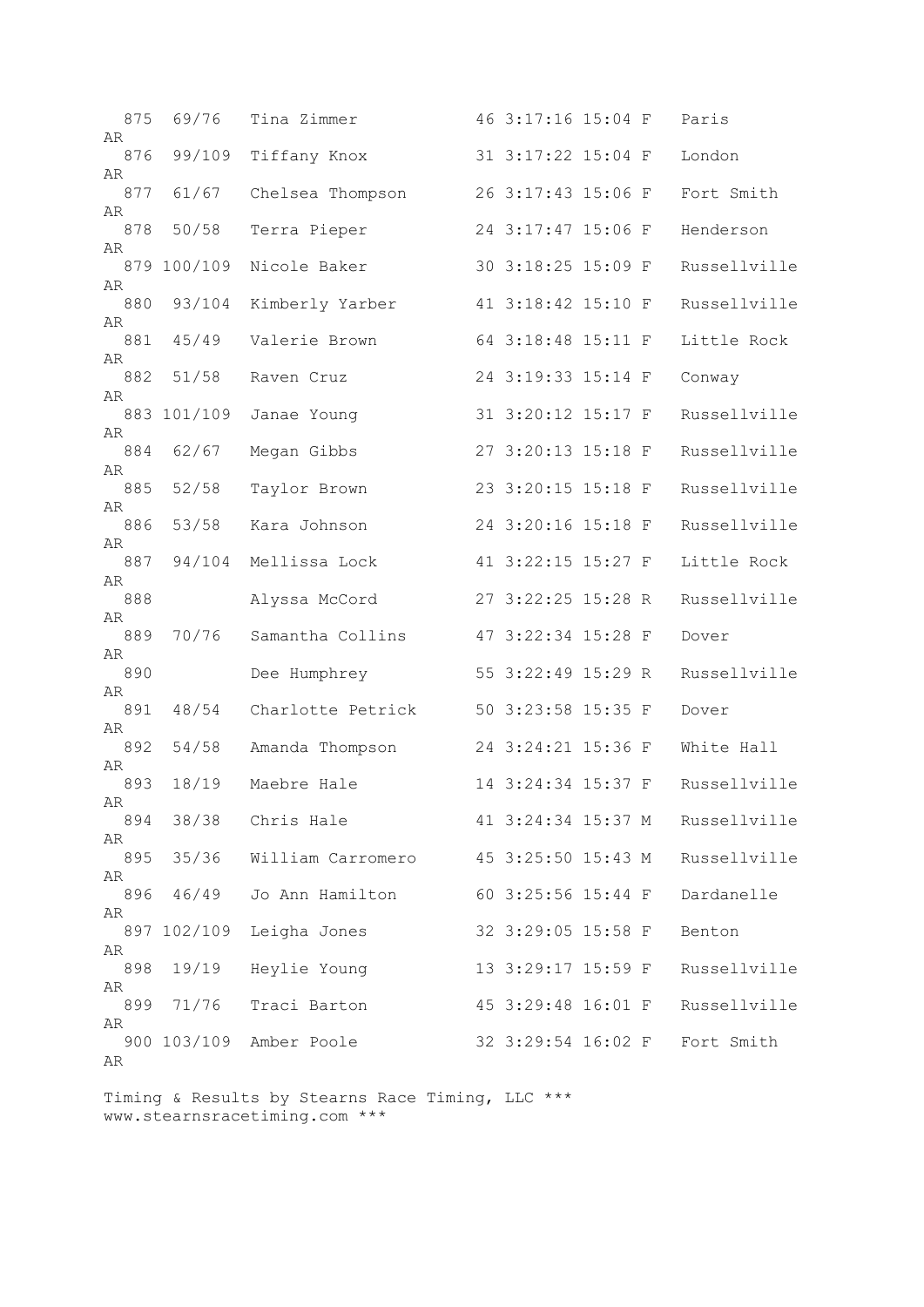# RUSSVEGAS HALF MARATHON APRIL 26, 2014 7:30 A.M. RUSSELLVILLE ARKA3SAS

| State     | Place Div/Tot | Name                    | Age Time Pace Sex City |  |              |
|-----------|---------------|-------------------------|------------------------|--|--------------|
|           |               |                         |                        |  |              |
| 901<br>AR |               | 95/104  Lis Ryan        | 42 3:30:12 16:03 F     |  | Humnoke      |
| AR        |               | 902 101/105 Aimee Moody | 35 3:30:50 16:06 F     |  | Russellville |
|           | 903 104/109   | Katie Drake             | 34 3:30:50 16:06 F     |  | Dover        |
| AR        | 904 105/109   | Stacy Toddy             | 33 3:30:59 16:07 F     |  | Trumann      |
| AR        | 905 96/104    | Wanda Van Dyke          | 42 3:31:00 16:07 F     |  | Trumann      |
| AR<br>906 | 49/54         | Jill Sheets             | 54 3:31:19 16:08 F     |  | Dardanelle   |
| AR        | 907 106/109   | Ashley Rector           | 32 3:31:21 16:08 F     |  | Pottsville   |
| AR        | 908 102/105   | Robin Lambert           | 35 3:32:02 16:12 F     |  | Russellville |
| AR<br>909 | 50/54         | Suzy Carter             | 54 3:33:10 16:17 F     |  | Benton       |
| AR<br>910 | 47/49         | Janice Driver           | 55 3:34:08 16:21 F     |  | Russellville |
| AR<br>911 | 63/67         | Sarah Canady            | 29 3:34:21 16:22 F     |  | London       |
| AR<br>912 | 64/67         | Elizabeth Gately        | 28 3:34:28 16:23 F     |  | Fort Smith   |
| AR        |               |                         |                        |  |              |
| 913<br>AR | 65/67         | Ashley Givens           | 28 3:34:28 16:23 F     |  | Fayetteville |
| AR        | 914 103/105   | Lisa Foshee             | 35 3:35:05 16:26 F     |  | Dover        |
| 915<br>AR | 72/76         | Leeann Moore            | 45 3:35:10 16:26 F     |  | Conway       |
| 916<br>AR | 97/104        | Terri Fox               | 42 3:35:32 16:28 F     |  | Russellville |
| 917<br>AR | 24/25         | Zachary Sanders         | 25 3:36:02 16:30 M     |  | Little Rock  |
| 918<br>AR | 25/25         | Andrew Richards         | 26 3:36:02 16:30 M     |  | Arkadelphia  |
| 919       | 66/67         | Katie Sanders           | 25 3:36:03 16:30 F     |  | Little Rock  |
| AR<br>920 | 67/67         | Alicia Colvin           | 25 3:36:03 16:30 F     |  | Arkadelphia  |
| AR<br>921 | 51/54         | Stephanne Rudder        | 54 3:37:06 16:35 F     |  | Russellville |
| AR<br>922 | 98/104        | Rachel Stout            | 42 3:38:25 16:41 F     |  | Dardanelle   |
| AR        | 923 104/105   | Jennifer Pollock        | 38 3:39:51 16:47 F     |  | Sherwood     |
| AR        | 924 105/105   | Michelle Ford           | 39 3:40:03 16:48 F     |  | Conway       |
| AR        |               |                         |                        |  |              |